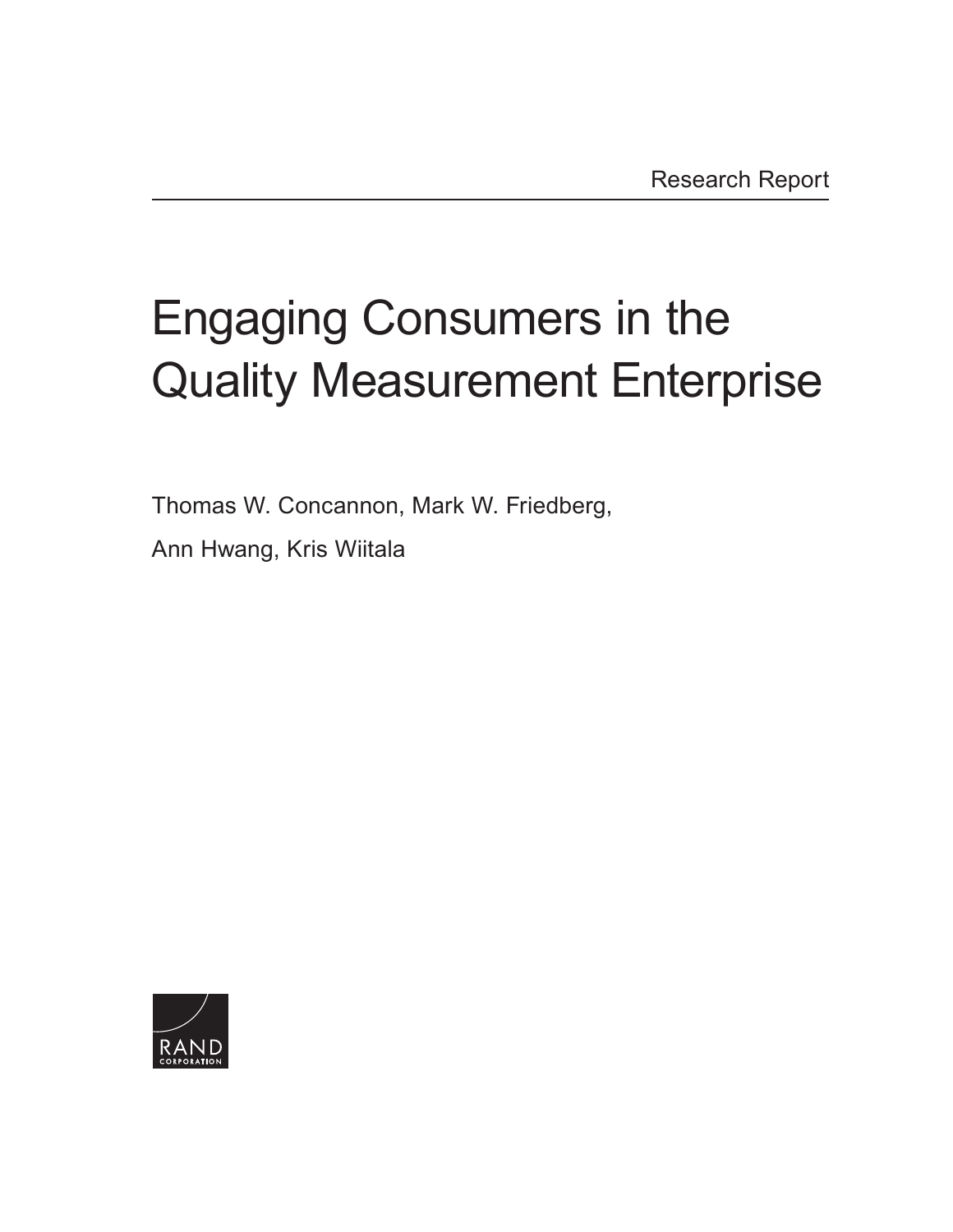For more information on this publication, visit [www.rand.org/t/RR1760](http://www.rand.org/t/RR1760)

Library of Congress Cataloging-in-Publication Data is available for this publication.

ISBN: 978-0-8330-9712-5

Published by the RAND Corporation, Santa Monica, Calif. © Copyright 2017 RAND Corporation RAND<sup>®</sup> is a registered trademark.

#### Limited Print and Electronic Distribution Rights

This document and trademark(s) contained herein are protected by law. This representation of RAND intellectual property is provided for noncommercial use only. Unauthorized posting of this publication online is prohibited. Permission is given to duplicate this document for personal use only, as long as it is unaltered and complete. Permission is required from RAND to reproduce, or reuse in another form, any of its research documents for commercial use. For information on reprint and linking permissions, please visit [www.rand.org/pubs/permissions.](http://www.rand.org/pubs/permissions)

The RAND Corporation is a research organization that develops solutions to public policy challenges to help make communities throughout the world safer and more secure, healthier and more prosperous. RAND is nonprofit, nonpartisan, and committed to the public interest.

RAND's publications do not necessarily reflect the opinions of its research clients and sponsors.

Support RAND Make a tax-deductible charitable contribution at [www.rand.org/giving/contribute](http://www.rand.org/giving/contribute)

[www.rand.org](http://www.rand.org)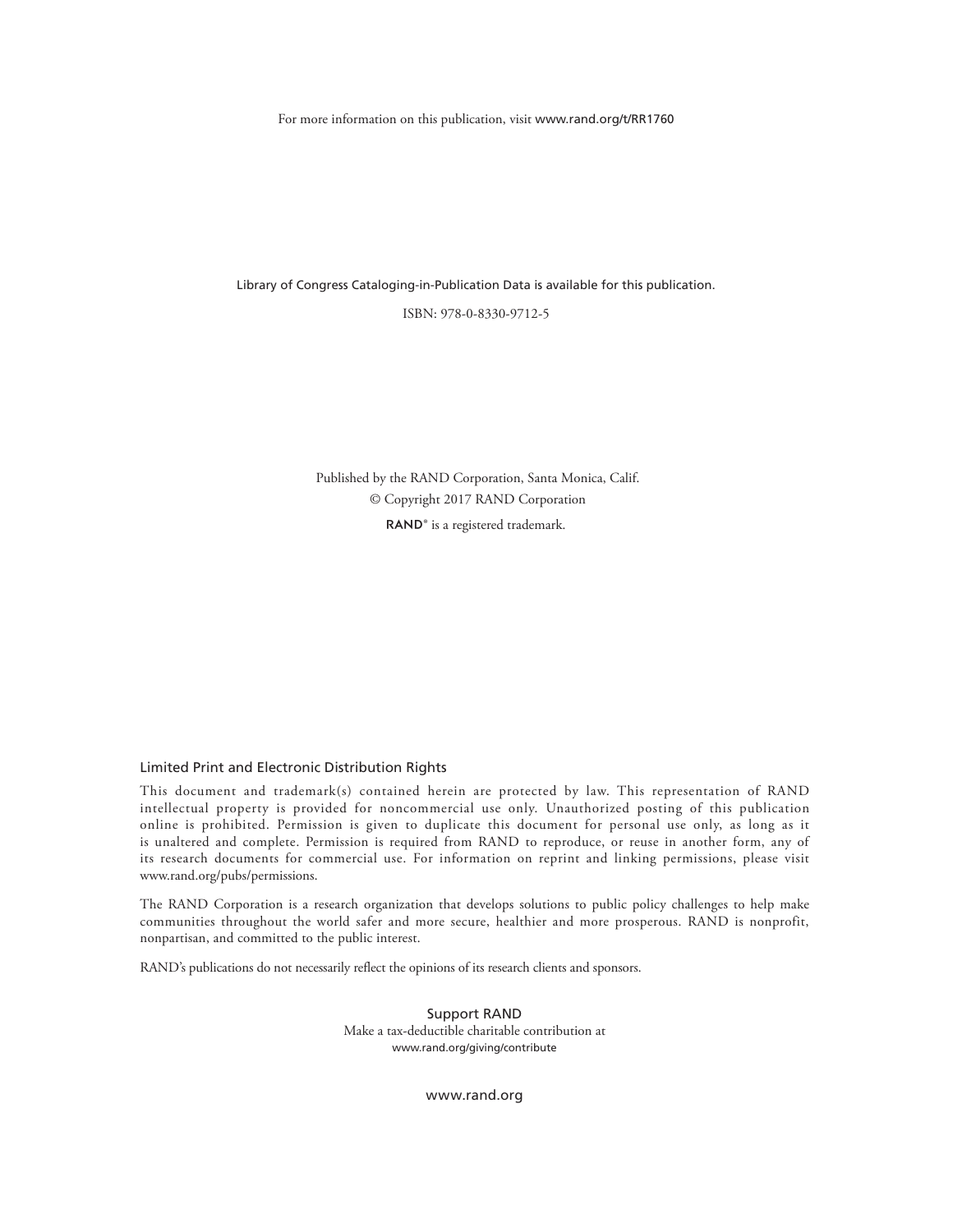## Preface

Community Catalyst's Center for Consumer Engagement in Health Innovation has observed that quality measurement work is less successful when consumers and communities are not involved, or when they have been involved superficially. When consumers and communities notice that the process is not working well for them, they are less likely to support implementation and use of quality measures. In our experience, consumer engagement in all stages of quality measurement can address these concerns, but success depends on both measurement leaders and consumer advocates. In this report, we explored quality measurement in discussions with consumer advocates. The recommendations in this report can help the leaders of quality measurement efforts and consumer advocates work together to improve the development, implementation, and use of quality measures.

This work was sponsored by Community Catalyst's Center for Consumer Engagement in Health Innovation, for which Ann Hwang serves as director. The research was conducted in RAND Health, a division of the RAND Corporation. A profile of RAND Health, abstracts of its publications, and ordering information can be found at [www.rand.org/health.](http://www.rand.org/health)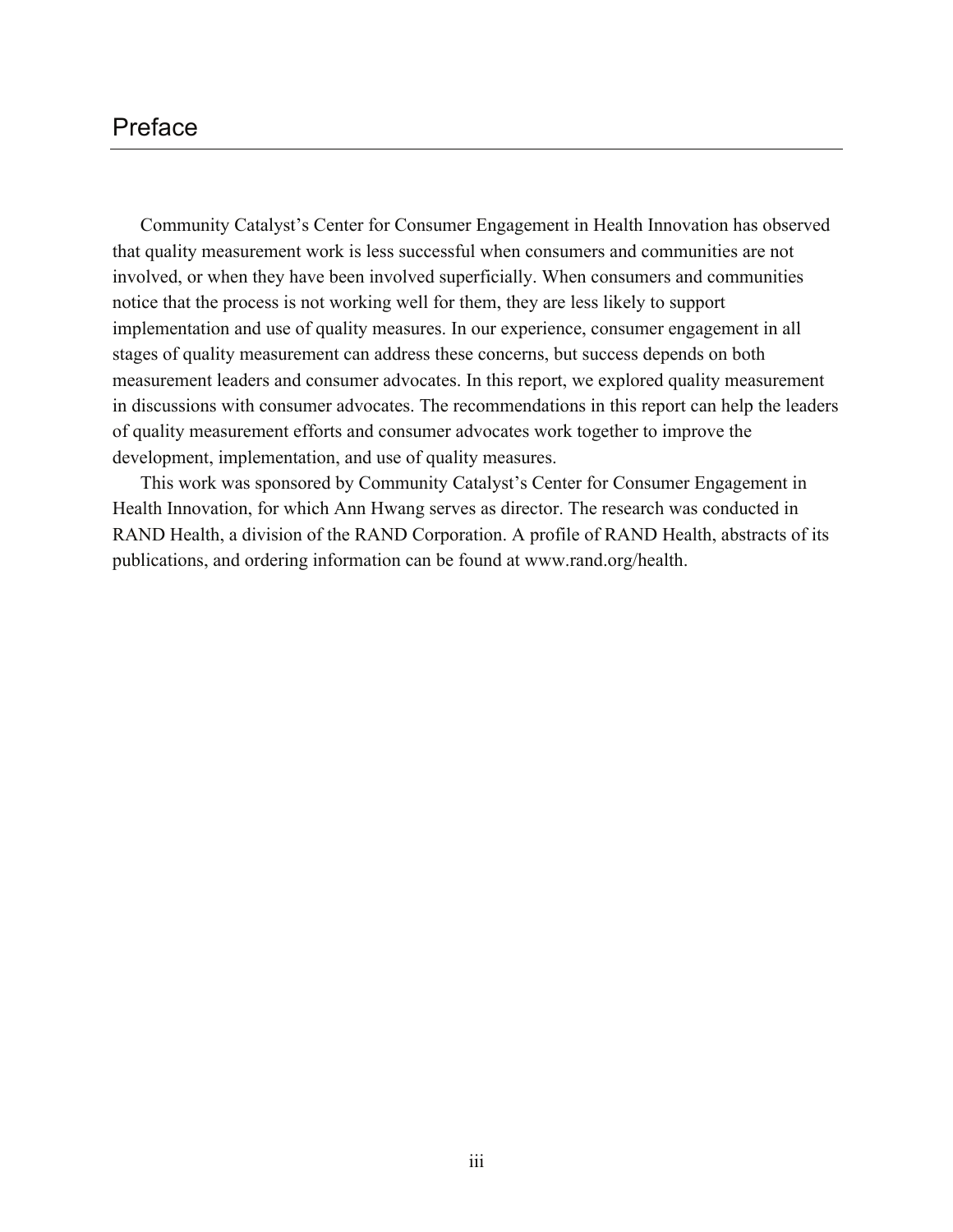# Table of Contents and Figure

## Contents

| <b>CHAPTER ONE</b><br>Creating Measure Concepts Within a Priority Area: What Specific Things Should We Measure? 6<br>Testing and Endorsing Measures: Are They Measuring What We Intended Them to Measure?8 |                      |  |
|------------------------------------------------------------------------------------------------------------------------------------------------------------------------------------------------------------|----------------------|--|
|                                                                                                                                                                                                            |                      |  |
|                                                                                                                                                                                                            |                      |  |
|                                                                                                                                                                                                            |                      |  |
|                                                                                                                                                                                                            |                      |  |
|                                                                                                                                                                                                            |                      |  |
|                                                                                                                                                                                                            | <b>CHAPTER TWO</b>   |  |
|                                                                                                                                                                                                            |                      |  |
|                                                                                                                                                                                                            |                      |  |
|                                                                                                                                                                                                            |                      |  |
|                                                                                                                                                                                                            |                      |  |
|                                                                                                                                                                                                            |                      |  |
|                                                                                                                                                                                                            |                      |  |
|                                                                                                                                                                                                            |                      |  |
|                                                                                                                                                                                                            |                      |  |
|                                                                                                                                                                                                            | <b>CHAPTER THREE</b> |  |
|                                                                                                                                                                                                            |                      |  |
|                                                                                                                                                                                                            |                      |  |
|                                                                                                                                                                                                            |                      |  |
|                                                                                                                                                                                                            |                      |  |
|                                                                                                                                                                                                            |                      |  |
|                                                                                                                                                                                                            |                      |  |
|                                                                                                                                                                                                            |                      |  |
|                                                                                                                                                                                                            |                      |  |
|                                                                                                                                                                                                            |                      |  |
|                                                                                                                                                                                                            |                      |  |
|                                                                                                                                                                                                            |                      |  |
|                                                                                                                                                                                                            |                      |  |
|                                                                                                                                                                                                            |                      |  |
|                                                                                                                                                                                                            |                      |  |
|                                                                                                                                                                                                            |                      |  |
|                                                                                                                                                                                                            |                      |  |
|                                                                                                                                                                                                            |                      |  |
|                                                                                                                                                                                                            |                      |  |
|                                                                                                                                                                                                            |                      |  |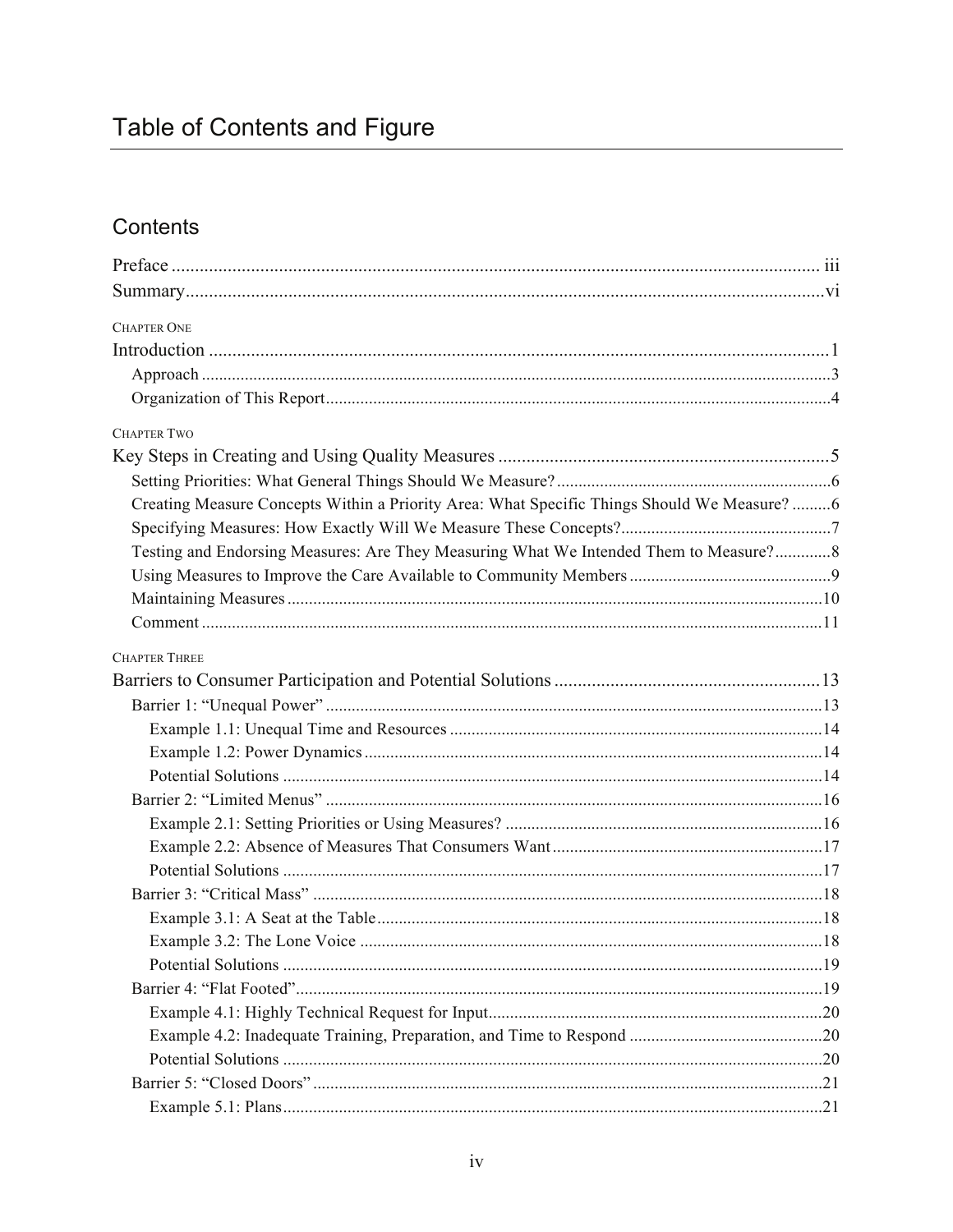| <b>CHAPTER FOUR</b>                                                                      |  |
|------------------------------------------------------------------------------------------|--|
|                                                                                          |  |
|                                                                                          |  |
|                                                                                          |  |
|                                                                                          |  |
|                                                                                          |  |
|                                                                                          |  |
|                                                                                          |  |
|                                                                                          |  |
|                                                                                          |  |
|                                                                                          |  |
|                                                                                          |  |
|                                                                                          |  |
|                                                                                          |  |
| Assess the Extent to Which Quality Measurement Processes Are Open or Closed to Consumers |  |
|                                                                                          |  |
|                                                                                          |  |
|                                                                                          |  |
| <b>APPENDIX</b>                                                                          |  |
| Discussion Questions for Representatives of Consumer Advocacy Organizations 31           |  |
|                                                                                          |  |
|                                                                                          |  |
|                                                                                          |  |
| Figure                                                                                   |  |

|--|--|--|--|--|--|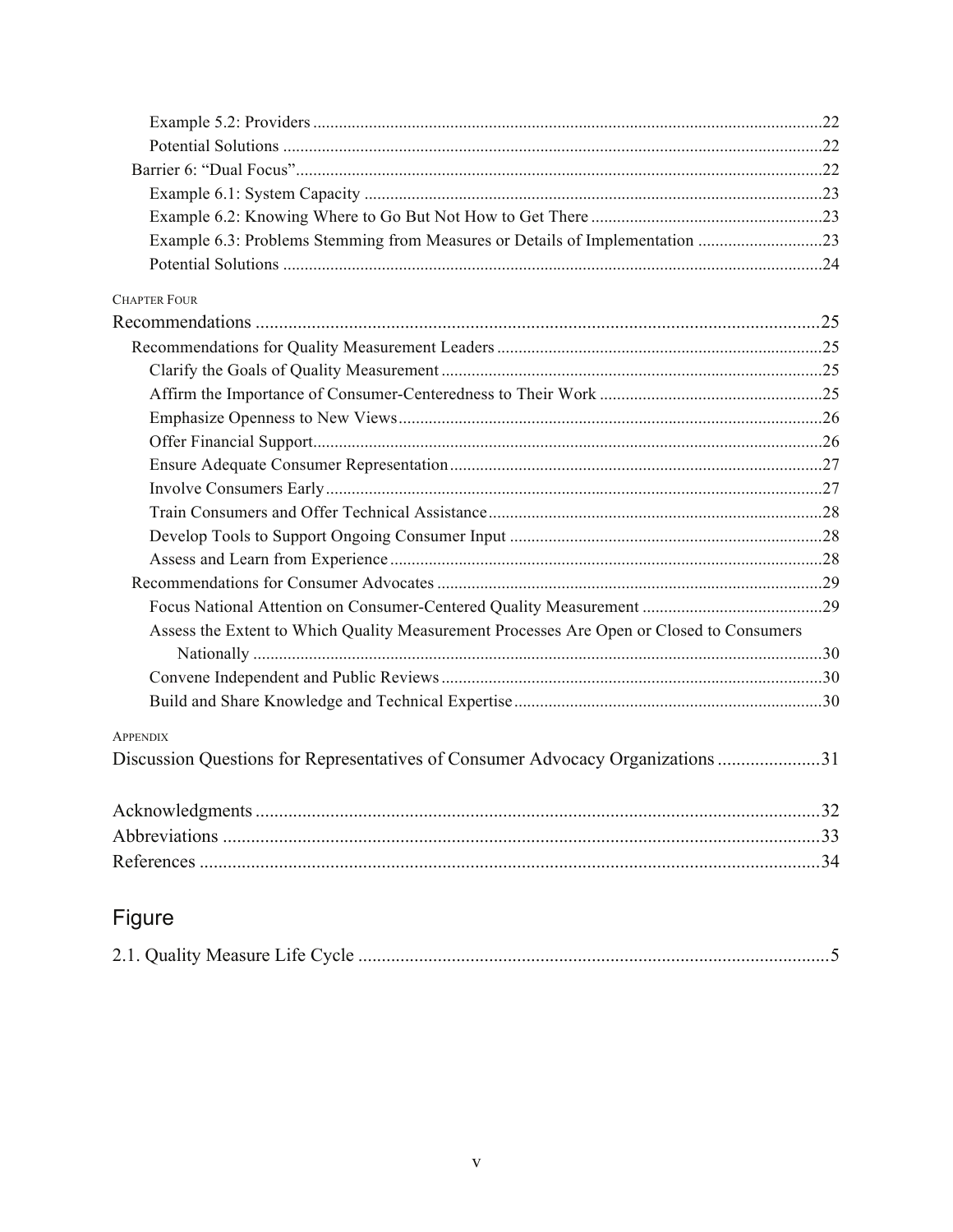## Summary

Quality measurement is critical for helping providers, purchasers, payers, and consumers of care identify high-quality care and improve the quality of care. The opportunities and challenges for consumers to engage in quality measurement warrant careful examination. This report addresses concerns of consumer advocates about making quality measurement more consumercentered. The report explores the experience of consumer advocates in engaging with quality measurement, identifies barriers to effective consumer engagement, and suggests ways to address those barriers. This report is intended for decisionmakers in quality measurement organizations and for consumer advocates.

We invited representatives of community organizations from across the country to participate in small group discussions about their experiences working with quality measurement agencies and institutions and their recommendations for addressing consumer concerns about the process. Discussions were moderated jointly by the RAND project team and Community Catalyst's Center for Consumer Engagement in Health Innovation staff, and followed a structured questionand-response format. Thirteen participants from nine states joined the discussions.

This report offers an overview of the life cycle of quality measurement, focusing on six stages: setting priorities, creating measure concepts, specifying measures, testing and endorsing measures, using measures, and maintaining measures. At each stage, we explore opportunities for consumer engagement.

The report also describes six barriers that emerged in our conversations with consumer advocates about their experience with quality measurement. Some barriers are most pertinent to one or two stages in the quality measurement life cycle, but others address general issues that span the entire life cycle. Participants in our discussions described several barriers that make consumer involvement in quality measurement challenging. Consumer advocates report

- having less power relative to other stakeholders involved in quality measurement
- being invited to the measure development process after much of the work is complete, or when only a limited measure set is available for consideration
- being asked to represent the views of all consumers in quality measurement work
- having inadequate time and resources to respond to requests for involvement in the quality measurement process
- being closed out of some parts of the quality measurement process
- having difficulty focusing on both the big picture and the details of quality measurement.

Participants also describe potential solutions to these challenges. We synthesized these potential solutions into nine recommendations for quality measurement leaders and four recommendations for consumer advocates. Quality measurement leaders should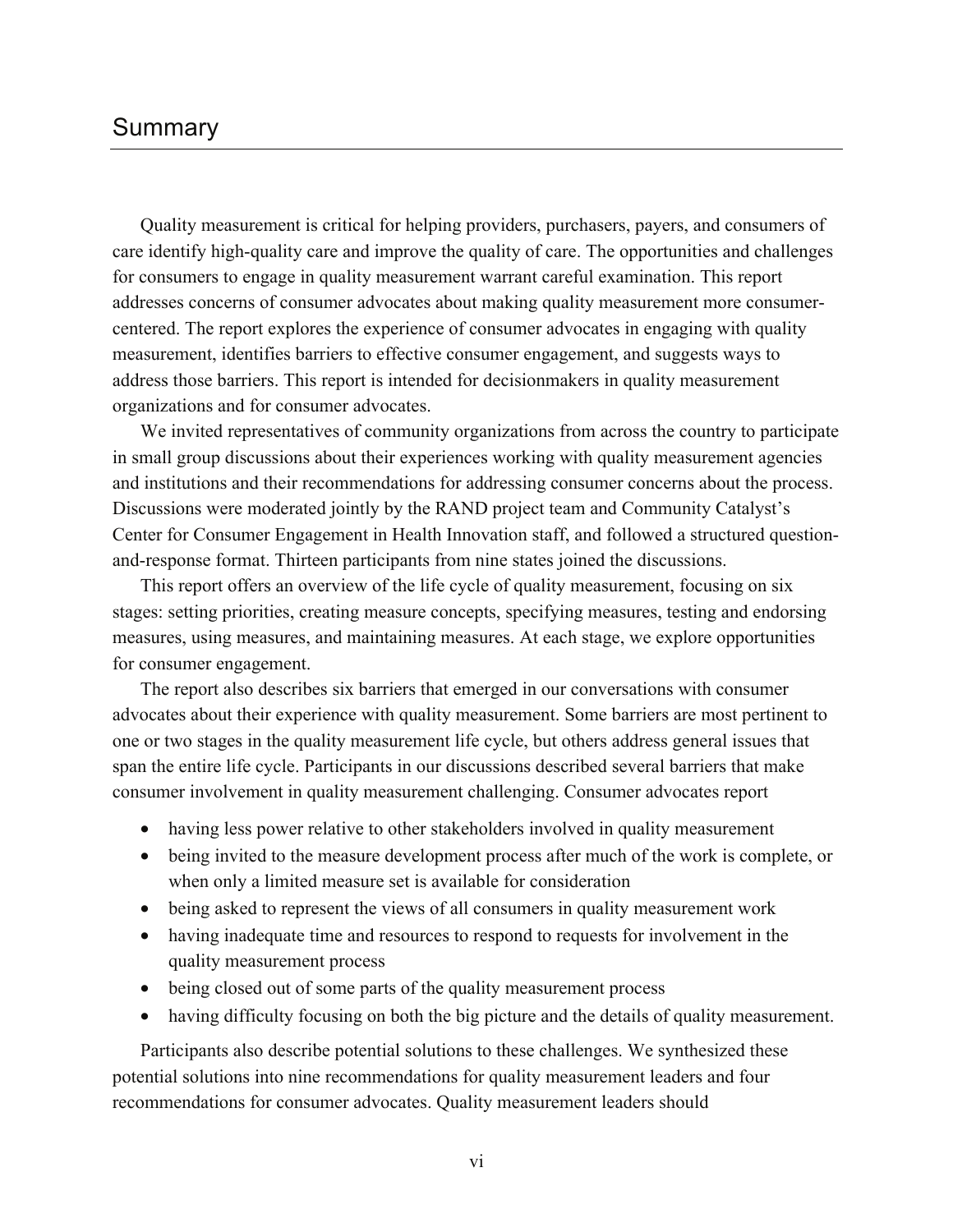- 1. clarify the goals of quality measurement
- 2. affirm the importance of consumer-centeredness to their work
- 3. emphasize openness to new views
- 4. offer financial support to consumer participants
- 5. ensure adequate consumer representation
- 6. involve consumers early in the process
- 7. train consumers and offer technical assistance
- 8. develop tools to support ongoing consumer input
- 9. assess and learn from experience.

Consumer advocates should

- 1. focus national attention on consumer-centered quality measurement
- 2. assess the extent to which quality measurement processes are open or closed to consumers nationally
- 3. convene independent and public reviews of quality measurement work
- 4. build and share knowledge and technical expertise about the process.

When consumers and communities notice that the process is not working well for them, they are less likely to support implementation and use of quality measures. The recommendations in this report can help the leaders of quality measurement efforts and consumer advocates work together to improve the development, implementation, and use of quality measures.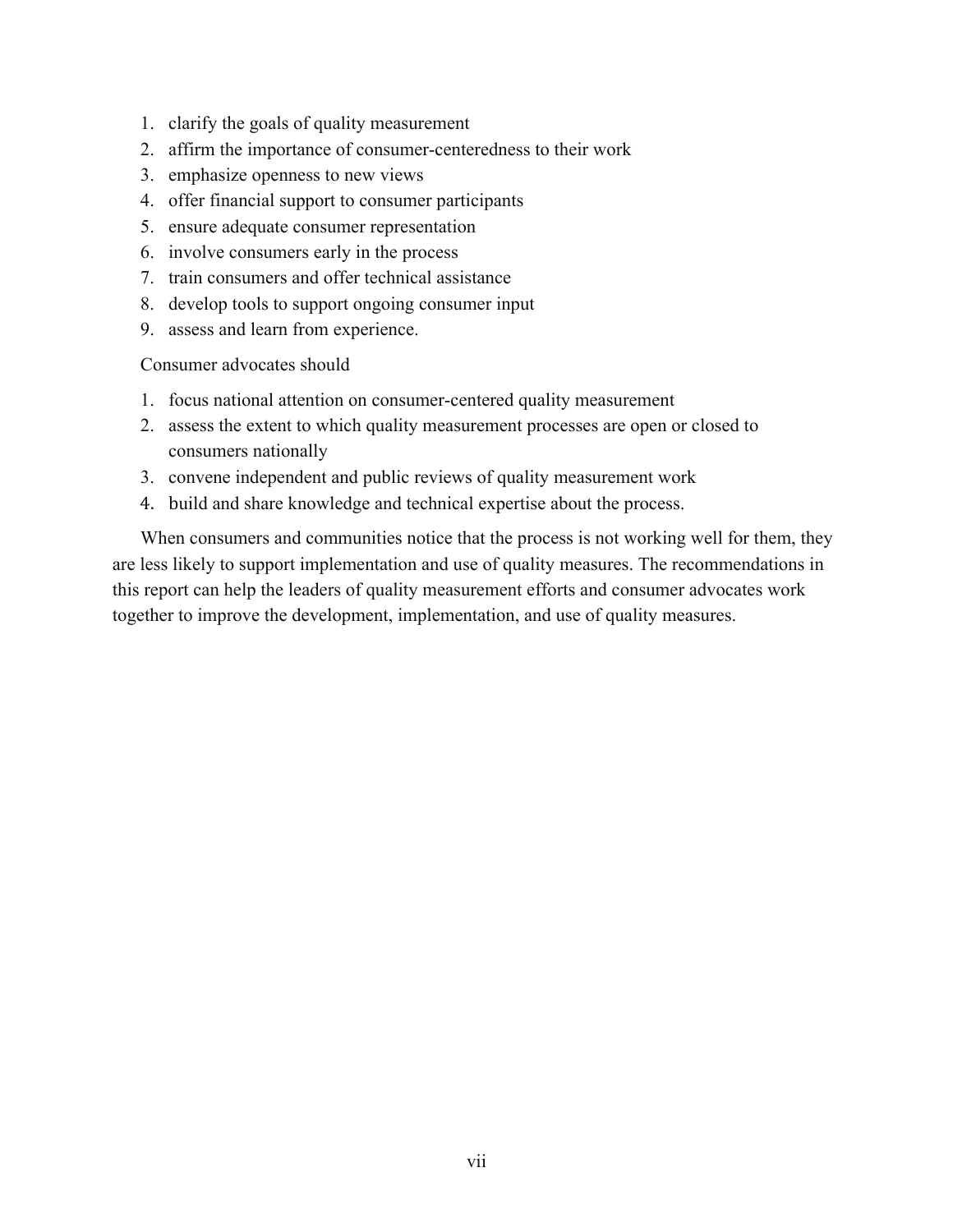## **Chapter One** Introduction

Quality measurement is critical for helping providers, purchasers, payers, and consumers of care identify high-quality care and improve the quality of care. As the nation's health care system moves increasingly to one where payment is tied to value, the demands placed on quality measurement are ever increasing. The shift to value-based payment—with substantial incentives for providers to cut costs of care—asks much of quality measures. Quality measurement is the chief bulwark against stinting on necessary services and is needed to ensure that payment models have neutral or positive effects on the quality of care. The Institute of Medicine (IOM) in 2013 recommended that public and private payers promote patient-centered care through quality measurement, reporting programs, and payment models (IOM, 2013). These responsibilities create substantial challenges for the current system of designing, testing, and implementing quality measures (Health Care Payment Learning and Action Network, 2016).

In this context, the opportunities and challenges for consumers to engage in quality measurement warrant careful examination. Consumers are the ultimate stakeholders in quality measurement. They have a viewpoint that is inherently distinct from that of all other stakeholders: Consumers are best able to articulate what types of care, what health outcomes, and what types of measures are most meaningful to them; capturing their voice is critical to defining, measuring, and achieving patient-centered care, defined by the IOM as "care that is respectful of and responsive to individual patient preferences, needs, and values and ensuring that patient values guide all clinical decisions" (IOM, 2001).

Several frameworks for patient and stakeholder engagement in community-based participatory research and patient-centered outcomes research have been published in the last five years (Clinical and Translational Science Awards Consortium Community Engagement Key Function Committee Task Force on the Principles of Community Engagement, 2011; Methodology Committee of the Patient-Centered Outcomes Research Institute, 2012; Deverka et al., 2012; Concannon et al., 2012; Patient-Centered Outcomes Research Institute [PCORI], 2015). This report is meant to be a practical extension of the concepts in these frameworks to the context of quality measurement.

There is increasing recognition of the importance of patient-centeredness—which has been described as a "shift of power that is fundamental to both the definition and pursuit of quality"—in quality measurement and improvement (Berwick and Fox, 2016). The National Strategy for Quality Improvement in Healthcare (National Quality Strategy, or NQS) has "ensuring that each person and family are engaged as partners in their care" as one of its six priorities (U.S. Department of Health and Human Services [DHHS], 2011).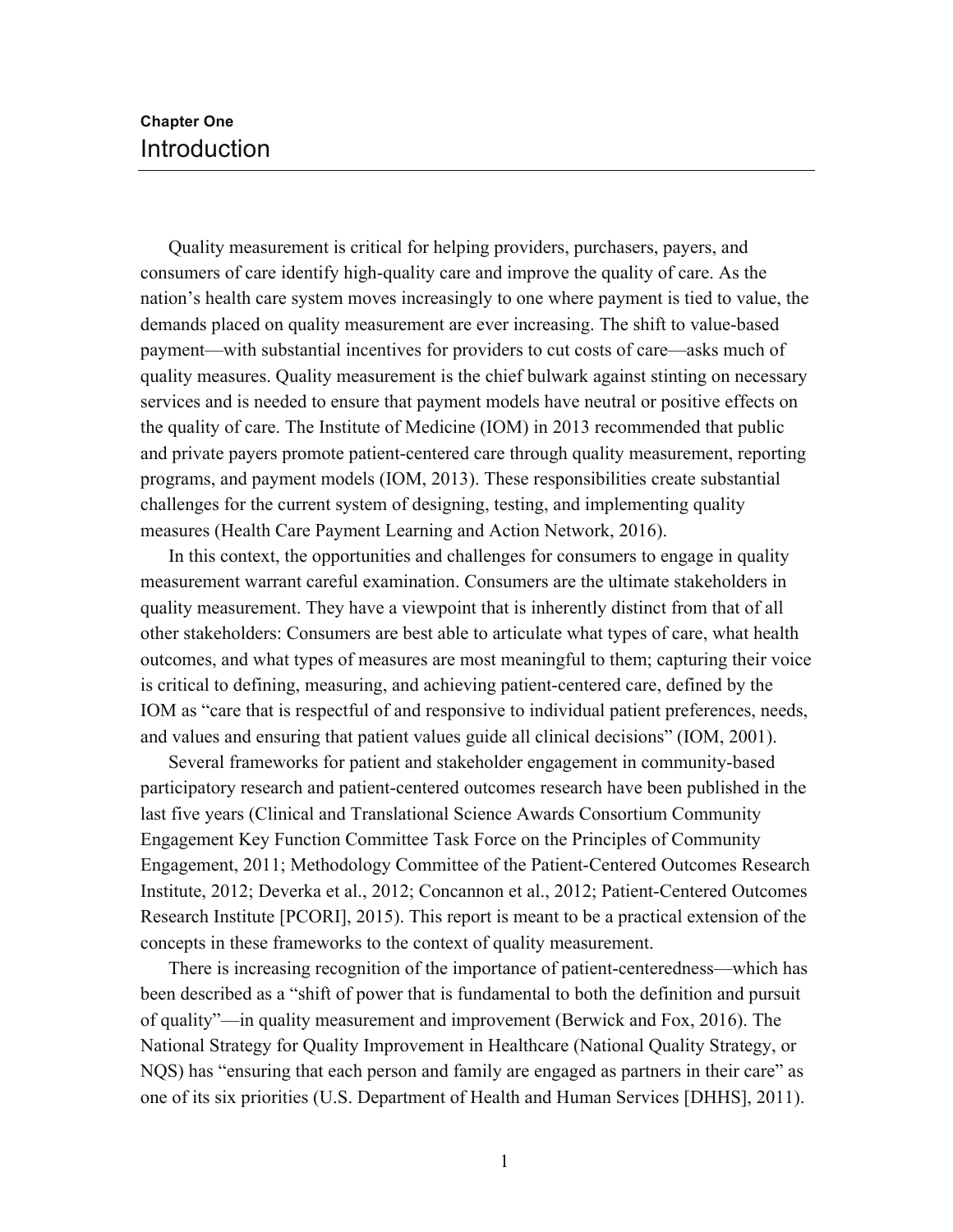To achieve the goal of person-centeredness, all steps of quality measurement—including prioritizing, developing, validating, using, and assessing quality measures—require robust consumer involvement.

Prior efforts to include consumers in the quality measurement process include Aligning Forces for Quality (AF4Q), a 2006 initiative of the Robert Wood Johnson Foundation designed to transform care on a regional level. Sixteen AF4Q communities consisted of alliances of providers, consumers, and payers. These alliances involved consumers in designing performance reports, integrated consumers into quality improvement efforts, and encouraged consumers to use the performance reports (Mende and Roseman, 2013; Ness, 2012). In another example, DHHS in 2008 funded collaboratives of community purchasers, health plans, providers, and consumers—called chartered value exchanges—to advance quality measurement and reporting (DHHS, undated).

Despite these and other efforts to involve consumers over many years, concerns remain that current quality measurement does not provide consumers with information they need for decisions about their own care (National Quality Forum [NQF], 2014). The experience of Community Catalyst, the sponsor of this report, and its network of consumer advocacy organizations support this conclusion; consumer advocates find the quality measurement enterprise challenging, time-consuming, and less than satisfying. Related to these concerns, there is a lack of published literature on consumer involvement in the quality measurement process, a gap we seek to address with this report.

Community Catalyst is a national consumer health advocacy organization that works with state advocacy partner organizations in 40 states and has been involved in quality measurement through the NQF, technical expert panels (TEPs), and technical assistance to state partners. Community Catalyst and its state partners provide input on quality measures in the context of programs such as State Innovation Model grants, accountable care programs in Medicaid, patient-centered medical home initiatives, and programs to integrate care of individuals dually eligible for Medicare and Medicaid.

We developed this report to address concerns of consumer advocates about quality measurement in this new health care context. The objective of this report is to gain a better understanding of the current experience of consumer advocates in quality measurement, to identify barriers to effective consumer engagement, and to suggest ways to address those barriers. This report is intended for two audiences:

1. **decisionmakers in quality measurement organizations.** These may include funders of quality measurement research; researchers of measurement methods and the use of quality measures; policymakers with responsibility for selecting quality measures to support payment policy, performance assessment, or quality improvement activities; payers who are responsible for using quality measures in

2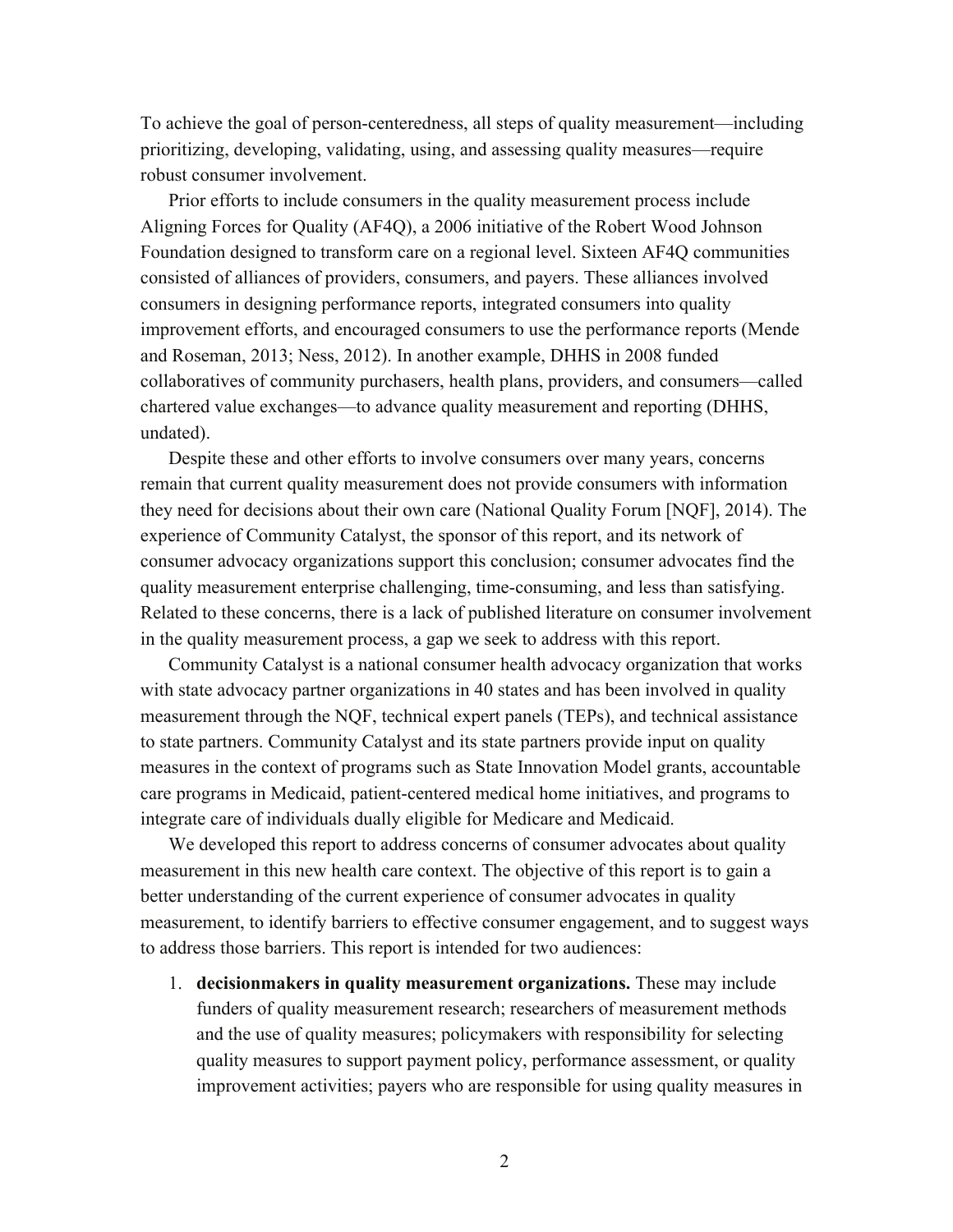payment; and clinicians and health systems that are involved in implementation of quality measurement.

2. **consumers and consumer organizations that are participating or wish to participate in quality measurement, particularly consumer health advocacy organizations.** In this report, we use the term "consumer advocates" to refer to individuals who are professional, paid representatives of a consumer perspective, typically working under the auspices of a nonprofit consumer advocacy organization. "Consumers" refer to beneficiaries or community members who are not professional consumer representatives.

We hope this report can help improve consumer engagement in quality measurement across the nation.

#### Approach

To identify opportunities to improve consumer involvement in quality measurement, we talked directly with representatives of consumer advocacy organizations. We used a purposive convenience sampling design to gather the views of consumer advocates who had differing levels of experience with quality measurement, and who represent a variety of regions and populations across the United States. The goal was to identify what was and was not—working to sustain *their* involvement in quality measurement, and to identify potential solutions for improving the process.

We invited representatives of consumer health advocacy organizations from a pool of approximately 90 consumer advocacy organizations with which Community Catalyst works most closely. Invitations were sent to 16 representatives of 13 of these organizations. We focused on state-based advocates because states have implemented a broad range and large number of innovative health care programs, creating both the need and the opportunity for innovation in quality measurement.

Thirteen representatives from ten organizations across nine states (Alabama, California, Georgia, Illinois, Massachusetts, Michigan, Minnesota, New York, and Pennsylvania) accepted the invitation to participate. Participants came from four organizations focusing on general health care issues, two representing persons with disabilities, two primarily representing racial and ethnic minority populations, one focused on maternal and child health, and one that addresses a wide range of povertyrelated needs and issues.

We held four community discussions with one to five participants each in the summer of 2016: three by teleconference and one in person at Community Catalyst's office in Boston, Massachusetts. Each discussion lasted one hour. Discussions were moderated jointly by the RAND project team and Community Catalyst's Center for Consumer Engagement in Health Innovation staff, and followed a structured question-and-response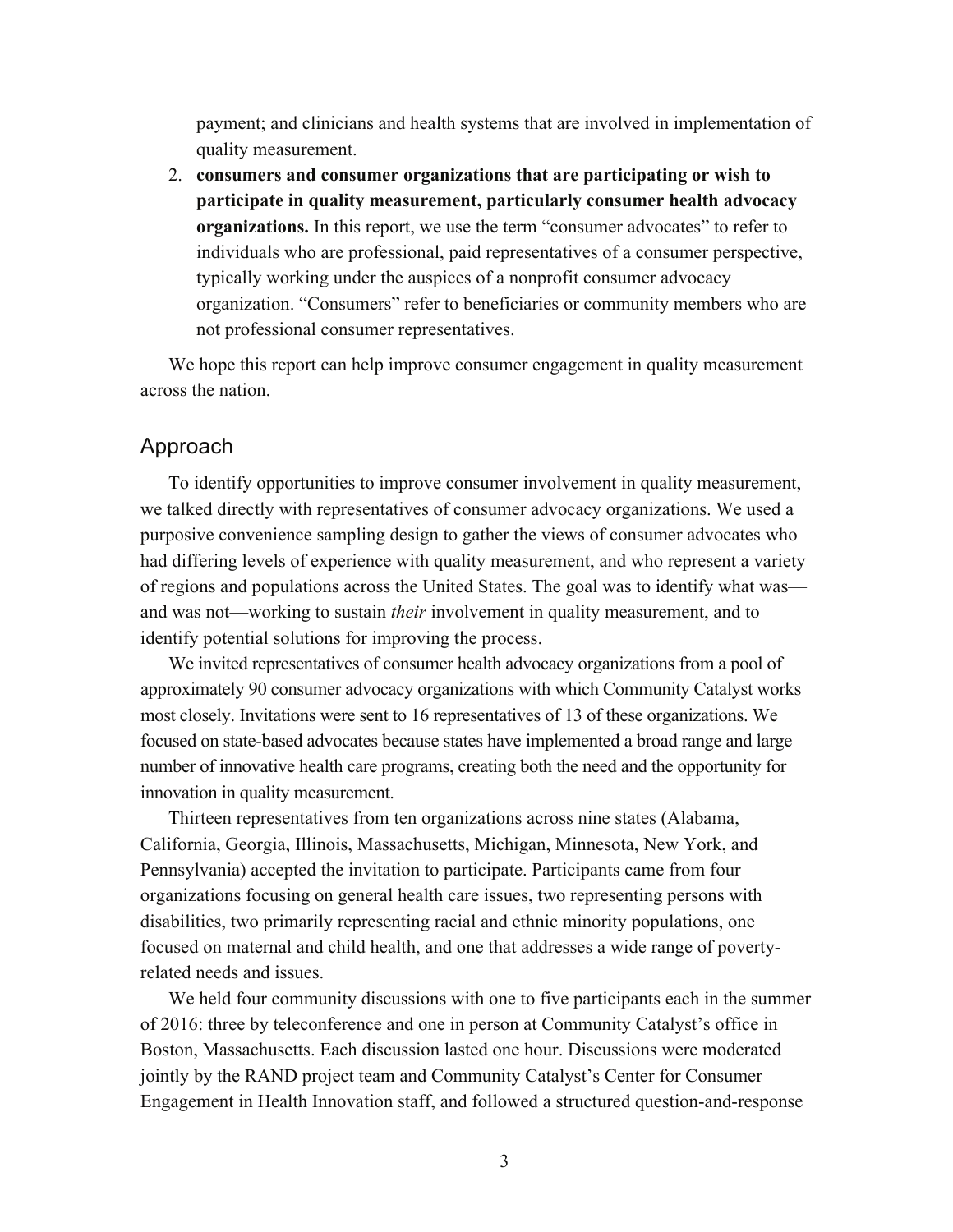format (see the Appendix). We started off by asking participants to describe their experience in quality measure development and implementation, including 

- how they learned about opportunities to work on quality measurement, whether by invitation or not
- how they were involved, such as serving on a TEP, responding to requests for information, or other activities
- what kind of work they engaged in, such as setting priorities, specification and development, validation, implementation, or assessment of quality measures.

The majority of time in each discussion was focused on assessing participants' experiences with quality measurement organizations and institutions. We asked participants to describe aspects of these engagements that met their expectations and aspects that did not, and whether they felt prepared to represent the views and experiences of health care consumers. Finally, we spent part of each discussion on participants' recommendations to improve engagement of consumers in the quality measurement process.

Two note takers documented the discussions, and both sets of notes were consulted to identify the major barriers described by consumer advocates as they have attempted to engage with the quality measurement enterprise. The barriers, illustrative examples, and potential solutions described in Chapter Three were shared with discussion participants. Written comments from participants were addressed in revisions of the report.

A panel of nine quality measurement experts (see Acknowledgments) was then convened to review and comment on this report. A presentation on major findings was made and experts were invited to comment on the project's goals, the quality measurement life cyle, the barriers to consumer involvement, and the recommendations. During the meeting, participants were asked to assess the report's recommendations. Oral and written comments were addressed in revisions to the report.

## Organization of This Report

The remainder of this report is organized into three chapters. In Chapter Two, we describe typical stages of a measure development process and identify opportunities for consumers to engage in the process. In Chapter Three, we share the perspectives of our focus group participants regarding barriers to effective involvement in quality measurement. In Chapter Four, we organize potential solutions to these barriers—including those expressed by the focus group participants directly and those identified through our own syntheses of these discussions—into recommendations that quality measurement leaders and advocates can use to improve consumer involvement in quality measurement.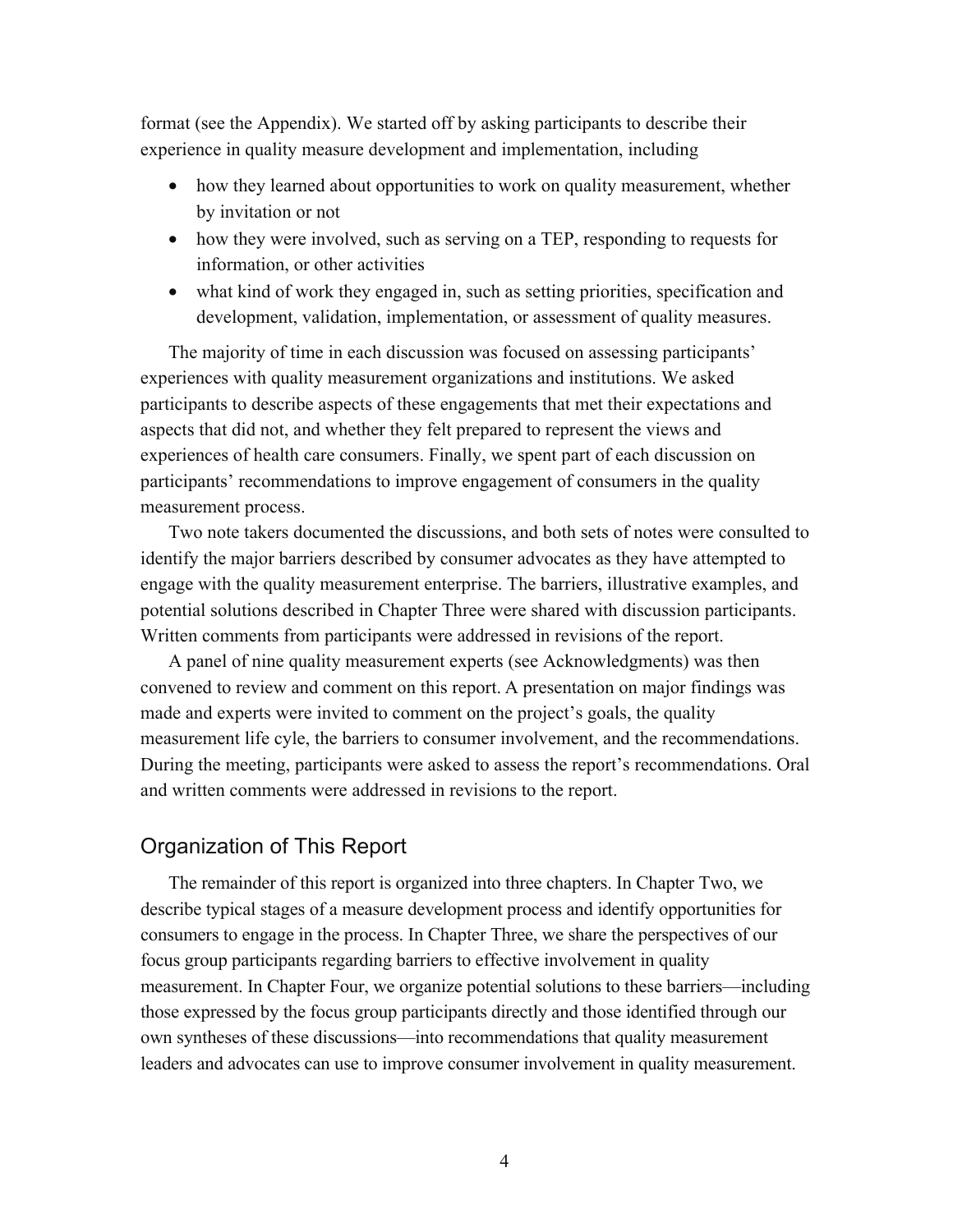In this chapter, we present an overview of the life cycle of quality measures to set the stage for exploring how consumers can be involved and what barriers they may face. Based on prior work (Friedberg and Damberg, 2011), we describe six stages: setting priorities, creating measure concepts, specifying measures, testing and endorsing measures, using measures, and maintaining measures. At each stage, we examine the opportunities for consumer engagement. Figure 2.1 displays these stages.



#### **Figure 2.1. Quality Measure Life Cycle**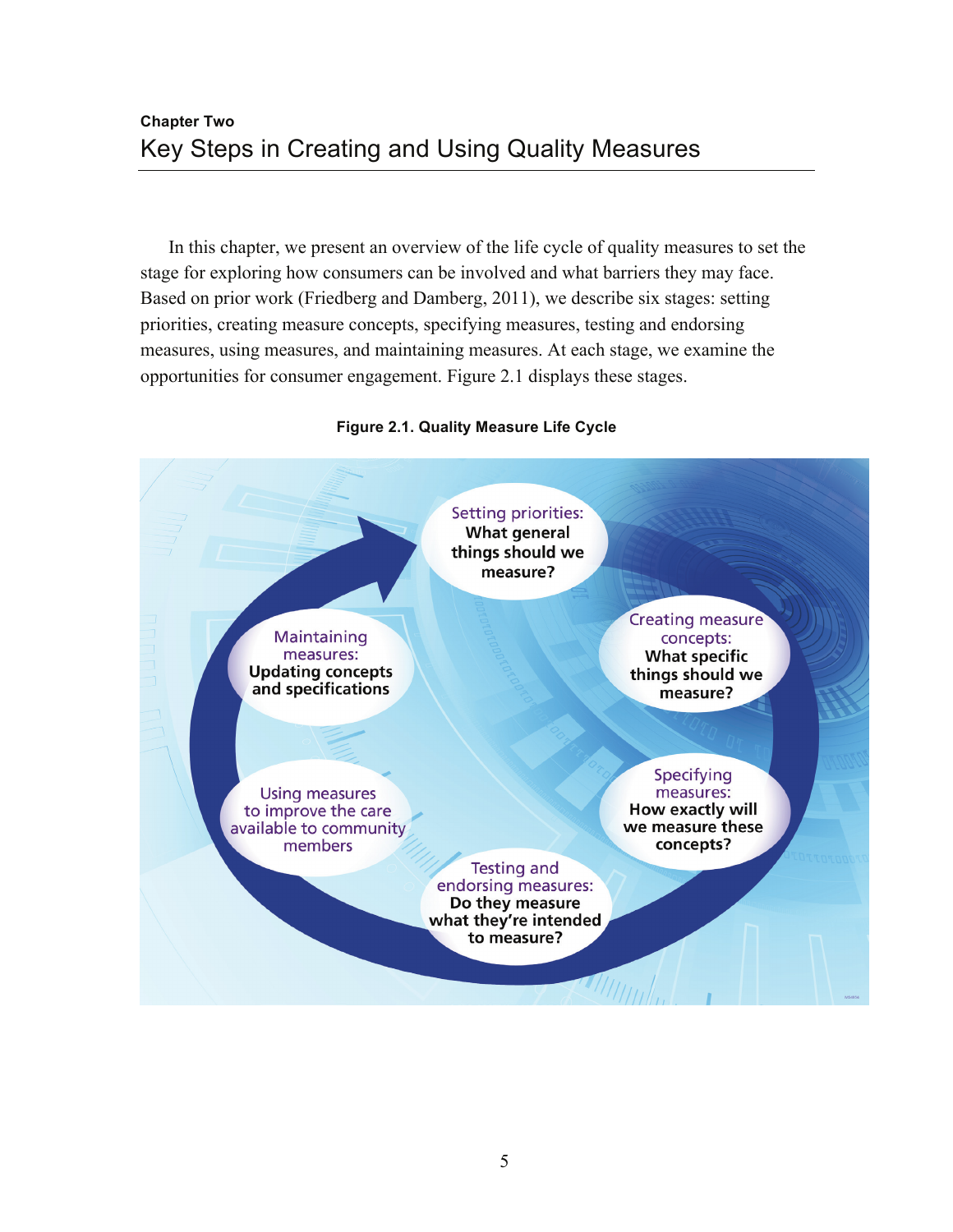## Setting Priorities: What General Things Should We Measure?

To guide the overall direction of quality measure development and use, government and private organizations can make efforts to achieve consensus on which areas to prioritize for quality improvement. At this stage, initial decisions are made regarding which aspects of care will be prioritized and for which populations. Decisions emerging from these priority-setting efforts can influence subsequent investment in new measures and help determine how new and existing measures are used.

General priorities include such things as the decisions to measure diabetes care, dementia care in long-term care settings, or congestive heart failure orders at discharge from inpatient hospitalizations. Examples of such priority-setting efforts include the NQS of the Secretary of the Department of Health and Human Services (Agency for Healthcare Research and Quality [AHRQ], undated-b), the National Priorities Partnership (NPP) of the NQF (undated-c), and the Measurement Advisory Panels (MAPs) of the National Committee for Quality Assurance (NCQA, undated-a, undated-b). These efforts can overlap. For example, the NQS, which was mandated under the Affordable Care Act of 2010 (DHHS, 2011), gathered input from more than 300 groups, including the NPP which, in turn, includes the NCQA among its approximately 50 member organizations (NQF, undated-d).

Participation in priority-setting efforts does not require clinical or methodological expertise. Advocacy that truly reflects the priorities of consumers and communities is highly valuable at this stage. Specific opportunities for engagement include but are not limited to the NPP of the NQF and MAPs of the NCQA.

## Creating Measure Concepts Within a Priority Area: What Specific Things Should We Measure?

Once general priorities for measurement are identified, the next step is to create measure concepts that can serve as the basis for developing specific measures. When priorities involve clinical outcomes, measure concepts are frequently based on scientific evidence and clinical guidelines. For example, the NQS included "prevention and treatment of leading causes of mortality" among its priorities, with a goal of preventing and reducing the harm caused by cardiovascular disease (DHHS, 2011). Measure concepts corresponding to this goal include assessments of processes of care, such as the percentage of patients receiving guideline-concordant cardiovascular care (e.g., the percentage of patients with heart disease whose blood pressure is well controlled), or assessments of the outcomes of care, if they can be measured directly (e.g., mortality rates or patient-reported outcomes). Historically, there have been few measure concepts generated directly by patients.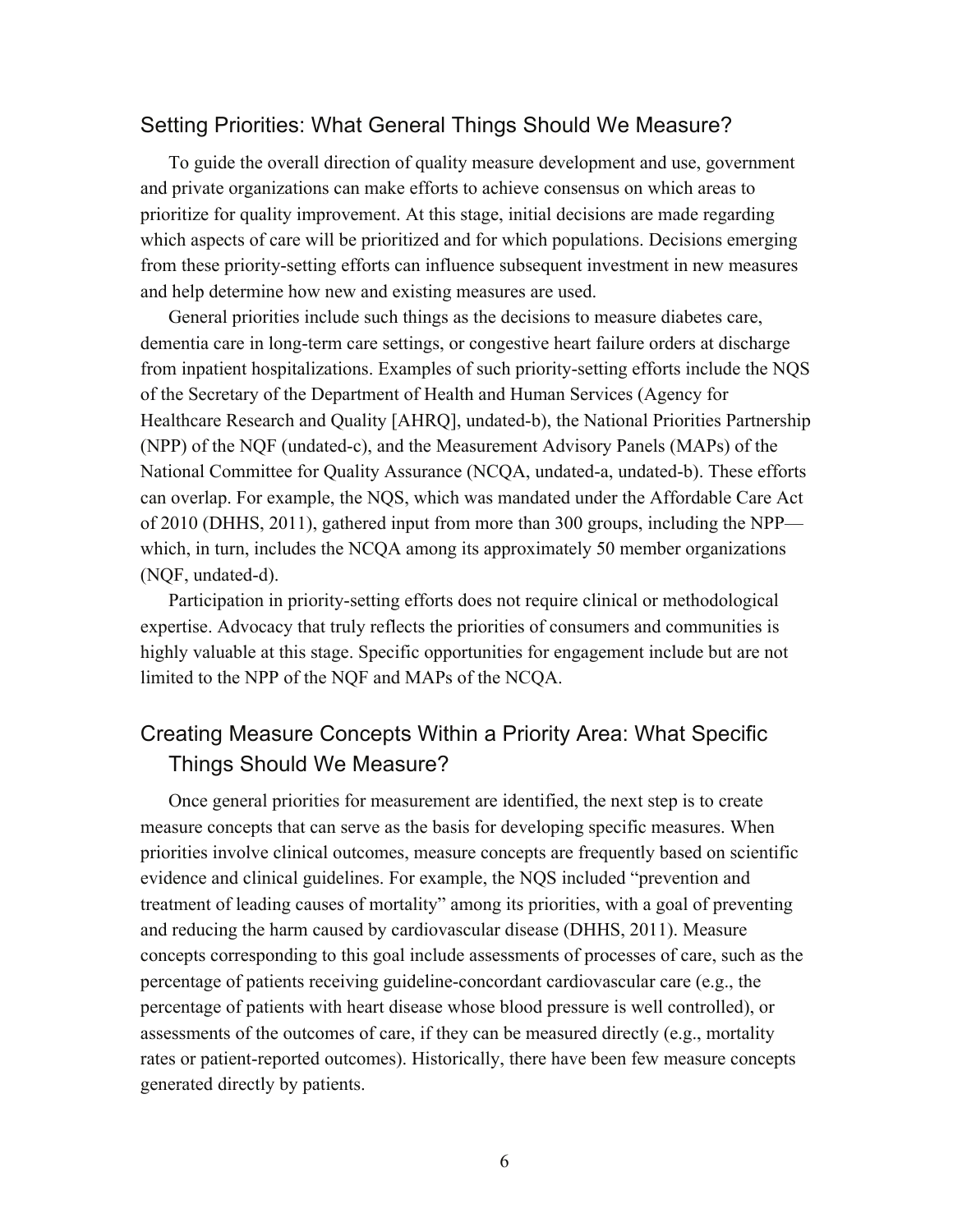For priorities involving patient-centered care, measure concepts might include provider capabilities (e.g., having electronic health records that integrate patientgenerated data), as well as patients' experiences of care.

Consumer advocates can create measure concepts on their own or in partnership with measure developers. Creating measure concepts requires knowledge of specific opportunities to improve care within a given priority area and benefits from reasonably specific ideas for how these might be improved. Consumer advocates who closely follow the scientific literature on treatment of their highest-priority conditions are likely to be well positioned to create measure concepts. Advocates' roles in this activity are especially important when they represent communities with health interests that are not widely prevalent in the general population. Without careful attention by advocates, these interests may be missed by measure developers who focus on the most-prevalent health conditions. Publishing measure concepts and promoting them to those who can commit resources to subsequent stages of measure development—such as AHRQ, Centers for Medicare and Medicaid Services (CMS), or foundations involved in measure development—might be an effective strategy for such advocates. Such measure concepts can be published in the "gray literature" (e.g., memos and reports on a community organization's website) or in peer-reviewed journals. Submitting a manuscript to a peerreviewed journal takes practice and expertise, and working with an experienced academic can be helpful for crafting an argument and navigating the process.

In high-priority areas lacking scientific evidence, consumer advocates can also seek to steer research resources to produce the evidence that can form the basis for new clinical guidelines and measure concepts. Opportunities to influence the clinical research agenda include National Institutes of Health Advisory Committees (National Institutes of Health, undated) and PCORI Advisory Panels (PCORI, 2016).

## Specifying Measures: How Exactly Will We Measure These Concepts?

Before a measure concept can be tested and used to improve care, it must be translated into detailed specifications. Measure specifications are rules that describe the data required and methods for calculating a quality measure. These methods include definitions of denominators (i.e., which patients and which health events to include or exclude), numerators (i.e., which health events count as better or worse care), time frames for measurement, and methods for adjusting measures by clinical severity of the population (Friedberg and Damberg, 2011).

Where can one find examples of measure specifications? The National Quality Measure Clearinghouse  $(NOMC)^{23}$  maintained by the AHRO provides summaries of specifications for thousands of quality measures (AHRQ, undated-a), although in many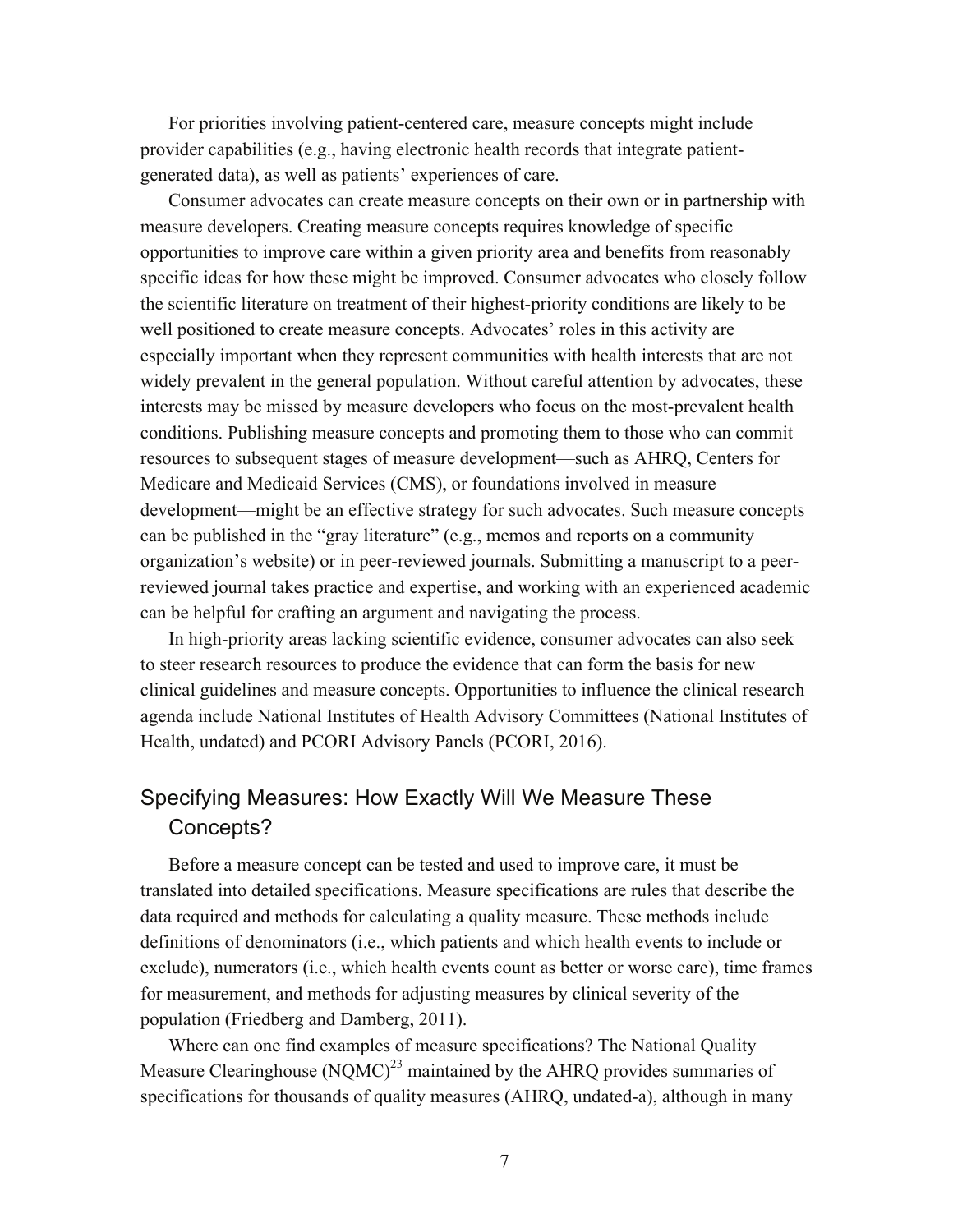cases the full, detailed specifications must be obtained from the measure developer directly (e.g., for NCQA Healthcare Effectiveness Data and Information Set, or HEDIS, measures). Full specifications of CMS Hospital Quality Initiative measures (reported on the "Hospital Compare" web page) are available for free download and give a good sense of the degree of detail involved (CMS, 2016a, 2016b).

Specifying quality measures requires expertise in quality measurement methods and in the types of data underlying the measure (e.g., health plan administrative claims data or patient survey data). Consumer advocates can make valuable contributions to measure specifications, even if they lack such methodological expertise in-house. This is because value judgments (i.e., decisions for which there is not a single, correct scientific answer) are nearly inevitable when translating measure concepts into detailed specifications (Friedberg and Damberg, 2011). Such value judgments include determining which specific care scenarios do and do not meet the intent of the measure concept, and whether and how to perform case-mix adjustment. By working closely with measure developers, consumer advocates can help ensure that measure specifications match their measure concept as closely as possible. Participation on technical expert and advisory panels for measure development are possible ways to do this.

Many government and private organizations develop quality measure specifications. These include CMS, AHRQ, NCQA, health plans, health systems, researchers, and provider professional societies.

## Testing and Endorsing Measures: Are They Measuring What We Intended Them to Measure?

Testing a measure means assessing its validity and reliability. Validity means that the measure assesses what it is intended to measure (Friedberg and Damberg, 2011). Reliability is the signal-to-noise ratio in a measure—the degree to which *apparent* performance differences between providers are *true* differences, rather than being due to chance—i.e., some providers just being luckier or unluckier than others (Friedberg and Damberg, 2011). Because measure specifications are complex and some degree of measurement error is unavoidable, assessing a measure's validity and reliability is highly advisable before using it in a high-stakes manner (see next section).

To test validity, performance of the measure can be compared with a "gold standard" or with performance on other measures that are strongly related to the measure concept. For example, if a new measure based on administrative claims data says that Surgeon A has a lower complication rate than Surgeon B, examination of detailed clinical records should also find that Surgeon A has a lower complication rate than Surgeon B, if the new measure is valid.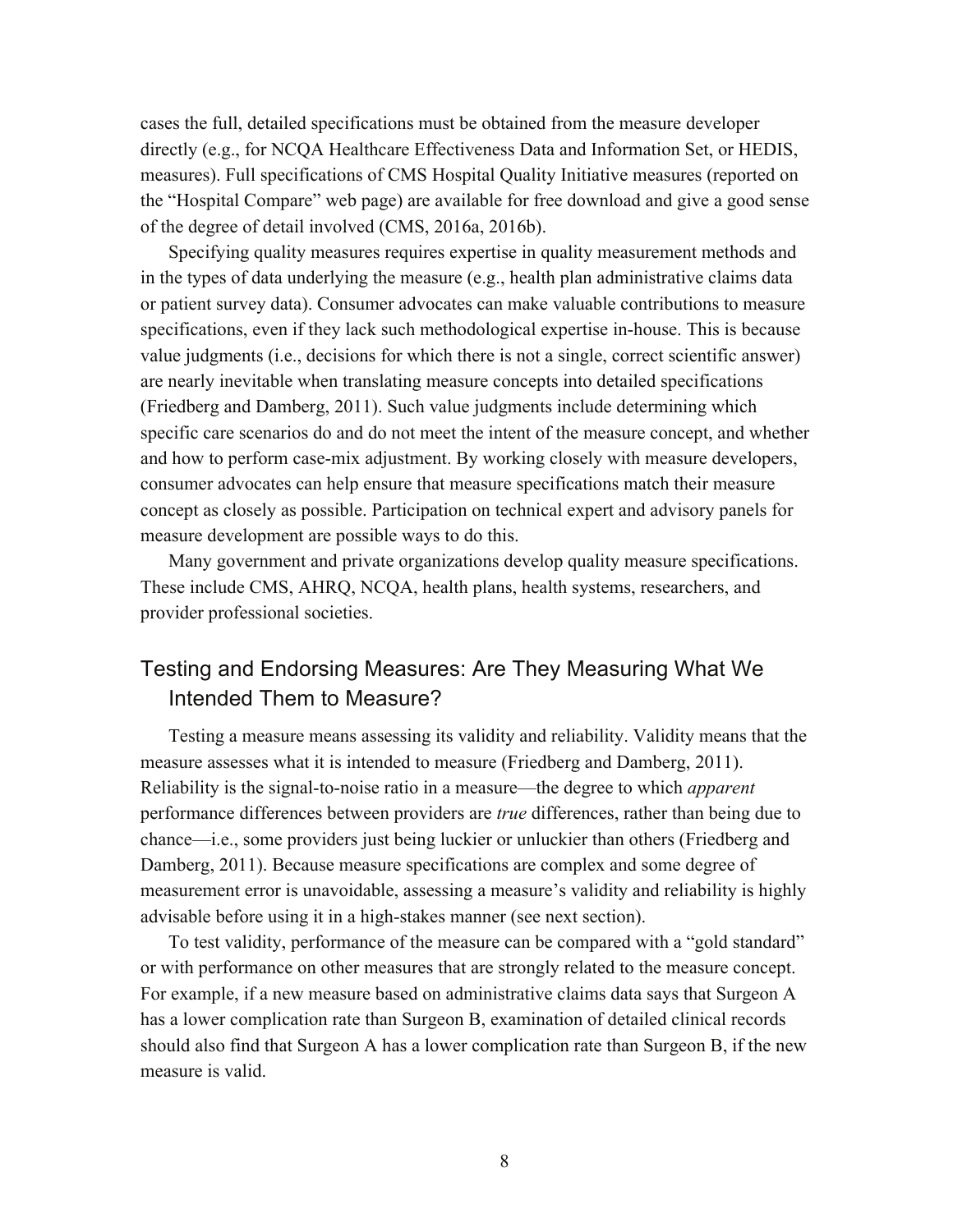Measure testing also includes assessment of reliability. Measures that are valid but unreliable might be true assessments of provider performance *on average* but still be inappropriate for high-stakes use because provider-to-provider differences in calculated performance mostly occur at random. An intuitive sign of an unreliable measure occurs when measured performance for a given provider fluctuates wildly from year to year, even if the provider is not doing anything differently.

When a measure has acceptable validity and reliability, its developers can seek endorsement from a measure-vetting body, such as the NQF. Such endorsement can help potential users of the measure have confidence in its accuracy. When a measure fails to receive endorsement, the vetting process can give measure developers useful guidance on how to improve or better demonstrate its validity and reliability. This process may be carried out iteratively over more than a year.

While testing a performance measure requires expertise in performance measurement and statistics, endorsement also requires input from stakeholders who have other kinds of expertise, including the experience of being a consumer. This is because statistics and measurement science alone cannot determine how much accuracy is good enough for a given use of the measure. For example, there is no mathematically "correct" answer for how much measurement inaccuracy is too much (i.e., the point at which an inaccurate report becomes worse than no report at all). Consumers have different tolerances for the amount of false information that might influence their choices about where to receive care, and the only way to find out is to ask them (Davis, Hibbard, and Milstein, 2007). Consumer advocates, therefore, are well positioned to provide this critical information by communicating to measure developers how much accuracy community members need from a quality measure.

## Using Measures to Improve the Care Available to Community Members

Following a conceptual model developed by Dana Safran (2008), quality measures can be used in high-stakes and lower-stakes ways to improve the quality of care. Highstakes uses include financial incentives such as pay-for-performance (P4P), public performance reporting—for example, web-based reports, such as Hospital Compare (CMS, 2016a) and the Healthcare Compass maintained by the Massachusetts Health Quality Partners (MHQP, undated)—and provider tiering, in which patients pay higher out-of-pocket prices to see lower-performing providers. In all of these high-stakes uses, measures are linked directly to external incentives targeting providers, patients, or both. Because inaccurate measures could misdirect patients to truly lower-quality providers and penalize truly higher-quality providers, most stakeholders have agreed that high-stakes uses require performance measures that are reasonably valid and reliable.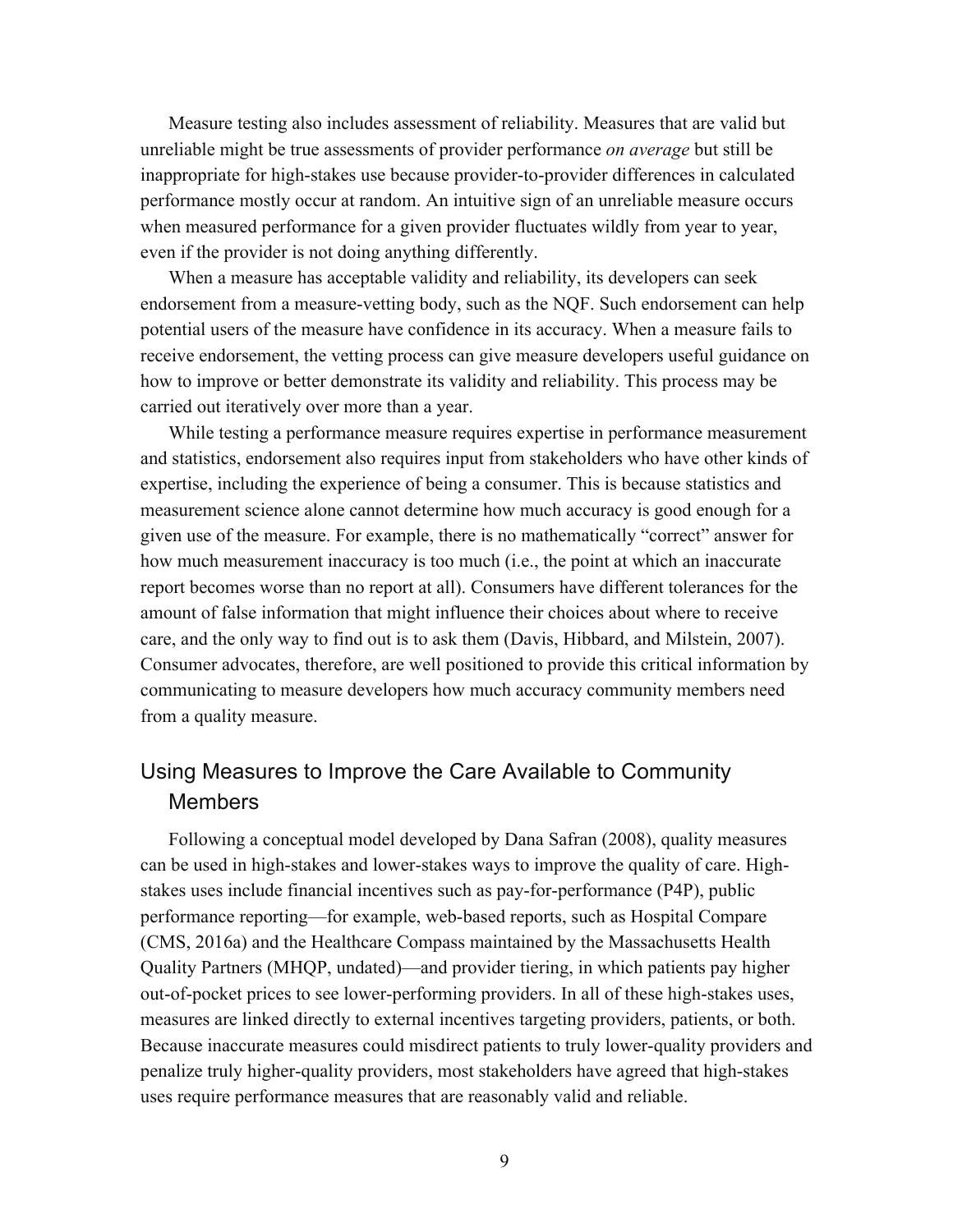Lower-stakes uses of performance measures include confidential feedback to providers to help guide their quality improvement efforts and community-level public reporting to raise general awareness of quality issues and help set priorities for improvement. While accuracy is still important for these lower-stakes uses, they do not directly influence patients' choice of providers, nor do they change how providers are paid.

Many stakeholders influence how measures are used. High-stakes uses are negotiated in contracts between providers and payers and in regional collaborative efforts, such as the MHQP. They can be required under statute or regulations, such as the Medicare Access and Children's Health Insurance Program (CHIP) Reauthorization Act of 2015 (MACRA), or through state quality measurement bodies. Low-stakes uses are frequently pursued within provider organizations and offer room to experiment with measures that have not yet been validated, or could be pursued as part of an interim internal pay-forreporting initiative. Consumer advocates whose priorities are not adequately captured by existing validated measures might be able to use such measures under development to guide quality improvement efforts, in partnership with provider, payer, and other health organizations serving the communities they represent.

Consumer groups are frequently invited to help choose measures from a menu when new reporting and performance incentives programs are being designed. At the national level, for example, the NQF's Measure Applications Partnership advises DHHS on which quality measures to use in federal programs such as Medicare (NQF, undated-b). State governments and state-level collaboratives, such as MHQP, also frequently create opportunities for community involvement in measure selection—e.g., the MHQP's Consumer Health Council (MHQP, 2016).

Deciding which measures to use for a given program is sometimes described as a prioritization activity. However, choosing from among a menu of existing measures should not be confused with the "setting priorities" phase of the life cycle for quality measures—which can identify priorities for which no quality measures exist.

## Maintaining Measures

Measure maintenance involves periodically determining whether the concepts underlying an existing measure need to be modified (e.g., to incorporate new research findings or revised guidelines) and updating measure specifications to accommodate changes in the measure concept or in the underlying data (e.g., to the change from International Classification of Disease version 9 to version 10). For example, for NQFendorsed measures, "measure stewards" (i.e., the organizations responsible for maintaining a given measure) must submit annual status reports to the NQF that either reaffirm the current measure specifications or make updates as needed (NQF, undated-a).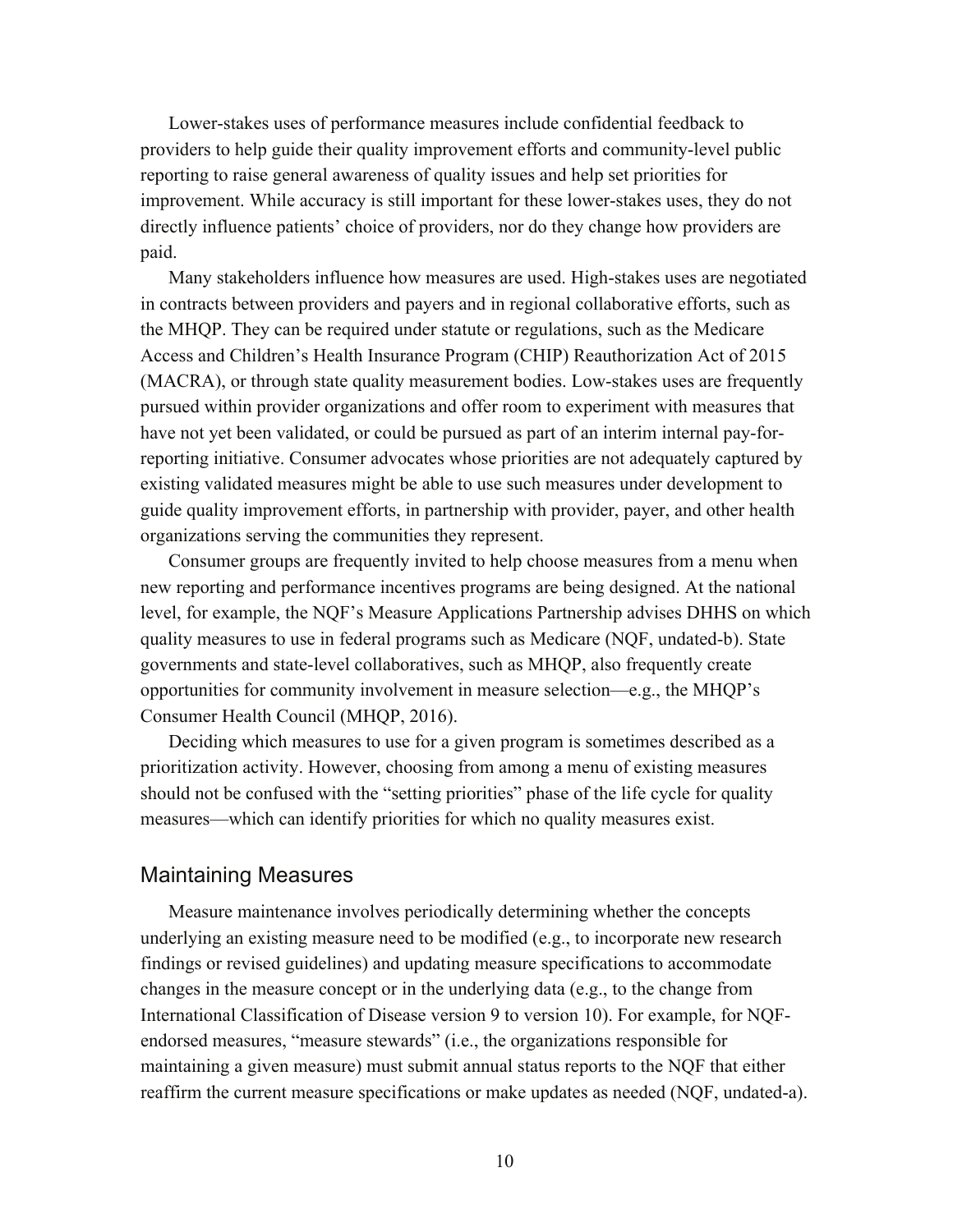Updating measure concepts or specifications can interfere with efforts to track year-toyear changes in performance. Therefore, modifying a measure can involve difficult tradeoffs.

Measure maintenance might also include checking for unintended negative consequences of ways in which the measure is used, such as a worsening of disparities if P4P programs steer resources away from providers serving sociodemographically vulnerable communities. Some uses of measures might be challenging for consumers and providers alike. Such unintended consequences can be addressed by changing measure specifications, changing the way a measure is used, or removing a measure from use altogether.

In addition, measures can be retired and no longer maintained when they have fulfilled their purpose. For example, the use of beta blockers following a heart attack is no longer assessed because prior use of the measure resulted in near-universal adherence to this guideline.

Measure stewards have primary responsibility for measure maintenance, and they are frequently the original developers of the measures. However, multiple stakeholders have roles in measure maintenance because all can notify the measure owner when changes to the measure concept, specifications, or uses seem necessary. In most cases, the owner of a quality measure is listed in the NQMC entry for the measure (AHRQ, undated-a). Consumer advocates with concerns or advice about maintaining a measure can always publish their concerns in a public forum, but in many cases simply contacting the measure steward directly might be sufficient.

## Comment

Not every quality measure follows the sequence outlined in this chapter. Sometimes a stage is skipped. For example, a new measure can be used before it is tested, even though such skipping might create bad incentives or misinform consumers—for example, if a measure turns out not to assess what it is supposed to. Moreover, the lengths of time within and between stages can be unpredictable. Measure developers and measure users can have differing agendas and time lines. For example, a well-specified and tested measure might lie unused for months or years, then come into use when a new government or private-sector program starts, sometimes in ways not envisioned by the measure developers.

Further, activities within one stage may be repeated based on lessons learned in other stages. For instance, use and reuse of measures (stage 4) may be informed by the emergence of newly endorsed measures (stage 3) and experience from using measures can inform maintenance of existing measures (stage 5). In other words, limitations of a new measure might not become apparent until its usage, when ideas for improved or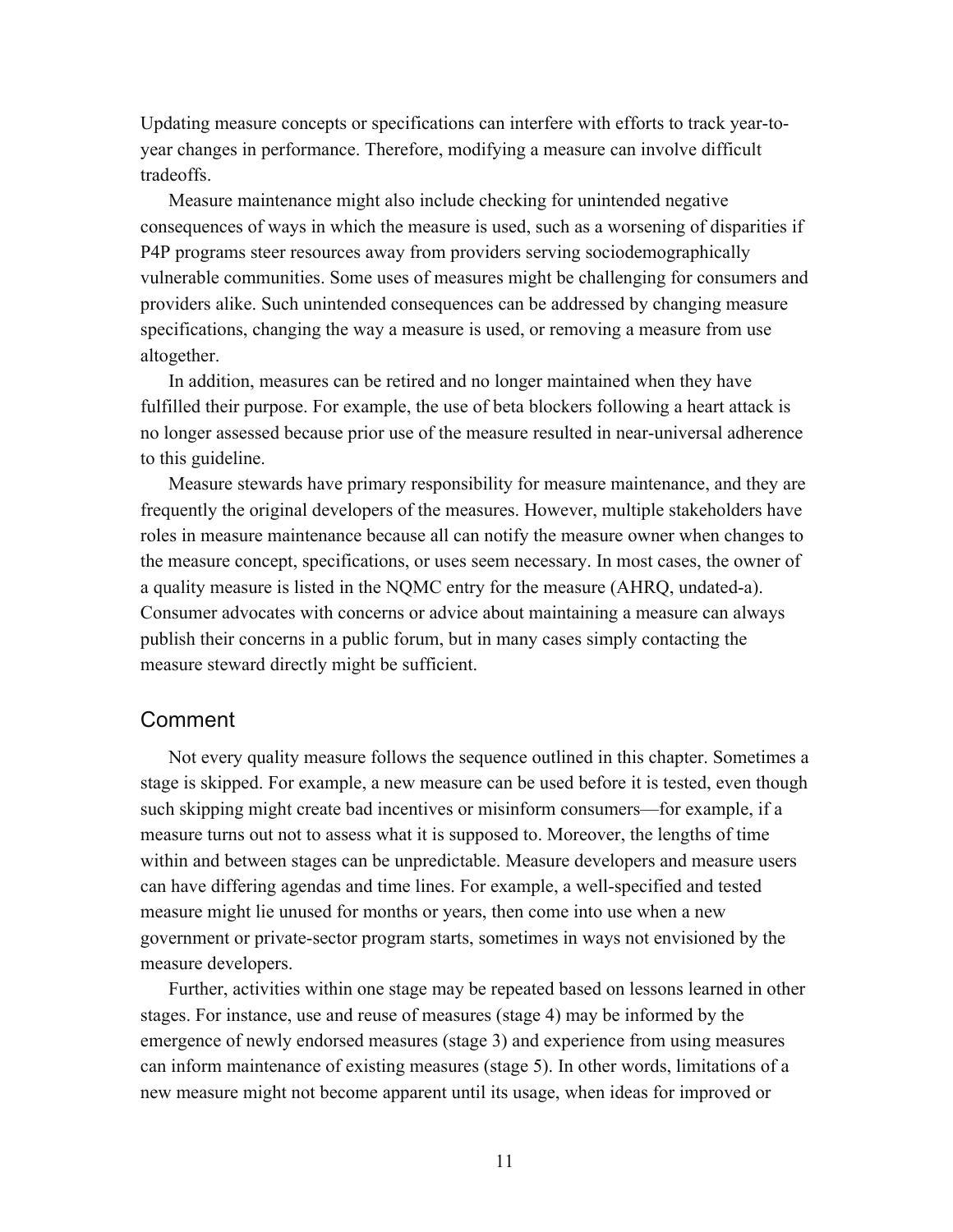substitute measures come into focus. In such cases, revisiting the earliest stages of measure development can guide its refinement.

In principle, all stakeholders, including consumers, can participate in each stage of the quality measure life cycle. In practice, the ability of consumers to engage effectively in certain stages—most notably specifying, testing, and maintaining measures—depends in part on the willingness and experience of experts in quality measurement methods. Consumer involvement in technical work is also dependent on their access to the resources that are necessary to support full participation, including funding, allocated time, training, and support. The magnitude of investment required to participate throughout the whole quality measurement life cycle can be considerable, and the payoff might be uncertain, especially in the short term. In our experience, meaningful consumer engagement in all stages depends on both the ability of technical experts to work collaboratively with consumers and on ongoing support for their engagement.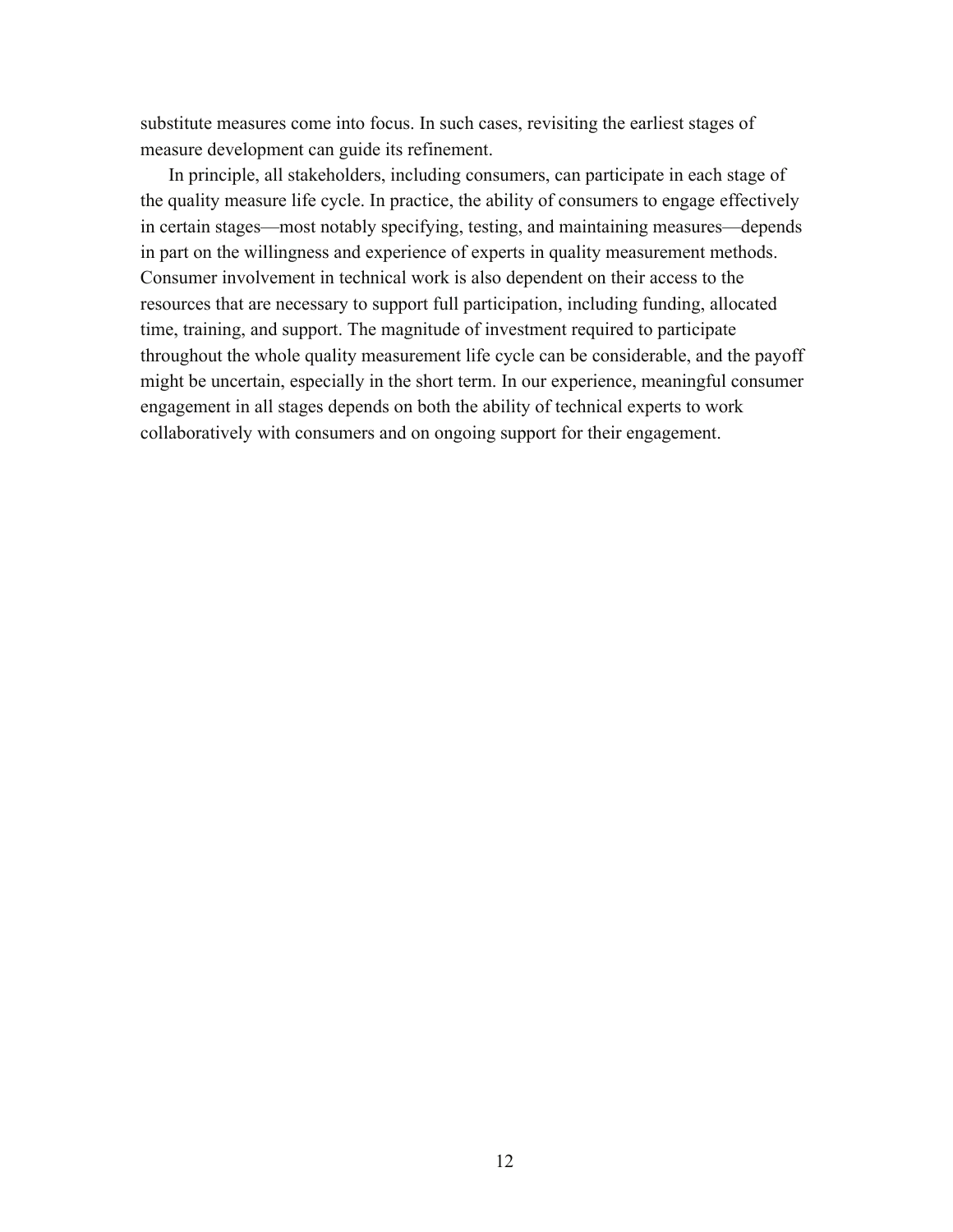In this chapter, we present six barriers that emerged in our conversations with consumer advocates about their experience engaging in the quality measurement process. For each barrier, we offer a brief description, two or more examples, and potential solutions recommended by our participants to improve the role of consumers in quality measurement. Some barriers are most pertinent to one or two stages in the quality measurement life cycle, but others address general issues that span the entire life cycle.

## Barrier 1: "Unequal Power"

Most of the stakeholders directly participating in quality measurement discussions are employed in some part of the health care sector. Their engagement with quality measurement can be sustained over many years by salary and institutional support. Because they know the process, are familiar with other stakeholders, and have the backing of an organization, they come to the discussion with status and power.

Consumers of health care typically do not have these advantages. They come to discussions about quality measures as experts in the consumer experience of care and in how to make measures understandable and meaningful to consumers, but they may lack institutional backing. This can result in a range of difficulties, such as affording the cost of transportation to and from meetings, getting time off from work, and juggling precisely the family or health care commitments that give them relevant experience to contribute to quality measurement. Consumer advocates, too, often have limited institutional backing. Consumer advocates who are dependent on external support (e.g., from grant-giving foundations) might find that funder-specific priorities exclude or restrict general operating support for preparing and attending stakeholder quality forums, many of which might occur on time lines too short for separate grant applications.

Once a quality measurement activity is under way, participants may not know or believe that consumer perspectives carry equal weight with those of physicians, researchers, nurses, policymakers, or health system and insurance executives. An inherent power differential exists between consumers and professionals who are engaged together in a quality measurement process. Imbalances of power can be especially acute during parts of the life cycle that involve such technical details as creating measure concepts, specifying measures, and testing measures.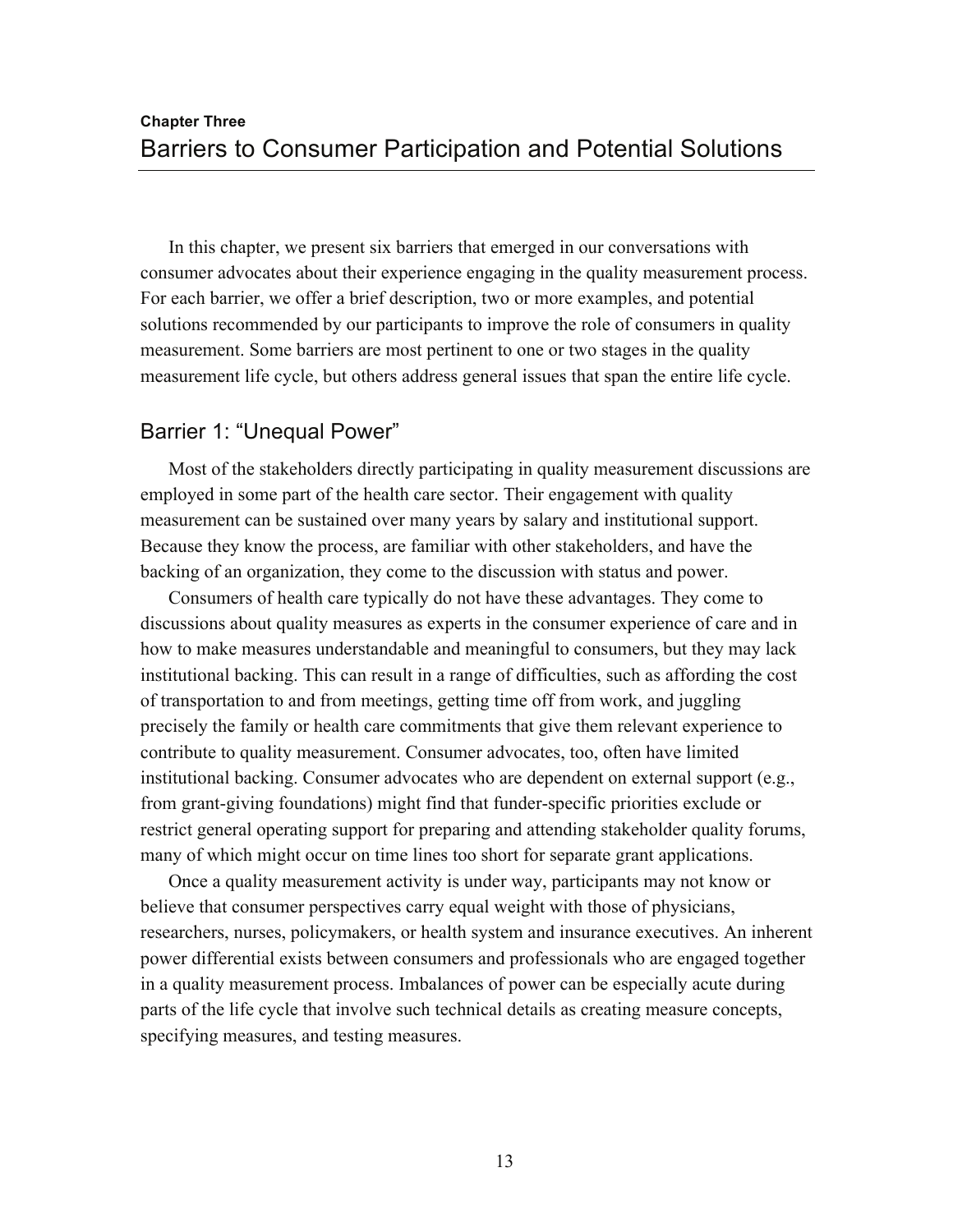#### *Example 1.1: Unequal Time and Resources*

Consumer advocates do not always have the time and resources to be involved in quality measurement work, or to respond effectively if they are involved. This kind of imbalance can play itself out in a number of ways. For example, one consumer advocate told us that inconsistent involvement made it challenging to know what was going on at any time or how long she would have to respond to draft documents. She said,

> If you are not on an advisory committee or really following [State] board meetings month to month or involved at a level where you are in the know, then it can be very difficult to figure out when things are happening, how long you have to respond.

A consumer advocate, on the other hand, who *did* have the benefit of a salary and employment said that his organization still did not have personnel who are dedicated to quality measurement, making it challenging to maintain the organization's presence and voice consistently.

> At the statewide level, where the quality measures are being developed, we've had more of a monitoring role. We've not been able to insert our perspectives into that process. . . . We just haven't had the person power to go to the meetings and make our case there.

#### *Example 1.2: Power Dynamics*

Another consumer advocate observed that participating in quality measurement work with employed and trained representatives of powerful organizations brought with it an inherent difference in power. This can make it difficult for consumers to feel they are really "at the table" with an equal voice. The advocate said,

> The first four years, we were in this so-called multistakeholder group. We were creating recommendations, but you have at the table the hospital association, the medical association, the department of health, and community members. I'm sure you know that if you have a person paid to be at the table, and the community members do not have the same resources, it appears that the community is there, but the power dynamic was unbalanced and in the beginning, our voices were not as strong.

This phenomenon is often described by consumer advocates as a "power dynamic" and the implication is that power is inherently imbalanced. The imbalance may be felt by any member of a group, but it is very often felt by consumer advocates.

#### *Potential Solutions*

To address the inherent power differentials that can affect how consumers engage in quality measurement work, several considerations are important.

First, involvement of consumers is strongest when it is sustained over time (Clinical and Translational Science Awards Consortium Community Engagement Key Function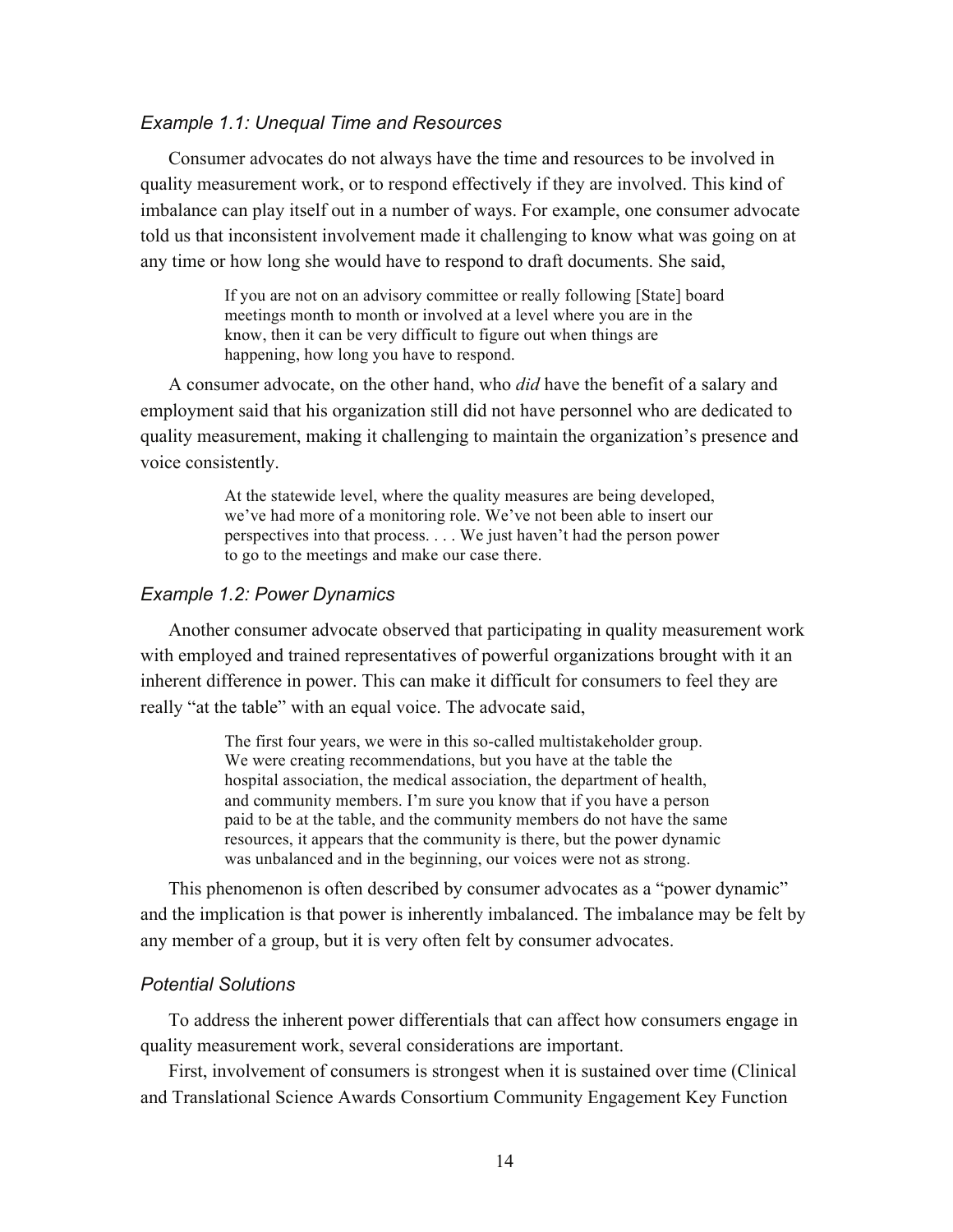Committee Task Force on the Principles of Community Engagement, 2011), even if the intensity of engagement varies with the level of technical details from stage to stage of the life cycle. This enables the person who represents other consumers to get the lay of the land, meet the players, understand the content areas, and see the whole quality measurement process of development, validation, implementation, and evaluation from start to finish. This is especially important because the time frame of measure development can last so long.

Second, the involvement of consumers is easier to sustain when they are compensated for their time and reimbursed for their expenses. This enables a consumer to join discussions without the opportunity costs of missed income or other important pursuits. A consumer advocate told us about how her experience changed after resources were put in place to sustain her involvement:

> Community members got to a point [and said,] "This is not worth it any more." When we said that, people said, "Let's do this in a different way." The coalition was able to pass a bill saying that community has to be at the center. Our first project was the [State] Department of Health contracting with us to bring in the voices of the community.

Third, quality measurement organizations and institutions might consider sustaining consumer engagements not only over the long terms of individual projects, but over even longer terms covering many projects. One consumer advocate described interactions with researchers: "They zoom in, do their study, and zoom out. If you really want to build meaningful quality indicators, develop sustained relationships with consumers." This is what is meant by the need to support a sustained relationship with consumers over time. Just like other stakeholders, consumers have an interest in seeing their work and contributions result in change. Who pays for this and where the resources come from is a challenge just like other challenges in the quality measurement process, all of which require money and resources.

Finally, involvement is set on a level playing field when everyone understands that consumers bring an expertise to the table that no one else has. Consumers are experts in their own experience and this is necessary expertise. Consumers need to understand their advocacy and representation is not only about their personal view and that they need to represent the views of a population as faithfully as they can. Consumers can best articulate to other stakeholders how some decisions may be viewed and experienced by other consumers. Further, how consumers are referred to is important. One consumer advocate for people with disabilities told us, ". . . using the word 'patient' disempowers us, and we repeatedly ask to be called members or persons." Another said, "We had to educate other stakeholders to understand the consumer voice." The individual's experience is a kind of expertise that should be acknowledged routinely. Further, any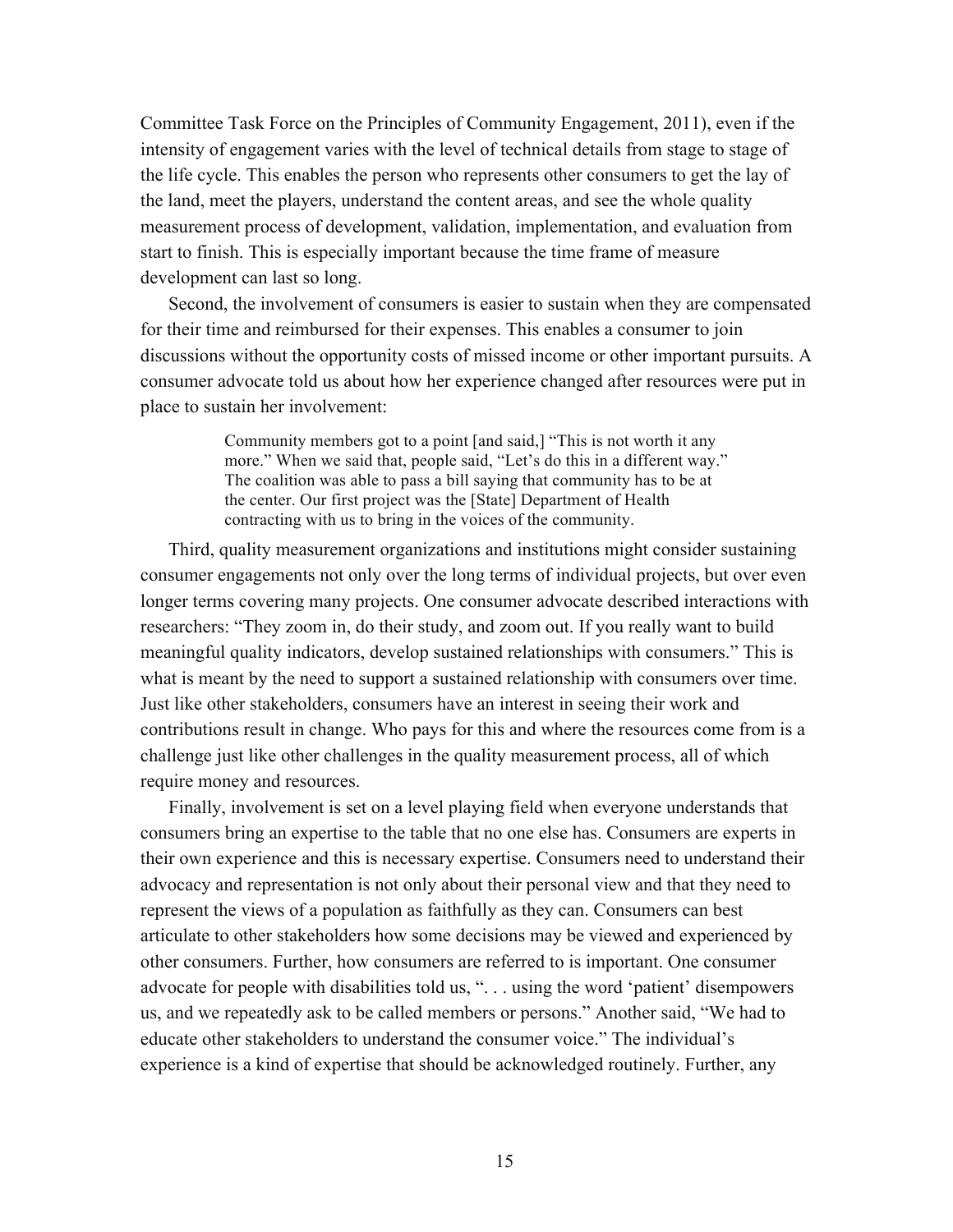member of a multistakeholder board or panel, including a consumer, is capable of citing generalizable research findings in support of a position or view.

## Barrier 2: "Limited Menus"

In some cases, invitations to participate in the quality measurement process are made to consumers after much of the early work has been completed. For example, invitations are often made after the measure development process is complete, or when only a limited measure set is available for consideration. Such an approach leaves consumers out of some of the most important decisions that are made in quality measurement work.

This barrier arose frequently in our discussions. Consumer advocates told us that they were typically being invited to be involved in quality measurement in the middle of the life cycle, usually at the stage in which measures are being implemented for use in a particular purpose or program. Starting the consumer engagement process at this stage was described as being too late. Because consumers have an inherently different viewpoint about the quality measures and outcomes that matter most to them, it can be especially valuable to invite consumers to weigh in when prioritizing areas for measure development, from the beginning of the life cycle.

#### *Example 2.1: Setting Priorities or Using Measures?*

The opportunities to set priorities for new measures may not happen frequently in the quality measurement cycle, but it is a necessary part of the process. *Setting priorities* is a process of assessing community needs, preferences, and experiences that could be evaluated with quality measures. *Measure use*, on the other hand, is a distinct activity aimed at choosing among a set of measures that have already been developed. Several consumer advocates described being part of a process that was ostensibly about prioritization but was really only about choosing from a predetermined list for use in a specific context:

> [I serve] on a panel that is developing long-term services and supports measures. You come into a group that is trying to seek input and it is largely talking about measures already out there and prioritizing what is already out there. Occasionally you get asked what else is important to the consumer, but far too often the response is: "There is not any validated measure out there so we can't do that."

[There has been] remarkably little new measure development in [our state]. New measures were last developed more than ten years ago, in the early 2000s. . . . We have hit a rut.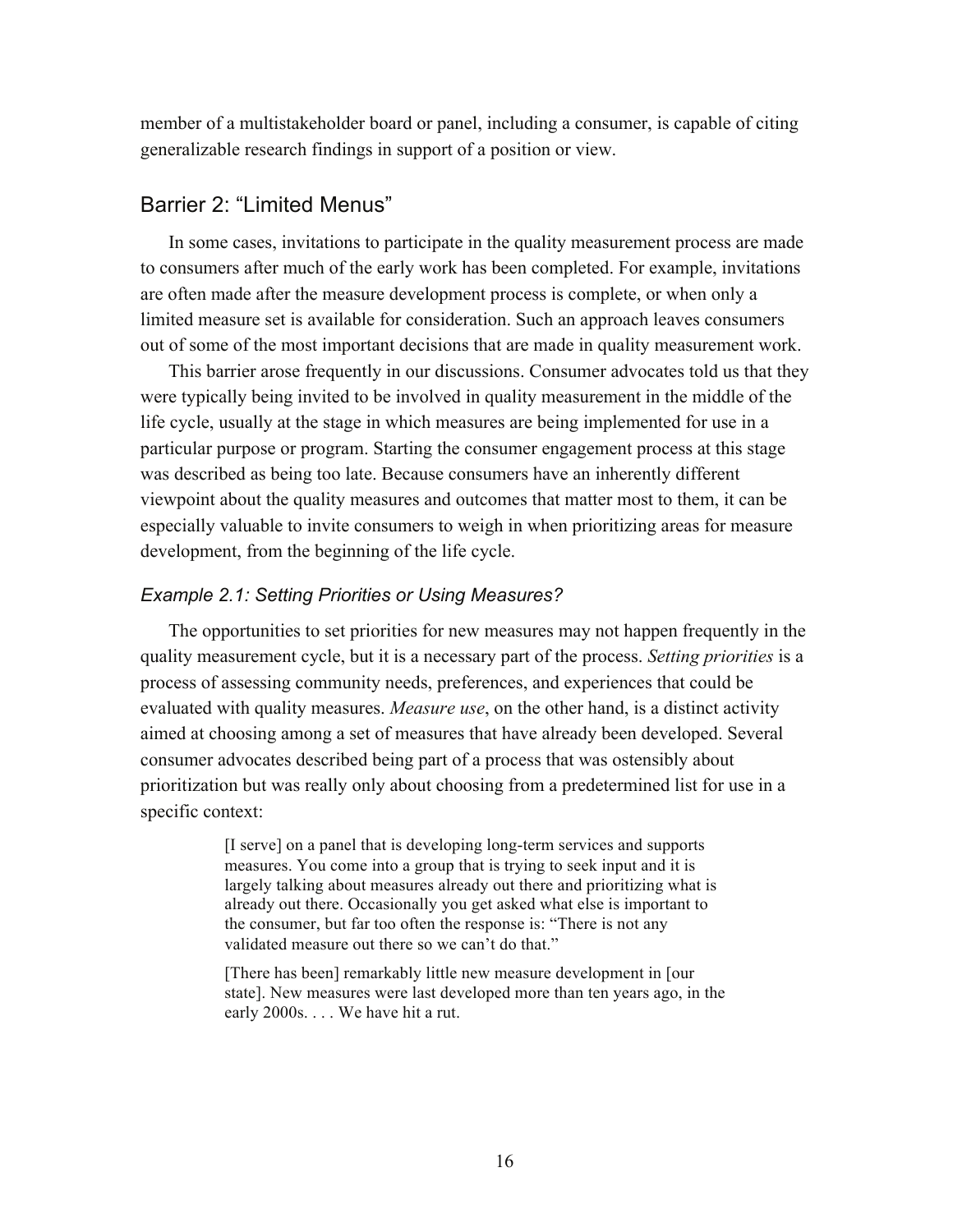#### *Example 2.2: Absence of Measures That Consumers Want*

Consumer advocates repeatedly emphasized they are looking for measures that address their specific concerns. When consumers are asked what they would like to see measured, other stakeholders in the quality measurement process may not be prepared to hear that consumer priorities do not come from a predetermined list of available options. One consumer advocate said that the "focus is on quality data around hospitals but not around consumer-focused needs." Another told us,

> We were asked what to recommend. They asked us to prioritize from a list. But the list didn't have some of the things we would recommend. We had an open discussion with them. Nothing about social determinants, cultural competency, other topics.

#### *Potential Solutions*

Consumers should be involved in measure development and implementation at the earliest possible stage, preferably when other decisionmakers and stakeholders are invited. Consumers' comparative advantage is knowing what their own concerns are, and this information is especially helpful when selecting priorities for measurement, the first stage of the life cycle. Not involving consumers at this stage leaves them out when they can perhaps be most helpful. One consumer advocate said that "consumers know where they want to go but they may not know how to get there."

Realistically speaking, the life cycle of quality measurement happens in fits and starts and may not proceed strictly from step to step as this report describes. When consumers are invited, however, the next opportunity for prioritization and selection of new areas for measure development could be highlighted. It would help to communicate to all consumers when this opportunity will be coming around. In this case, having an infrastructure that can communicate with a network of consumers would be important. Such an infrastructure could serve to gather, sustain, and communicate consumer input and to transmit this information when windows of opportunities arise. This infrastructure could help mediate the mismatch between what is needed to sustain a strong consumer voice over time and the episodic and fragmented opportunities for engagement that arise in quality measurement.

Finally, when the opportunity to prioritize measures comes around, policymakers, providers, health plans, researchers, and other stakeholders in the process should be sincerely open to and prepared to hear what consumers say about the concerns they have and the types of measures they would most like to see.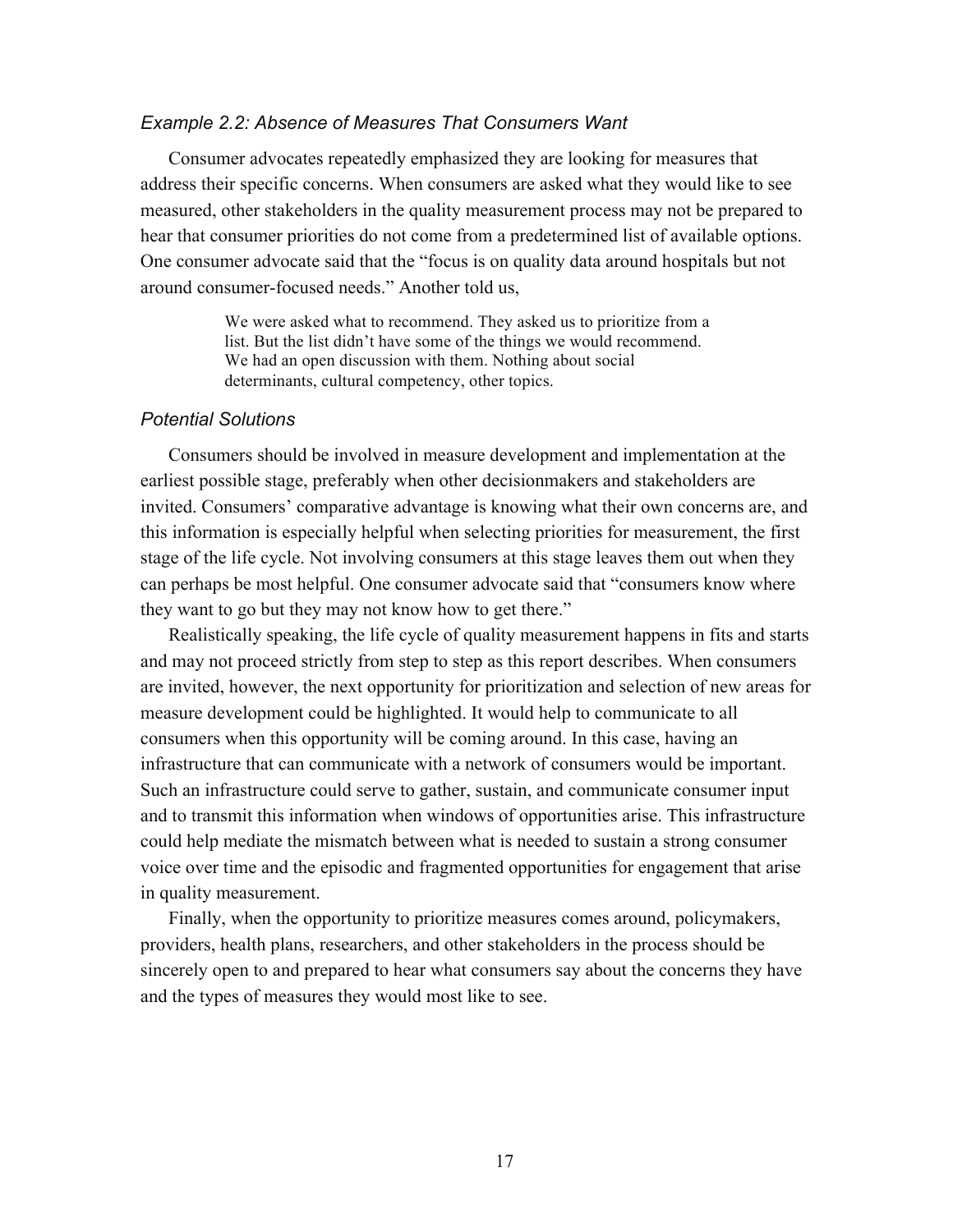#### Barrier 3: "Critical Mass"

Many times, quality measurement discussions occur at stakeholder committees or expert panels that tap, at best, a handful of consumer advocates who are expected to represent a broad range of consumer experiences. A multistakeholder panel, for example, may include several dozen industry representatives, each representing the interest of their specific organization—such as a behavioral health provider, a health plan, a hospital system, or a professional society. In contrast, there may be a single or a handful of consumer advocates who are expected to represent the diverse perspectives of all consumers, spanning race, age, disability, medical conditions, education, income, geographic region, gender, and sexual orientation. The inherently diffuse nature of consumer representation argues for the importance of ensuring a critical mass of consumers, whether that is direct representation or deployment of resources and tactics to ensure that a broad range of perspectives are collected and synthesized.

This barrier is related to but distinct from Barrier 1. There, the challenges are to do with the power of one consumer voice relative to any other single voice in a multistakeholder effort. Here, the challenges have to do with the representation of multiple consumer perspectives. The challenges described here relate to all steps in the quality measurement cycle.

#### *Example 3.1: A Seat at the Table*

In some cases, those who convene a committee or panel may believe that consumers are not interested in being at the table for conversations about quality measurement. One advocate noted, "The narrative is set up . . . that consumers do not have interest in quality measures so they do not need to be at the table." This narrative sets the stage for keeping the number of consumers below the critical mass at which the diversity of consumer viewpoints can be fully appreciated.

In this environment, consumer advocates have had to work hard to change this belief. In one state where consumers were not included in a stakeholder group, an advocate noted, "We had to force ourselves into the meeting, show up, demonstrate that we had the voices of consumers." In this context, consumers are already starting with a "leg down" in terms of the perception of their value and contributions.

#### *Example 3.2: The Lone Voice*

As one advocate noted, "we are often the only consumer voice." In this role, another advocate noted, "My concern is that consumers are always outnumbered. There might be 30 or 40 lobbyists and one or two consumer reps. It is tough to be heard in a meaningful way when you are one small representative."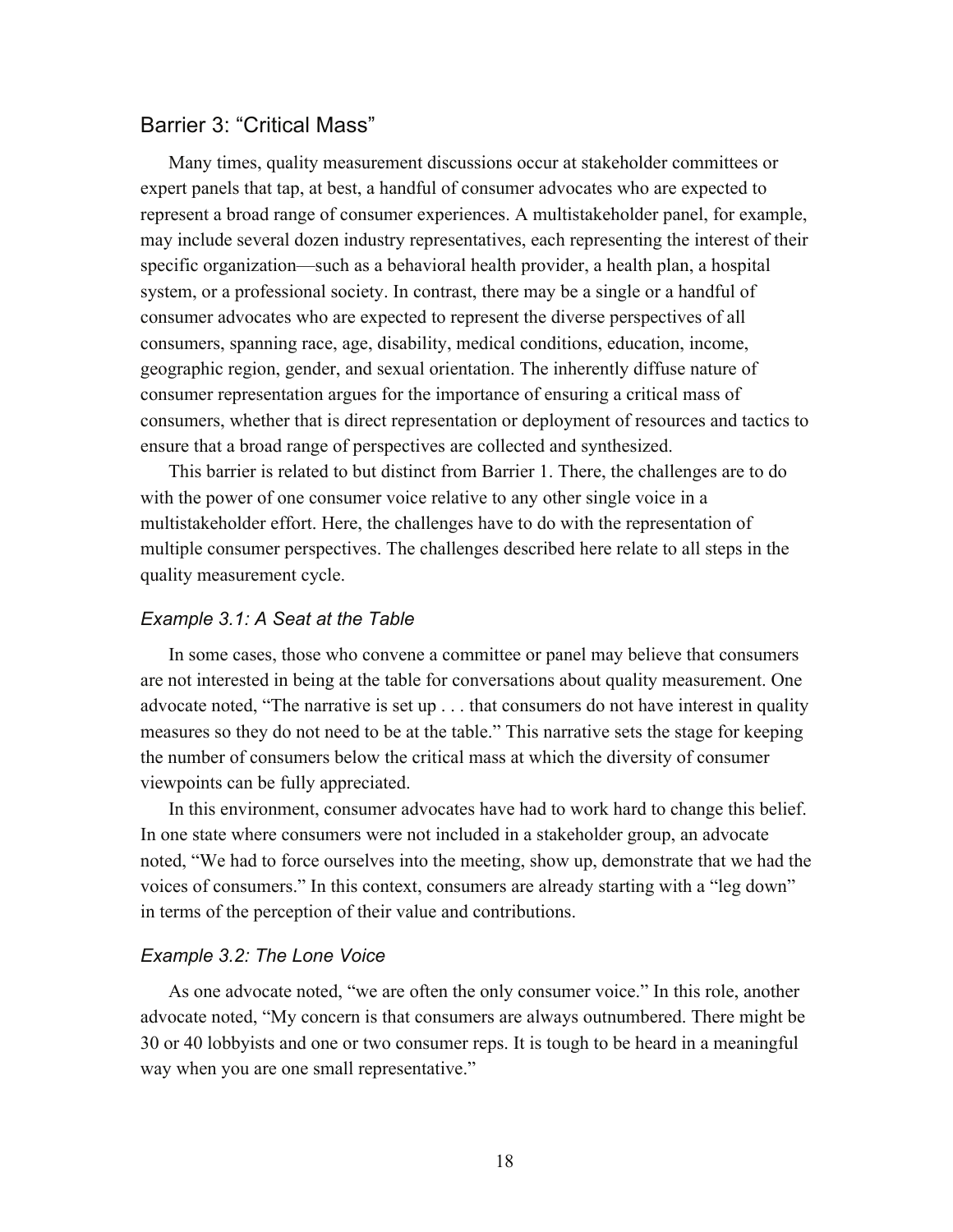Related to this, consumer advocates note the impossibility of a single voice representing the broad range of consumer perspectives. One advocate noted, "If you are looking at women and kids, it is very different than looking at people over 65 or people with chronic conditions."

#### *Potential Solutions*

To ensure consumer representation that credibly reflects the views of a broader consumer perspective, several actions may need to be taken.

First, ensure that a diverse set of consumer viewpoints is represented on stakeholder groups or expert panels. This is particularly important for measure selection because priorities for one consumer may not reflect priorities of all consumers. For example, a consumer advocate working with seniors will be attuned to different issues than a consumer advocate working primarily with parents of young children.

Second, ensure a critical mass of consumer representatives. Think about the balance of different representatives, not just in terms of the number of seats at the table, but the size and breadth of the constituency they are being asked to represent.

Third, make allowances for consumers who may need time, resources, and technical support to solicit input from the broad and sometimes diffuse constituency that they represent. Several consumer advocates described successful and innovative examples in which they were able to do this by convening focus groups, "town hall" meetings, or member conference calls. For example, one advocate reported that, to inform their perspective on patient experience and satisfaction surveys, "we worked with consumers to do focus groups around what kind of input patients wanted to have in their care." In another example, the consumer advocate invited a stakeholder committee to a consumer forum to hear directly from consumers about the different payment models and how they would affect them. Another group described its strategy for obtaining a wide range of input:

> We have a community mobilization arm that we work with of different racial and ethnic groups across the state, and we have weekly calls where we talk about issues. . . . We ask for feedback as we try to advocate for different measures.

#### Barrier 4: "Flat Footed"

Consumer and community input is sometimes solicited, but consumer organizations are not always fully prepared to respond. One consumer advocate said, "Okay, we are at the table now. What should we ask for?"

Further, consumers do not always have adequate time to respond to requests for involvement in the quality measurement process. They might be unaware that they are being invited to join the process at a late stage, when other stakeholders are focused on choosing measures for immediate implementation and negotiating the details of their use.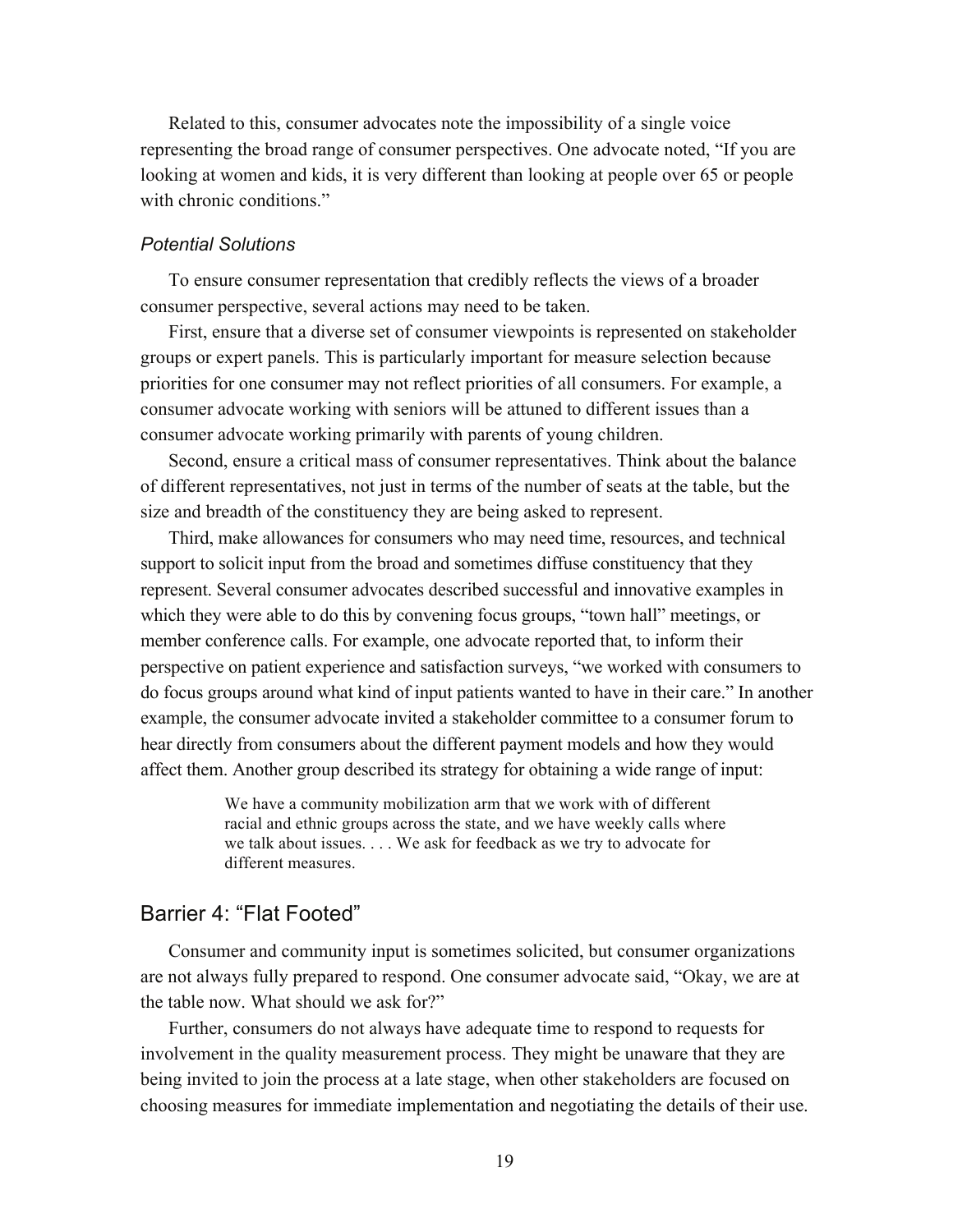In these late stages, where experience with technical details of measurement is especially valuable, consumers are at a relative disadvantage. Yet in these cases, consumers may be asked methodological questions that are difficult to answer on a tight deadline. For example, a consumer who is offering new measurement ideas (i.e., priority areas and measure concepts) might be told that the ideas have merit but are not validated, suggesting the need for technical work that the consumer is not prepared to lead. To consumer advocates, such technical requests can be "conversation stoppers."

#### *Example 4.1: Highly Technical Request for Input*

Consumers are sometimes asked to provide input on highly technical topics with which they are not entirely familiar, or they may lack the technical expertise to respond quickly to requests that come their way. One consumer advocate said, "We were surprised by the level of detail they requested—we know the 'what' but not always the 'how'." Another told us,

> This is complicated stuff—issues of statistical significance, validation, the comparison between the different instruments, what the link is between length of survey and completion rates. For us to translate this into something consumers can work with is a whole level of expertise we do not have.

#### *Example 4.2: Inadequate Training, Preparation, and Time to Respond*

One consumer advocate described being in meetings where everything happens very quickly and participants lack the information necessary to participate:

> . . . at the same time we are trying to fly the plane, we're trying to engage others. Sometimes we are in a meeting and they're using words we haven't heard before so we're Googling this so we can insert ourselves into the conversation. This is an area where we are underresourced. We need to build the technical expertise among consumer groups.

#### *Potential Solutions*

Quality measurement leaders and managers can offer additional support and resources to prepare consumers for their involvement. As a first step, clarifying the stages of the measure life cycle can help consumers decide whether and how to participate most effectively.

Additional support might include training in the fundamentals of quality measurement, a planning meeting to prepare for interaction with other stakeholders, or other activities. As one advocate put it, "We need more [technical assistance], more engagement with other states, and a better framework for thinking about how to engage in quality [measurement work] with Medicaid to be more effective." Comprehensive training and technical assistance may be needed to advise consumers on key questions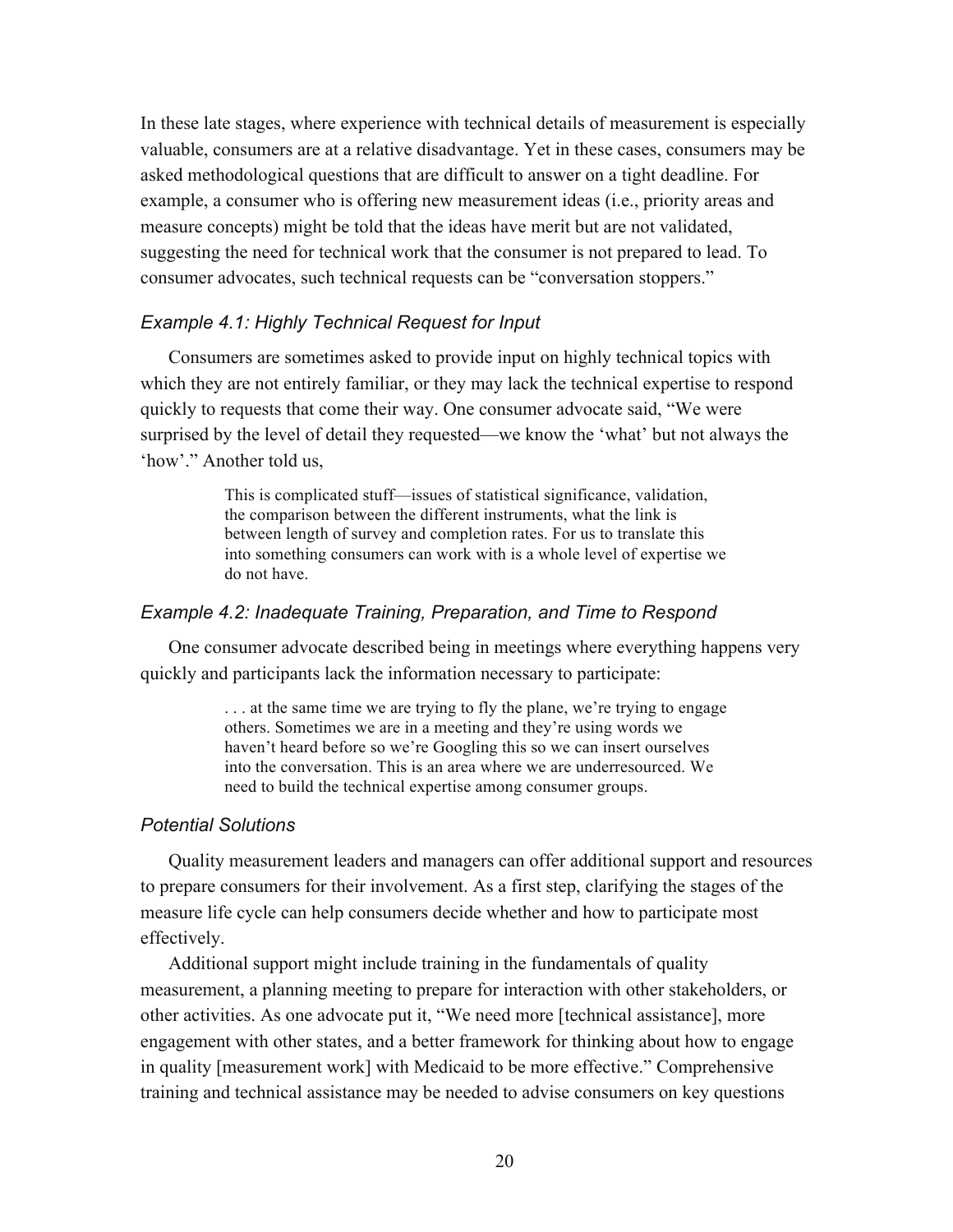concerning quality measurement:

- 1. Why is quality measurement needed in general and project-specific terms, and why is a consumer-centered process desirable?
- 2. Who are the many actors in quality measurement?
- 3. What are the major steps in quality measurement?
- 4. When is the right time for consumers to engage?
- 5. How can consumers become and stay involved?

Further, training on measure development may not be enough to help consumers become and stay prepared for involvement. In addition to training, consumers would benefit from access to real-time assistance from measurement experts, who can act as experienced advisers and guides to the measure development life cycle. Such advisers can provide guidance on available measure concepts and measures, as well as technical information to help advocates respond to methodological questions that arise when they propose particular measure concepts or measures. Consumers also might benefit from peer-to-peer support that could help them understand how to be more effective in this challenging environment.

## Barrier 5: "Closed Doors"

Some parts of the quality measurement process may not currently involve consumers. Certain communications about quality measurement efforts happen through informal channels among interested parties, and there may even be a concerted effort by some parties to keep those informal channels closed to consumers. In others cases, parts of the process that are open to consumers in one state or location may be closed to consumers in another.

Many of the concerns in this barrier are aimed at using measures (stage 5), when payers—including state Medicaid programs and health plans—and providers negotiate with other stakeholders and with each other about how a measure set will be implemented and used.

#### *Example 5.1: Plans*

One of the barriers that came up repeatedly was consumer advocates' concern that much of the negotiation between regulatory authorities and health plans may be taking place behind closed doors. Federal regulatory procedures require publication of draft rules for public comment, but concerns about this part of the process were expressed nonetheless. "We are deeply concerned about the lack of emphasis on setting benchmarks for health plans," one consumer advocate said.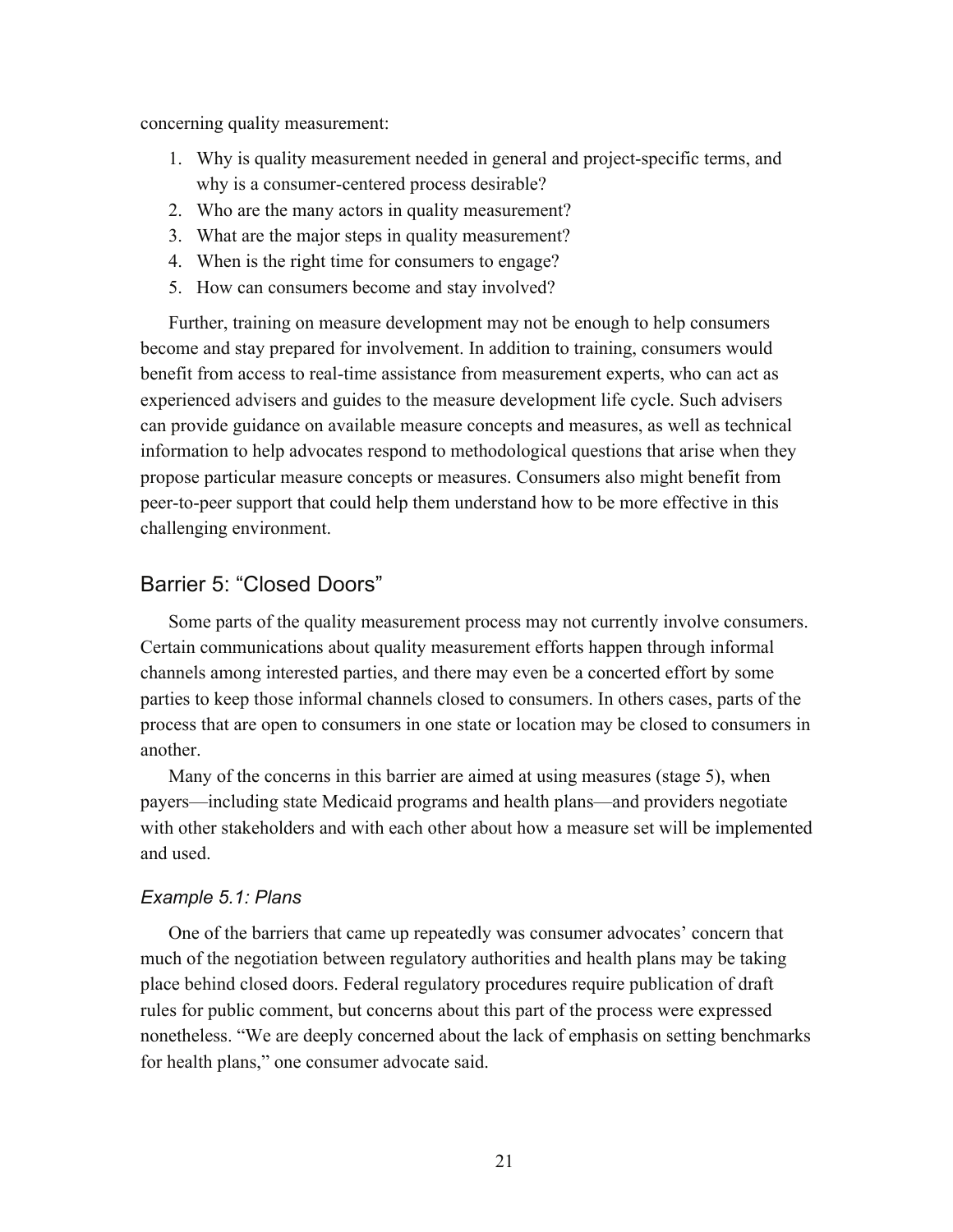#### *Example 5.2: Providers*

Similarly, consumer input into the launch of new provider arrangements has sometimes been overlooked. Another consumer advocate told us, "[our] PCMH [patientcentered medical home] advisory board was composed of plans, provider organizations, and health care centers but not consumers."

#### *Potential Solutions*

This topic may need further assessment before recommendations can be made. While we heard clearly that consumers have not been included in some important discussions regarding how to use measures, it is not clear how extensive this practice is, how extensively it varies from place to place, and whether consumer involvement is always appropriate (such as in private plan–provider negotiations). Understanding the extent of variation from place to place in how open or closed the quality measurement process is could help identify opportunities for greater consumer input. By looking closely at quality measurement processes that have successfully opened doors, consumers might get a better grasp of where there are opportunities to change closed quality measurement processes.

Consumer advocates can take independent action when not invited to the table, by convening their own information-gathering activities and making them known. One consumer advocate described how the consumer perspective was left out of a quality measurement discussion: "We organized focus groups of patients on what kind of measures they would like to have. . . . We will take this back to the panel. This will be an uphill battle."

#### Barrier 6: "Dual Focus"

When participating in the quality measurement process, it can be a challenge for anyone to keep track of both the big picture and the details.

The big picture is a challenge of its own: All of the measures that could be adopted have to compete among many other priorities in the quality measurement process. Knowing that clinicians, plans, and health systems cannot adopt every available measure, how do we steer toward a set that is both parsimonious and consumer-centered? Choosing a complete set that takes into account all of the relevant dimensions of quality, including consumer priorities, is a challenge.

The details present a different challenge. Some details of quality measurement may be well understood by consumers, while others are not. For instance, consumers are sometimes asked to wade into waters where they lack expertise—they are not clinicians or statisticians and so may have a hard time figuring out exactly how to specify a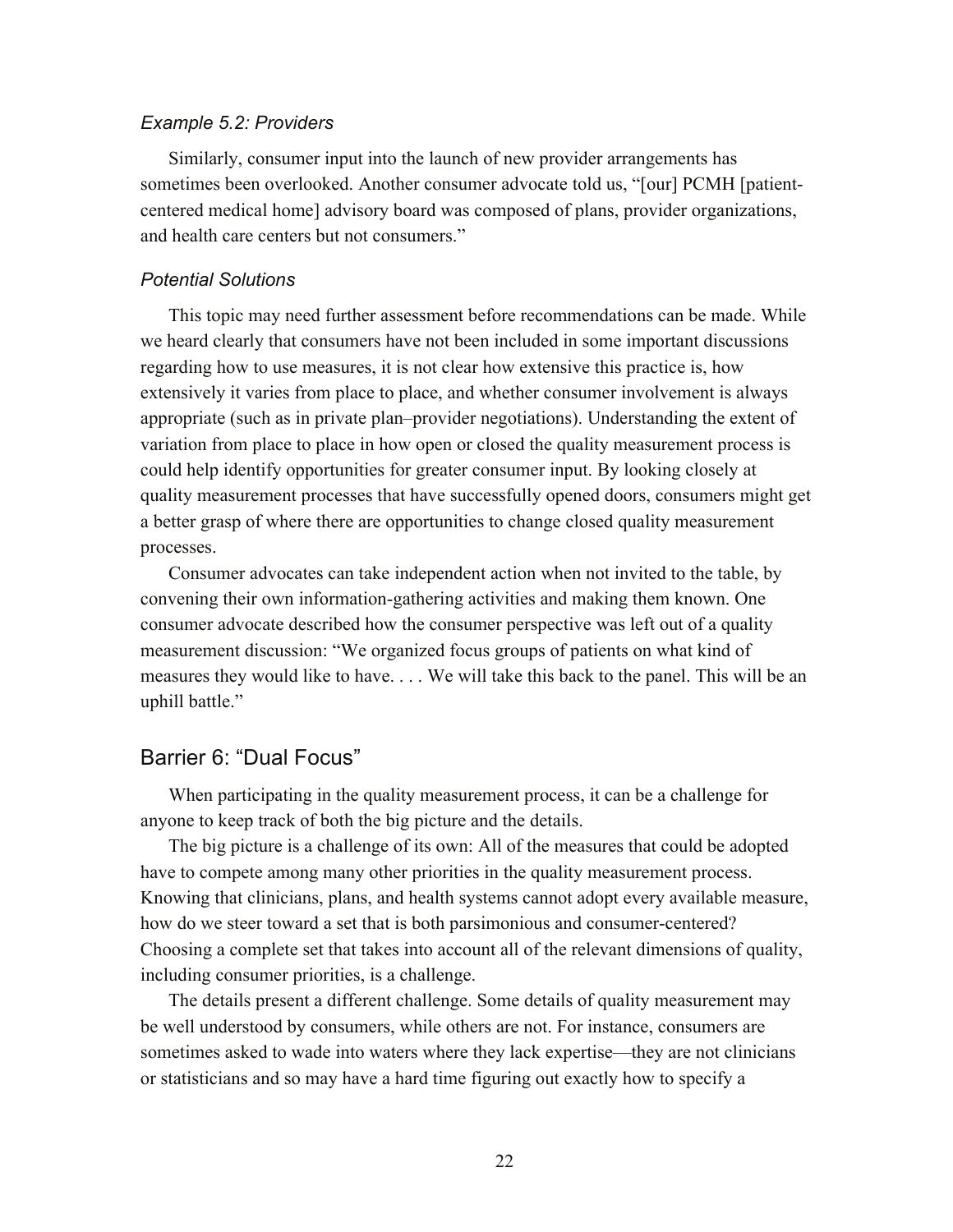particular measure—but they will have more insight into what is relevant to consumer experiences and what will be understood by their peers.

The challenges described in this barrier relate both to prioritization and to the technical details and implementation of specific measures.

#### *Example 6.1: System Capacity*

The quality measurement enterprise is vast; the number of plans, providers, and contracts that need to be scrutinized can be overwhelming. Consumers described challenges related to the capacity of their organizations to participate in this vast enterprise. One consumer advocate told us that,

> Capacity [of our state leadership] is an issue. They are dealing with multiple plans and encounter data from the plans that vary in quality. [In one instance], it took long to get the data [because the state] had to go by hand through it to make sure coding was accurate. How will you scale this up?

#### *Example 6.2: Knowing Where to Go But Not How to Get There*

Consumers may believe strongly that quality problems in long-term care could be addressed by ensuring that there is meaningful consumer engagement at the health care organization level. To use an analogy, consumers may not have expertise on how to fly a plane, but they know where they want to go and are the only reliable source of information on the experience of getting there. In this case, when existing measures seem inadequate yet there is pressure to define a measure set for use in the near term, what should advocates do?

#### *Example 6.3: Problems Stemming from Measures or Details of Implementation*

When developing new measure sets, consumers may come to the table with strong ideas about what is needed. In discussing the impact of primary care, one consumer told us that the measures were wrong for people with disabilities, which created problems when using them in a high-stakes way: "If you ding my doctor because I gained weight this year, it does not reflect that I have had more days this year when I could get out [of the house]." What matters to the consumer advocate in this instance—ability to get out of the house—is a preferred measure for doctor quality.

Another explained how, even when measures were adequate, their usefulness could be constrained by data limitations:

> What we've seen in our monitoring is that the measures look pretty good—we do not have qualms with the way they've outlined the quality measurement—except that we do not think that they've required enough in terms of data refinements that would allow us to measure and address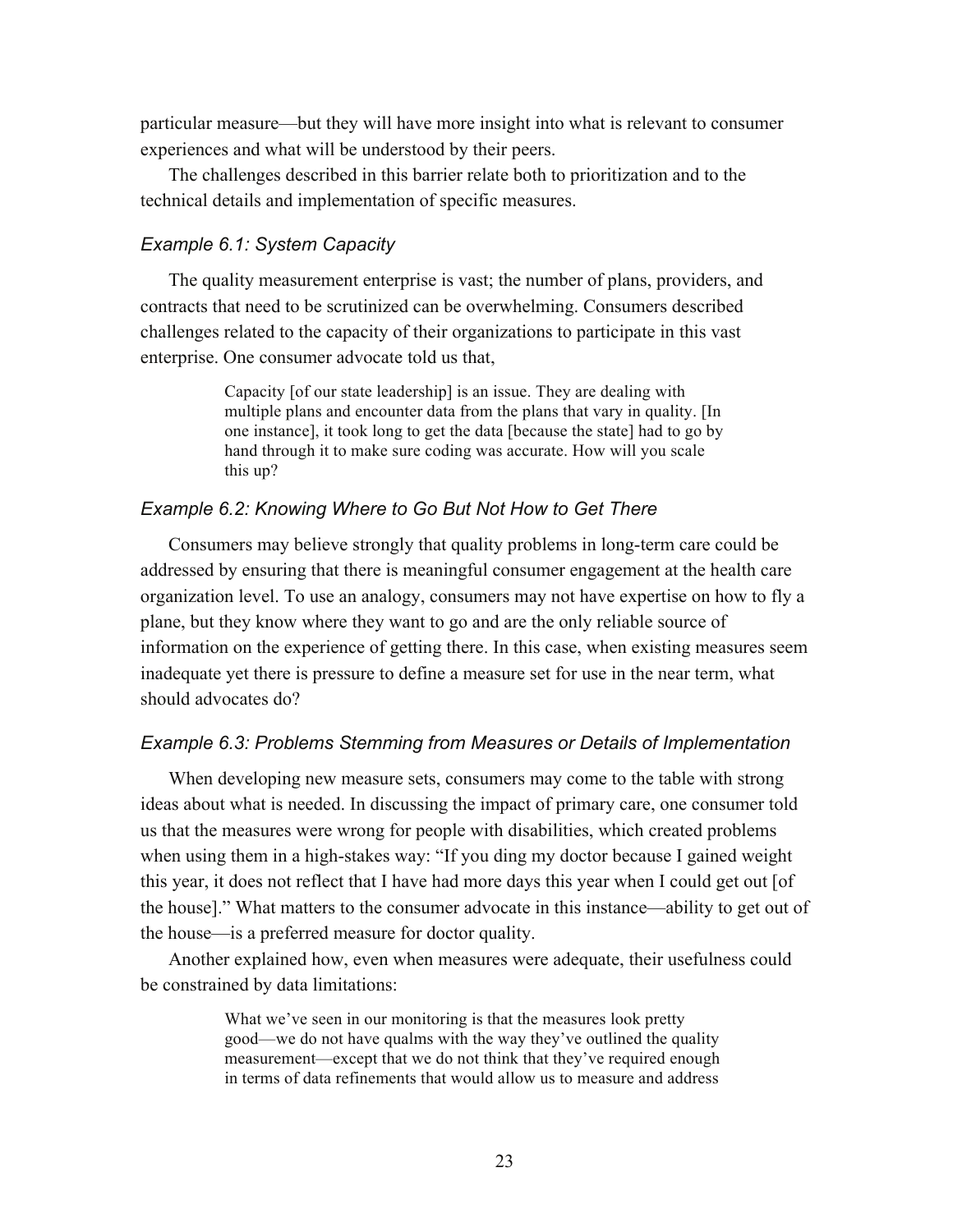health disparities on an ongoing basis. We think we're lagging on data points that would be a useful tool to help us address disparities.

#### *Potential Solutions*

When convening consumers and other stakeholders to participate in a quality measurement process, clarifying the purpose and framework for measurement can help all participants achieve a common understanding of the task and how it fits into quality measurement generally. As one consumer advocate put it,

> I do not feel like we have a pro-consumer framework for thinking about measures. We have a doctor framework, a state policymaker framework, but not a vision for what consumer-driven measures would look like. You have to think about what you are measuring for. Are you measuring for plan performance, for monitoring as a government regulator, or are you measuring for consumers to be able to shop?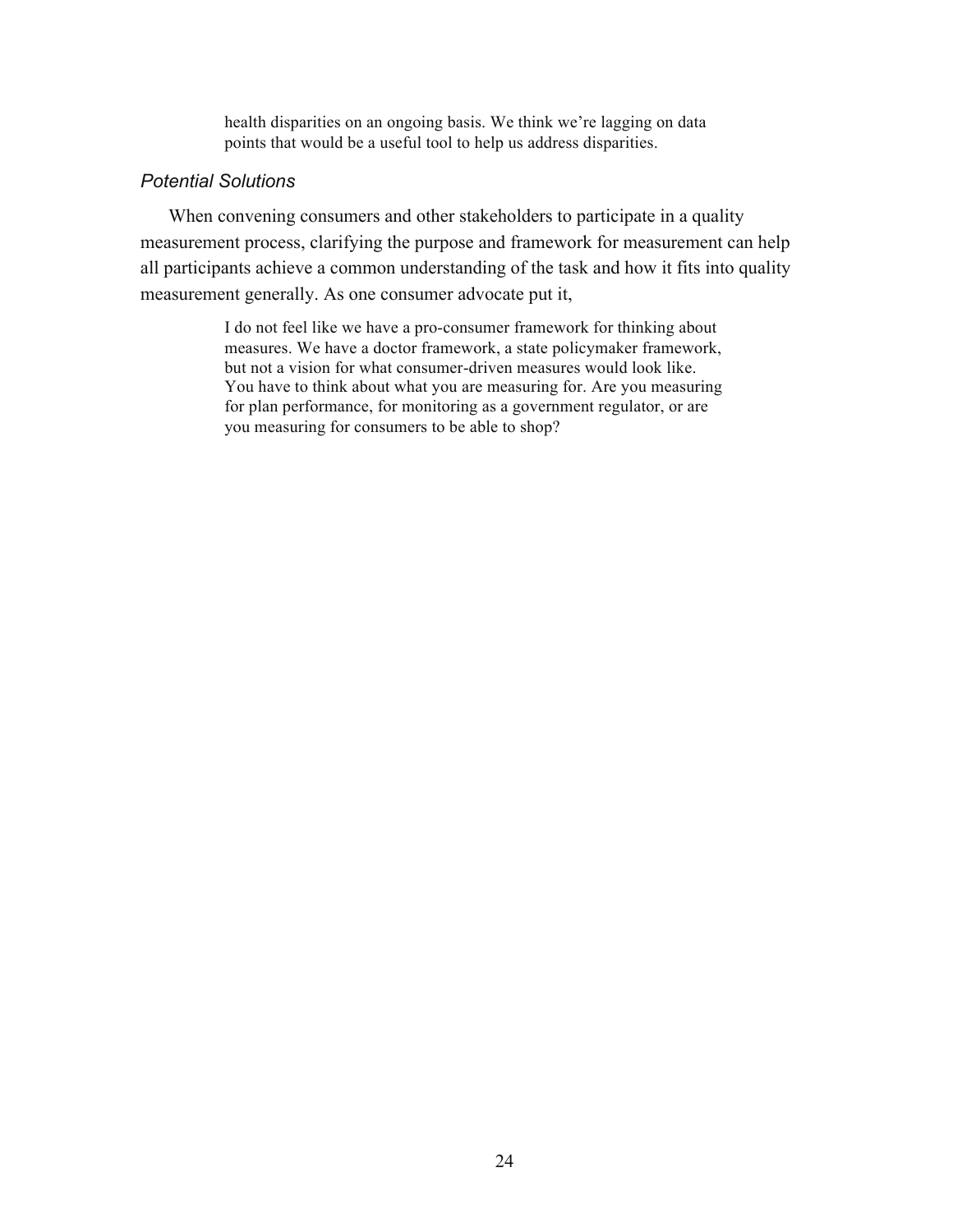In this chapter, we synthesize potential solutions identified in Chapter Three into recommendations grouped by our two major audiences. A limitation of our sampling approach is that it is impossible to know whether the recommendations we synthesize are representative of all consumers' views. This is a limitation of findings drawn from any convenience sample. However, we believe the nine recommendations for quality measurement leaders and the four for consumer advocates that are presented in this chapter can help to improve consumer engagement in quality measurement.

## Recommendations for Quality Measurement Leaders

#### *Clarify the Goals of Quality Measurement*

When convening consumers and other stakeholders to participate in a quality measurement process, it is important to begin by articulating the end goals of the work. Offering information to all participants about both the "big" and the "little" pictures of quality measurement will help to start the process off on the right foot. The big picture includes clearly identifying the position of the current effort within the life cycle of quality measurement: setting priorities, creating measure concepts, specifying measures, testing and endorsing measures, using measures, and maintaining measures. The little picture includes information about the specific stage currently being worked on.

We learned from talking to consumers that many of the efforts they are invited to join are focused on the "using measures" stage, when a selected measure set is chosen for a specific purpose. When working in this stage, it is especially important to be specific about objectives: The reason for using measures in health care directly affects what is measured and how it is measured and reported. It will also be helpful to consider in advance of this stage how consumers might be involved earlier in the process.

#### *Affirm the Importance of Consumer-Centeredness to Their Work*

It is helpful to establish a consumer-centered lens. The rationale for involving consumers in quality measurement should be made clear at the outset to every participant at the table. The playing field cannot be level unless both consumers and other stakeholders understand and can describe the special expertise that consumers bring to the table: Consumers are experts in their own preferences and experiences. This kind of expertise is critical to the success of consumer-centered quality measurement and should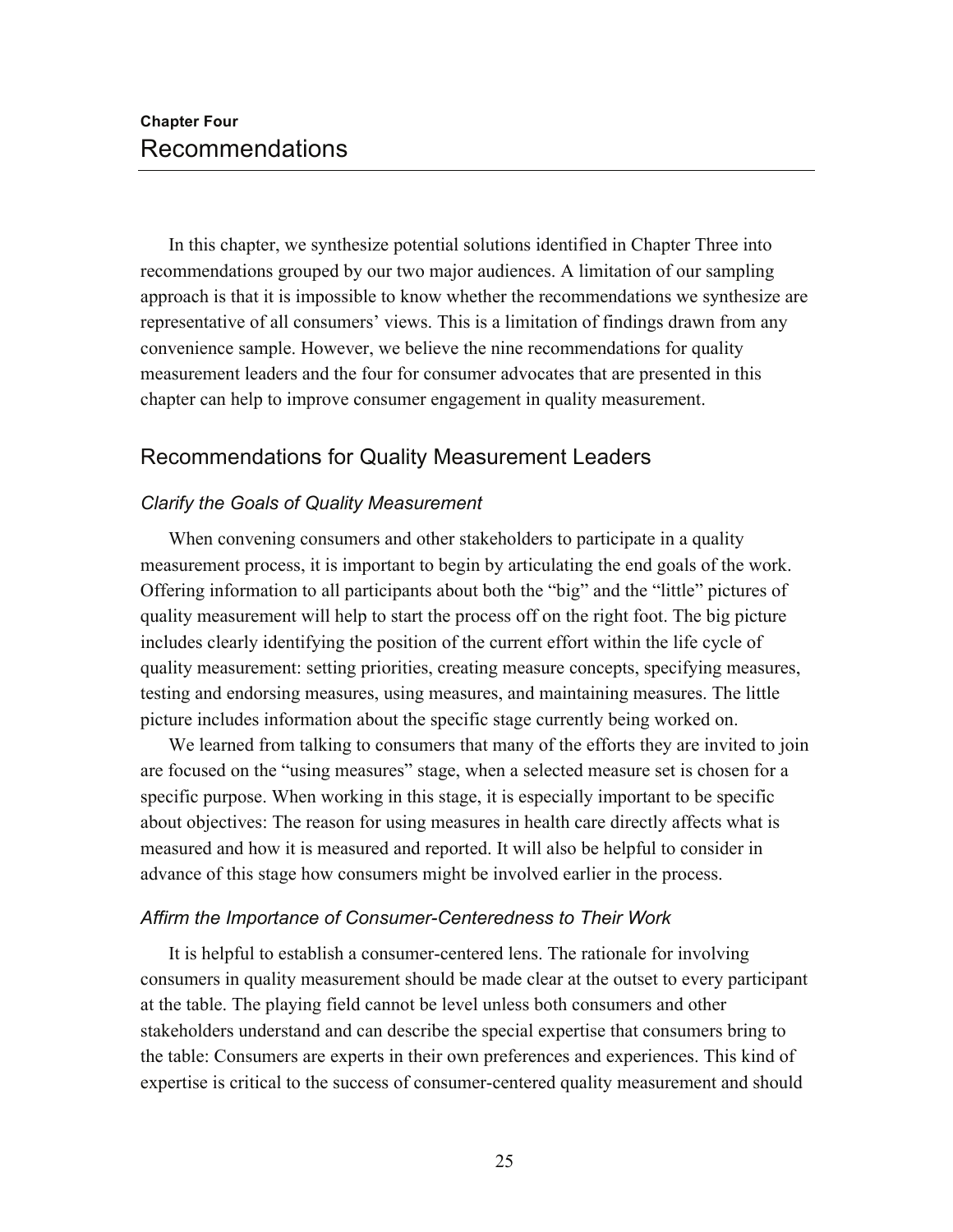be acknowledged throughout the course of choosing, validating, implementing, and assessing quality measures.

A common pitfall is the unintentional undermining of consumer voices throughout the course of a quality measurement project. For instance, when a multistakeholder panel is described repeatedly as a group of technical experts and patients, the implication intended or not—is that consumers are not experts who can play on an equal field. When this tone arises frequently in a quality measurement process, the work may be shaped by the "experts" and therefore emphasize policy, provider, or researcher priorities. All of these perspectives are valuable, but if they eclipse consumer priorities, measurement efforts may misalign with consumers' needs and lose their endorsement.

#### *Emphasize Openness to New Views*

When opportunities to prioritize areas for measure development arise, policymakers, providers, health plans, researchers, and other stakeholders in the process should signal their preparedness to hear what consumers say about the concerns they have and the types of measures they would most like to see. Specifically, leaders of a quality measurement effort should remain open to concepts that might be challenging to develop into measures (e.g., because few legacy measures exist) but that are meaningful to consumers. Newer measures might round out the existing set. These include measures of patient experience, consumer choice and control, and quality of life.

#### *Offer Financial Support*

The involvement of consumers is easier to sustain when consumers are compensated for their time and reimbursed for their expenses. This enables a consumer to join discussions without the opportunity costs of missed income or other important pursuits. The *advocate* who represents other consumers requires time and support to get the lay of the land, meet the players, understand the content areas, and see the whole quality measurement process from start to finish. This is especially important because the time frame of measure development can last so long.

Quality measurement organizations and institutions might consider sustaining consumer engagements not only over the terms of individual projects, but over even longer terms covering many projects. Consumers lack an analog to professional societies that work over a period of decades to participate in the prioritization, development, specification, testing, and use of measures. Building this key piece of infrastructure which could also serve as a source of technical expertise to consumer advocates nationwide—could improve the consumer-centeredness of quality measures.

Just like other stakeholders, consumers have an interest in seeing their work and contributions result in change. Who pays for this and where the resources come from is a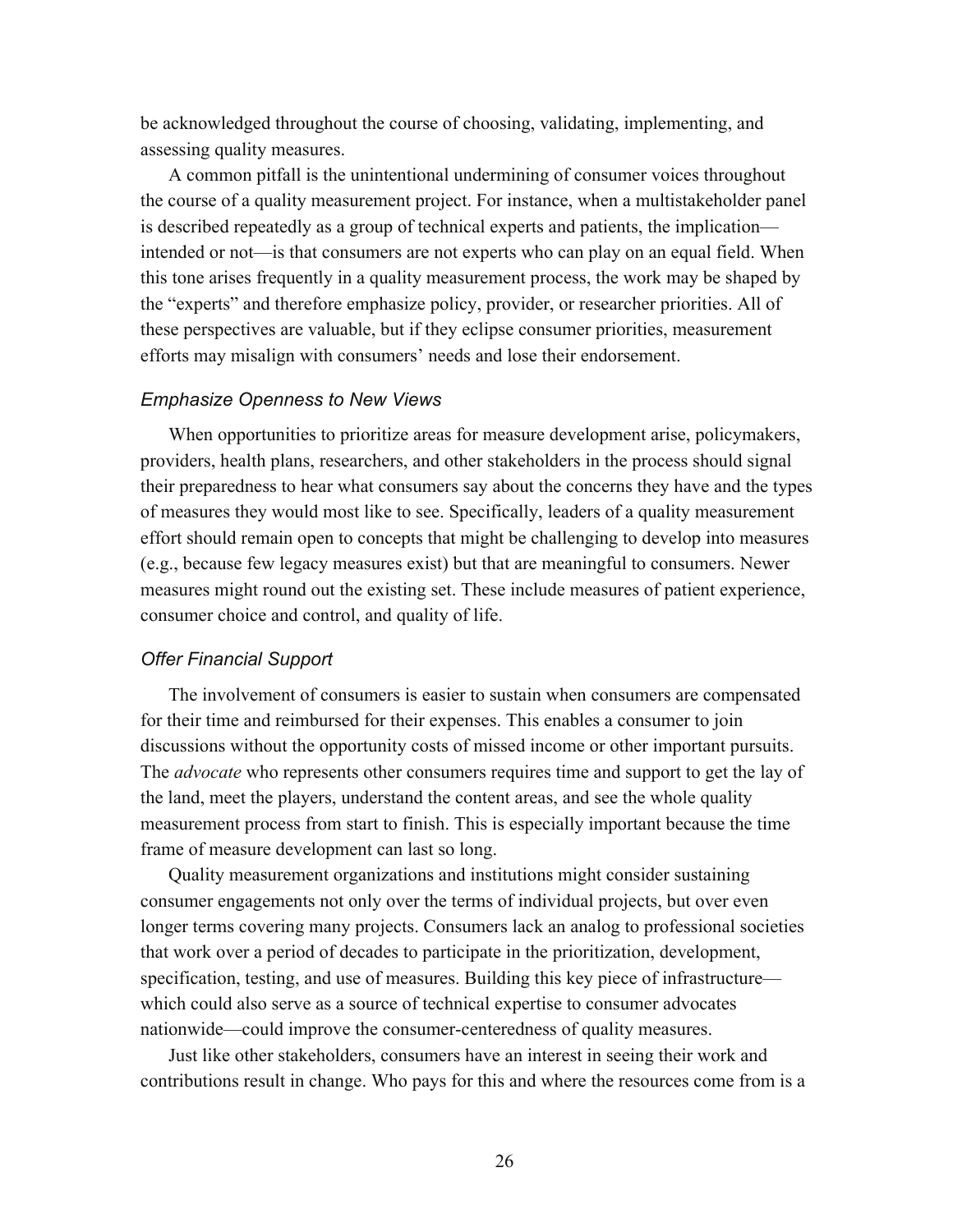challenge just like other challenges in the quality measurement process, all of which require money and resources.

#### *Ensure Adequate Consumer Representation*

Establishing balance in the representation of consumers and other types of stakeholder groups is critical, including both the weight of consumer voices relative to others in a multistakeholder panel and to the diversity of consumers who are brought to the table.

Consider how many consumers have been invited to participate. Will consumer voices be drowned out because they are underrepresented in a large group discussion? If input is being solicited in a public meeting, will stakeholders with a financial interest in the outcomes of the meeting be represented in disproportionately large numbers? If so, it may help to ensure attendance of an equally large group of consumers who can articulate their preferences and experience to the community at large. Some of the most vulnerable or marginalized communities may face the greatest challenges in getting their voices heard. While long-standing relationships with community organizations can help in determining whom to invite and how to get them there, it is important to note that the location, timing, level of effort, and format of participation will influence who is willing and able to attend.

It is also important to ensure that a diverse set of consumer viewpoints is represented on stakeholder groups or expert panels. Quality measurement leaders should support consumer advocates to solicit input from their constituencies. These consumer organizations bring expertise, skill, and relationships that have enabled them to support the voices of consumers and communities. For example, one advocate reported that to inform their perspective on patient experience and satisfaction surveys, "We worked with consumers to do focus groups around what kind of input patients wanted to have in their care." In another example, a consumer advocate invited a stakeholder committee to a consumer forum to hear directly from consumers about the different payment models and how such models would affect consumers. Another advocate used weekly conference calls with members to share information and hear feedback.

#### *Involve Consumers Early*

It can be especially valuable to invite consumers to weigh in from the beginning of quality measurement process, when other decisionmakers and stakeholders are invited. Consumers know what their own concerns are, and their concerns are especially relevant when selecting priorities for measurement, the first stage of the life cycle. Not involving consumers at this stage leaves them out when they can perhaps be most helpful.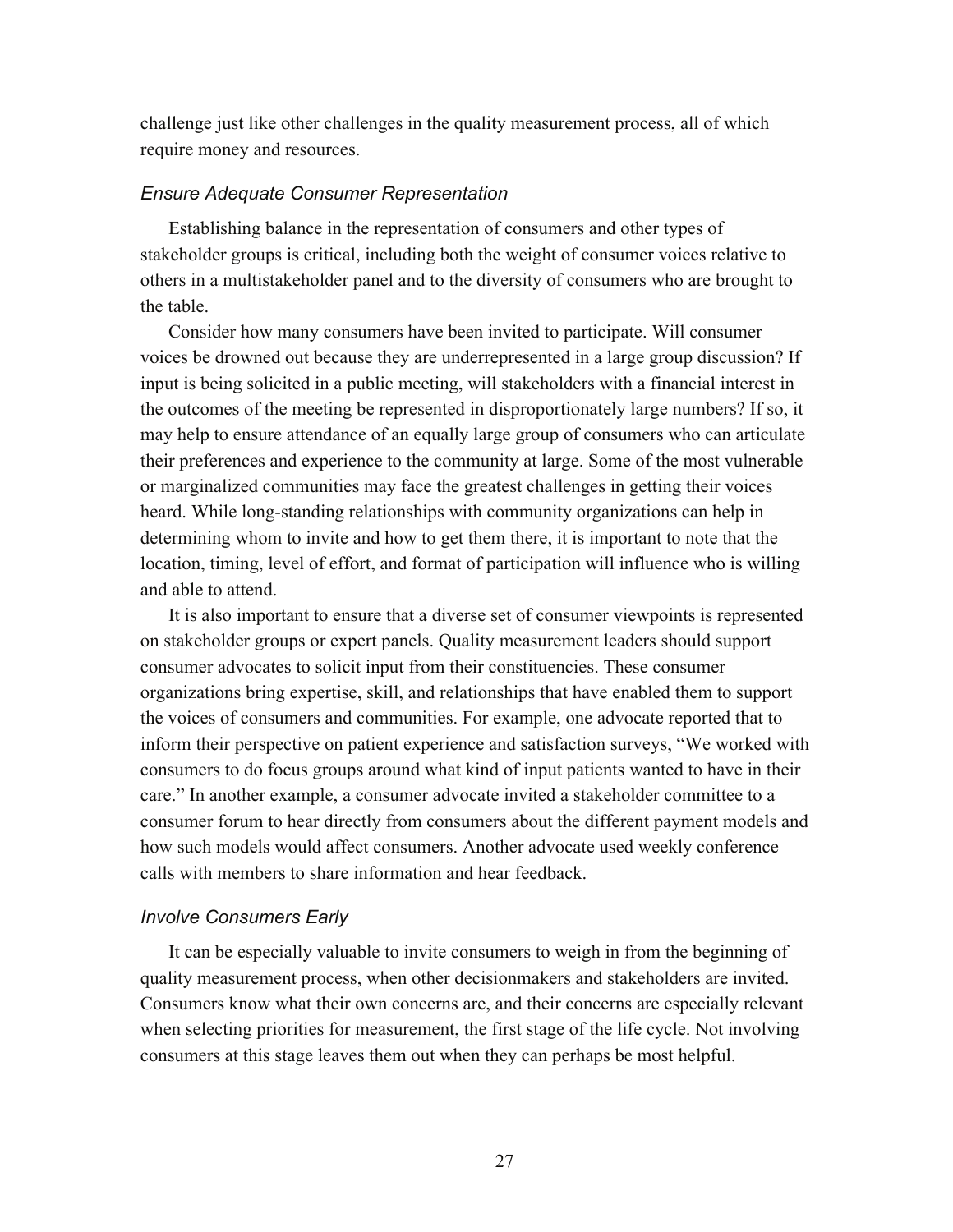#### *Train Consumers and Offer Technical Assistance*

Quality measurement leaders, managers, and consumers can work together to offer additional support and resources that prepare consumers for their involvement. Additional support might include codeveloped training in the fundamentals of quality measurement, holding a peer-led planning meeting to prepare for interaction with other stakeholders, or other activities.

Specifically, consumers need to know why quality measurement is needed and who conducts the work, along with the major stages, the right time to engage, and how consumers can be involved.

Further, consumers would benefit from access to real-time technical assistance and support to help them advocate their priorities. This includes advice about available measure concepts and measures and technical information to help advocates respond to the challenges that are brought up when they propose use of particular measure concepts or measures. Consumers also could benefit from peer-to-peer support in understanding how to be more effective in this challenging environment.

#### *Develop Tools to Support Ongoing Consumer Input*

Like any activity in health care, consumer involvement can become unnecessarily resource-intensive for both developers and consumers if attention is not given to efficiency and process improvement. Quality leaders should partner with consumers to look for opportunities to develop tools and resources that support ongoing consumer input that is rapid and efficient, and they should review existing processes to understand how these could be changed to overcome barriers to consumer participation. Examples include electronic platforms for recruiting, connecting, and involving consumers; establishment of an infrastructure that enables measure developers to consult with a permanently established network of consumers; and gaining consumer input through interviews, focus groups, and partnerships with consumer organizations. With all of these approaches, it will be important to assess their ability to engage hard-to-reach populations.

#### *Assess and Learn from Experience*

Consumers and quality leaders cannot assume that every attempt to involve consumers in the quality measurement enterprise will be a success. Whether due to mistakes in the design of the engagement plan or to circumstances beyond the control of the actors, things can go wrong. Those who have advocated consumer involvement in health care do so because it can improve relationships between health care professionals and consumers and because it has the potential to create far-reaching changes in the delivery system. However, consumer involvement requires money and resources, can be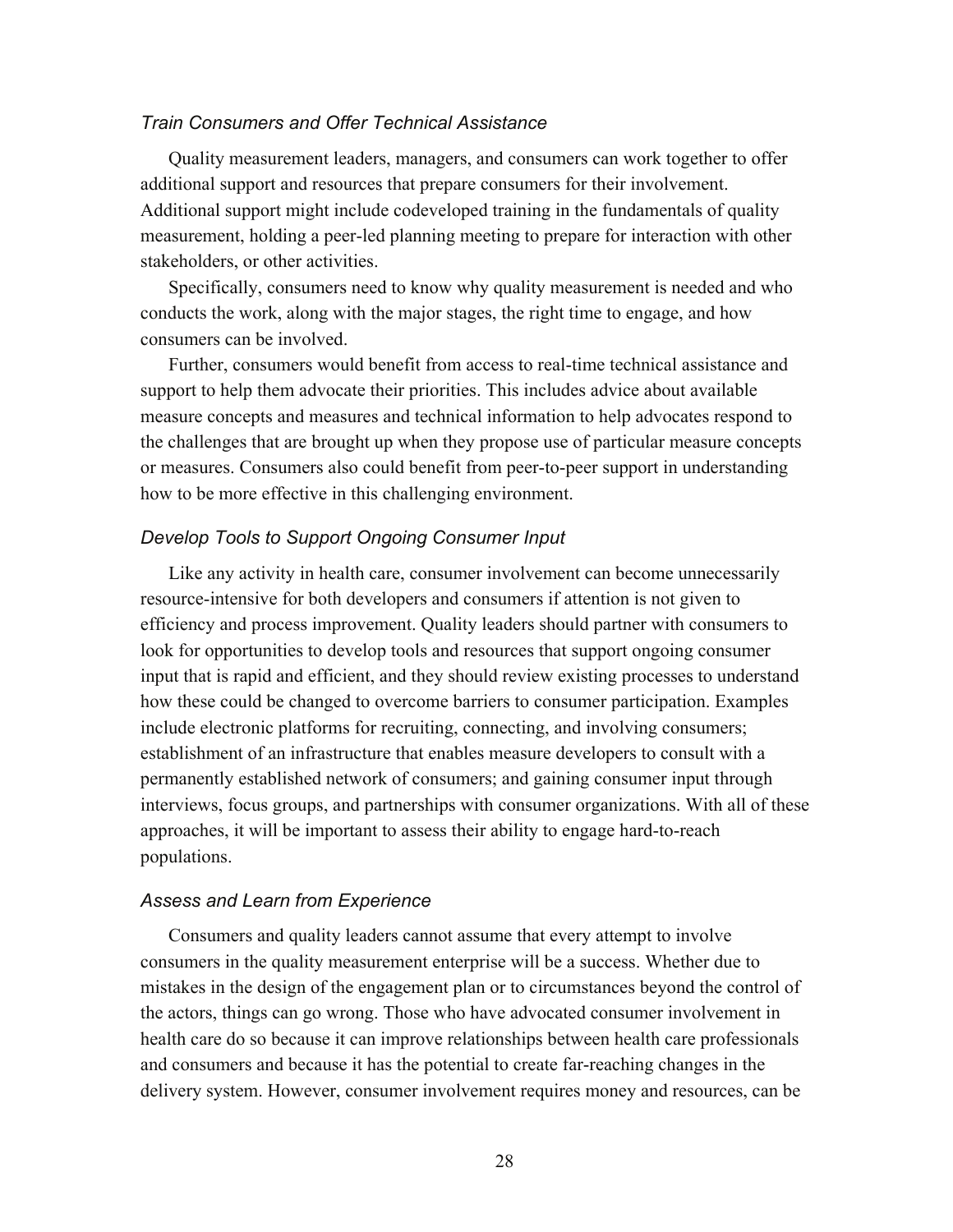challenging and frustrating, and may sometimes even seem to set a program backward a few steps.

The path to reaping hoped-for benefits of consumer involvement is littered with pitfalls and challenges. One of these is the external time line that is often imposed by policymakers who are not involved in the process at a local level. Time lines and budgets are critical to ensuring the success of any effort, but may also represent external constraints that put so much pressure on the process that consumer involvement becomes a resource cost that local leaders cannot afford. Measure development contracts may be structured to allow "no option but forward" in measure development, even when an approach that is more consumer-centered would favor revisiting an earlier step in the measure development process.

To maximize chances of success, quality leaders might approach these challenges like any other in health care, by committing to a continuous process of assessment and learning from experience. Leaders should support independent assessments of the impact of consumer and stakeholder engagement activities. Further, the assessment should point to changes that can be implemented to improve the outcomes of consumer involvement each time a new effort is undertaken.

## Recommendations for Consumer Advocates

#### *Focus National Attention on Consumer-Centered Quality Measurement*

Our discussions with consumer advocates underscored that most of their involvement is focused on a later stage of quality measurement, specifically on the "using measures" stage. Starting consumer involvement at (or limiting it to) this stage misses out on an opportunity to involve consumers where their perspectives may be most valuable. Consumer involvement is needed to ensure that the quality measurement enterprise is addressing consumers' highest priorities.

Consumer advocates can support measure development around consumer-centered priorities by engaging in national conversations around priorities and pushing for the research needed to drive measure development in these priority areas. However, there is a core piece of infrastructure that is needed to truly advance consumer-centered quality measurement. We note the absence of a national consumer equivalent of the national provider, payer, industry, and policy associations that focus on quality measurement. As a result, it can be difficult for consumers to contribute to measure concepts that ultimately move into the later steps of measure development. Such a national consumer organization could look critically at the quality measurement enterprise as a whole and understand where changes to the system and the "ground rules" might facilitate more-effective consumer involvement on an ongoing, long-term basis.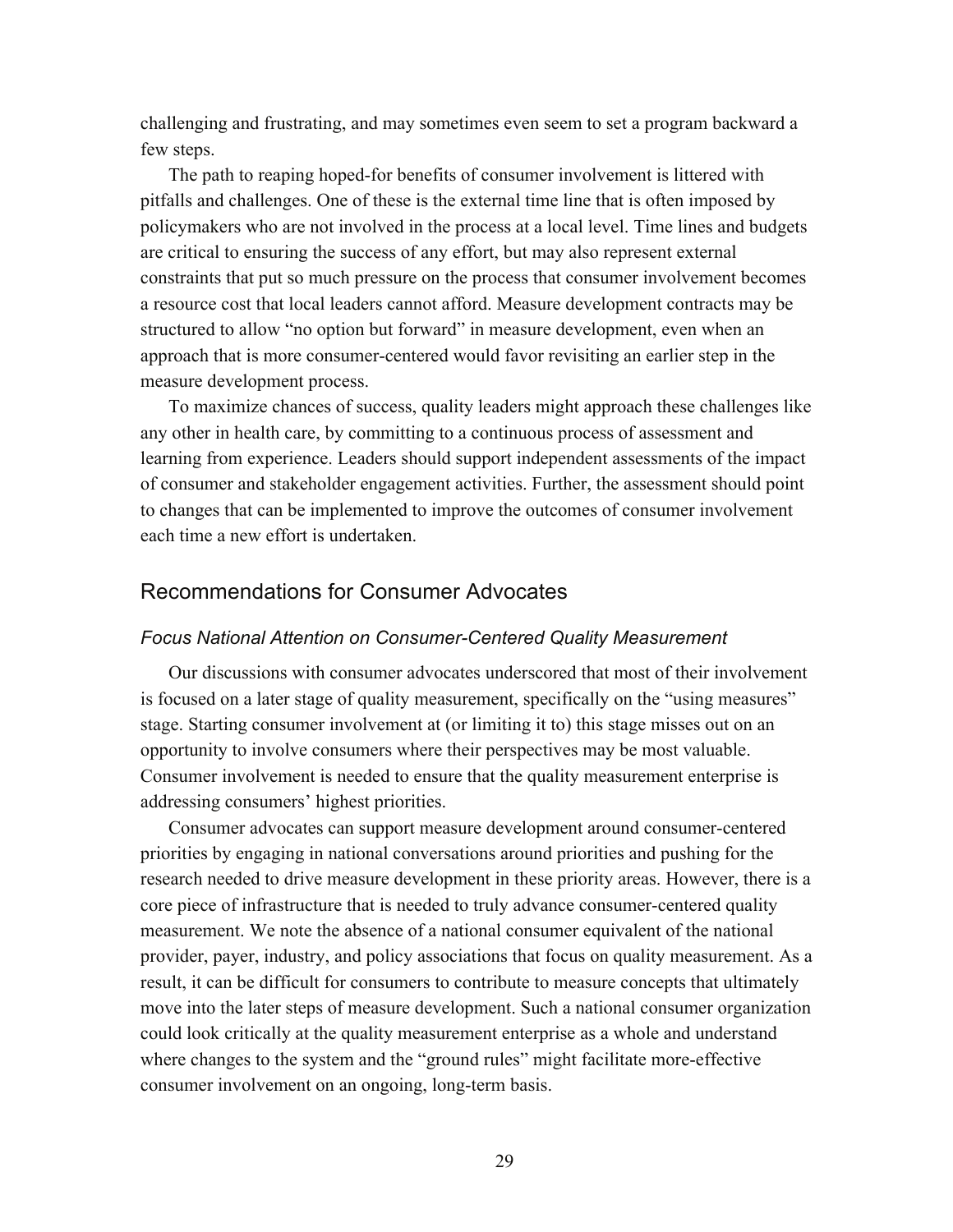## *Assess the Extent to Which Quality Measurement Processes Are Open or Closed to Consumers Nationally*

While we heard clearly that some quality measurement discussions are closed to consumers, it is not clear how extensive this practice is or how extensively it varies from plan to plan or from provider to provider. Understanding the extent of variation in how open or closed the quality measurement process is could help clarify where the opportunities are for more consumer input. It is possible that in many instances (e.g., negotiations between health plans and providers), consumers are not explicitly excluded, but working without consumers is viewed as the natural way of doing business. By looking closely at quality measurement processes that have successfully opened doors, consumers might know better where there are opportunities to change closed quality measurement processes.

#### *Convene Independent and Public Reviews*

Consumer organizations can take independent action when not invited to the table by convening their own information-gathering activities and making them known. One consumer advocate described organizing focus groups of consumers after being excluded from a quality measurement process. They asked consumers what kind of measures they would like to have and planned to publicize the results. Other activities might include convening a town hall meeting, hosting conference calls with a membership base, and inviting online feedback. This strategy can be effective even when the process is friendly; it can help to send individual representatives to a public meeting armed with information about what their community says is most important.

#### *Build and Share Knowledge and Technical Expertise*

Consumers contributing to quality measurement often have similar priorities and face similar challenges. Technical assistance and peer-to-peer learning can help consumers successfully make the case for consumer-centered priorities, measure concepts, and measures. Because the effort involved to "get up to speed" to feel comfortable in quality measurement arenas can be significant, it is important for consumers to have opportunities to share information, draw from a clearinghouse of customized resources, and be able to tap expert advice on performance measurement when needed. Even as consumers "learn the rules," they also have an important role to play in assessing and challenging those rules when they prevent meaningful consumer engagement.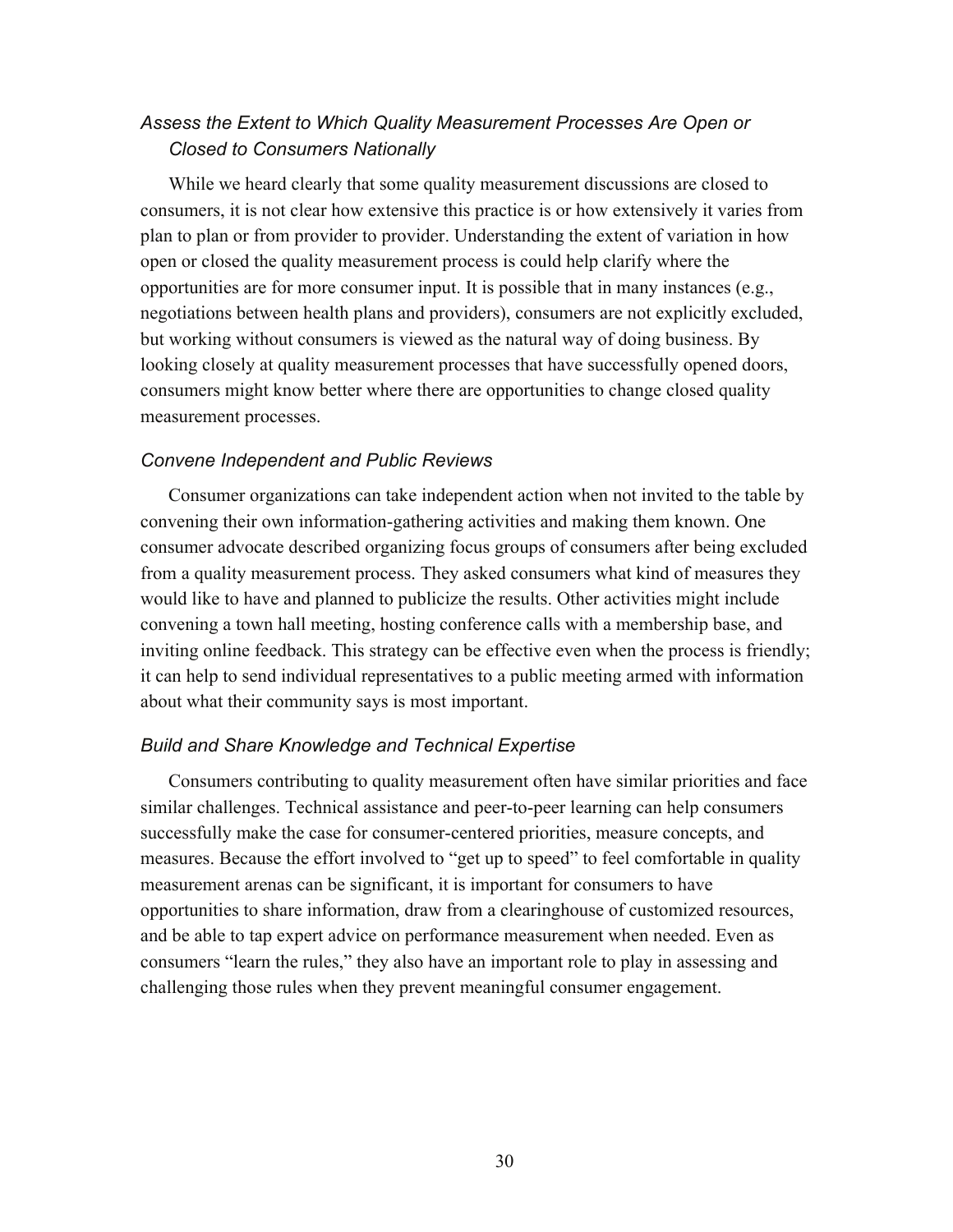## **Appendix** Discussion Questions for Representatives of Consumer Advocacy Organizations

- 1. Can you describe any experiences you have had with quality measure development and implementation?
- 2. Where or from whom have you typically heard about opportunities to work on quality measurement?
- 3. From your organization's standpoint, what aspects of your involvement in quality measurement have gone best? Why?
- 4. From your organization's standpoint, what aspects of your involvement in quality measurement have been most challenging? Why? Where have problems arisen?
- 5. When existing measures do not cover an aspect of care that is important for your organization, what do you do?
- 6. When participating in quality measurement activities, have you been able to gather and communicate input from the entire community?
- 7. *Probe:* Are you limited to giving input from organizational leaders? If so, what are the factors that create this limitation?
- 8. For your organization, has the time and effort you've spent engaging with the quality measurement process been worth the investment?
- 9. Is there anything else you would want quality measurement leaders and stakeholders to understand about how to engage with patient and community organizations like yours?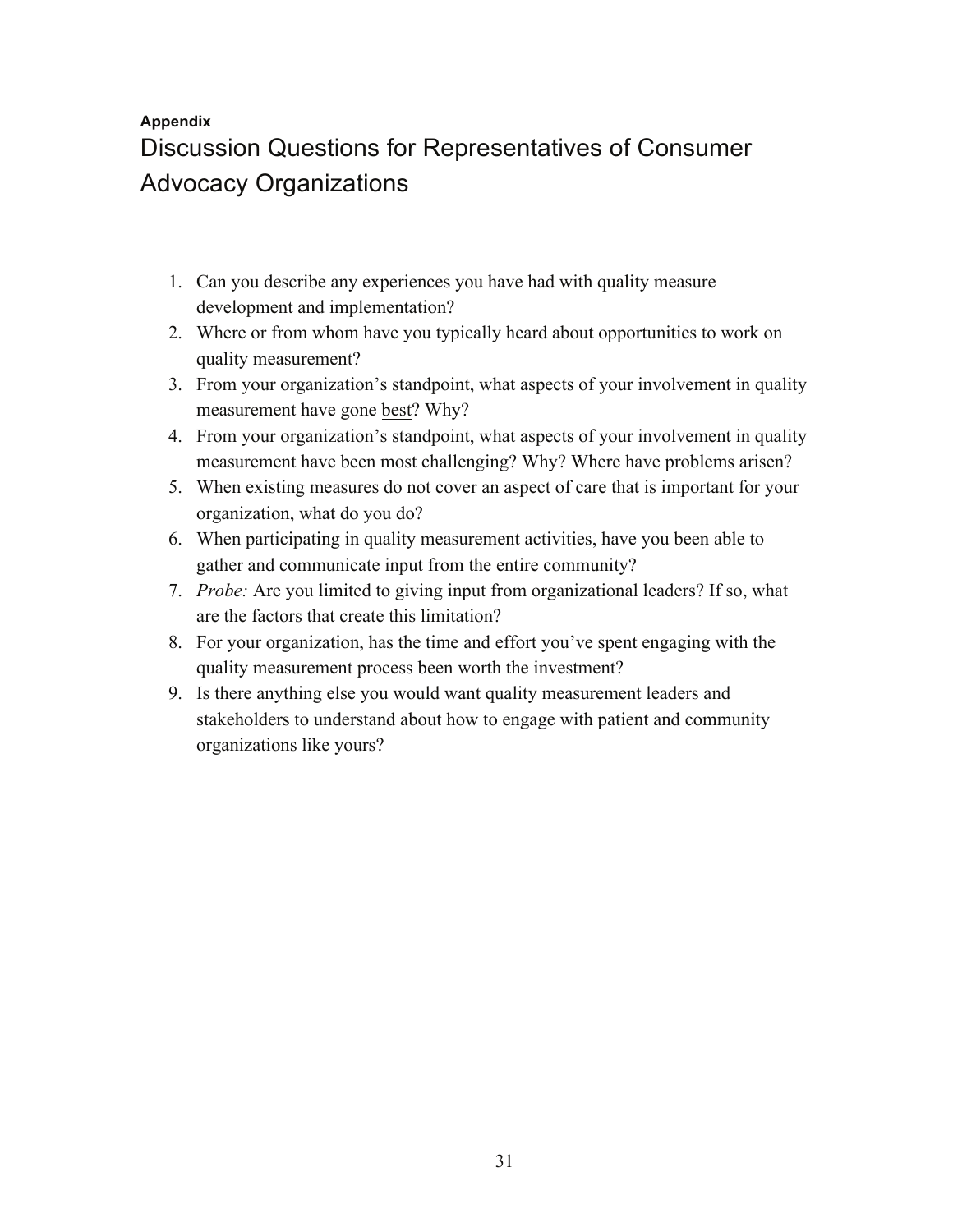We thank the consumer advocates who participated in interviews and reviewed drafts of this report. We also are grateful for input from the project's expert panelists: Gretchen Alkema of the SCAN Foundation, Donald Berwick of the Institute for Healthcare Improvement, Helen Burstin of the National Quality Forum, Audrey Chun of Mount Sinai Hospital, Sarah Dash of the Alliance for Health Reform, Jennifer Eames Huff of the Pacific Business Group on Health, Harold Pincus of Columbia University, Dana Safran of Blue Cross Blue Shield of Massachusetts, and Mark Schlesinger of Yale University. All views expressed in this report are those of the authors only.

The Community Catalyst Center for Consumer Engagement in Health Innovation is grateful for the generous support of The Atlantic Philanthropies and The John A. Hartford Foundation.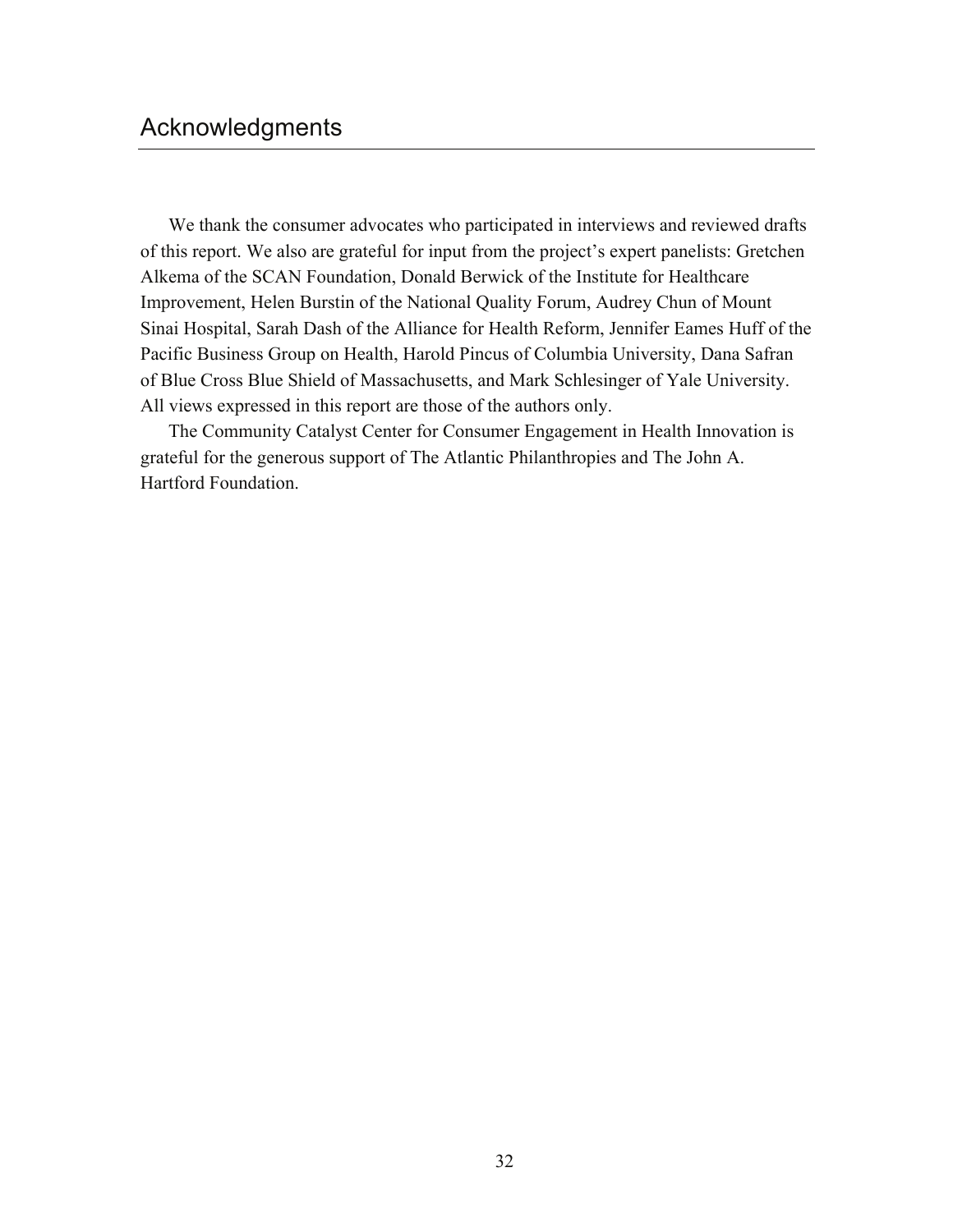# Abbreviations

| <b>AHRQ</b>      | Agency for Healthcare Research and Quality              |  |
|------------------|---------------------------------------------------------|--|
| <b>CMS</b>       | Centers for Medicare and Medicaid Services              |  |
| <b>DHHS</b>      | Department of Health and Human Services                 |  |
| <b>IOM</b>       | Institute of Medicine                                   |  |
| <b>MHQP</b>      | <b>Massachusetts Health Quality Partners</b>            |  |
| <b>NCQA</b>      | National Committee for Quality Assurance                |  |
| <b>NQF</b>       | <b>National Quality Forum</b>                           |  |
| <b>NQMC</b>      | National Quality Measure Clearinghouse                  |  |
| <b>NOS</b>       | National Strategy for Quality Improvement in Healthcare |  |
|                  | (or National Quality Strategy)                          |  |
| P <sub>4</sub> P | pay for performance                                     |  |
| <b>PCORI</b>     | <b>Patient-Centered Outcomes Research Institute</b>     |  |
| <b>TEP</b>       | technical expert panel                                  |  |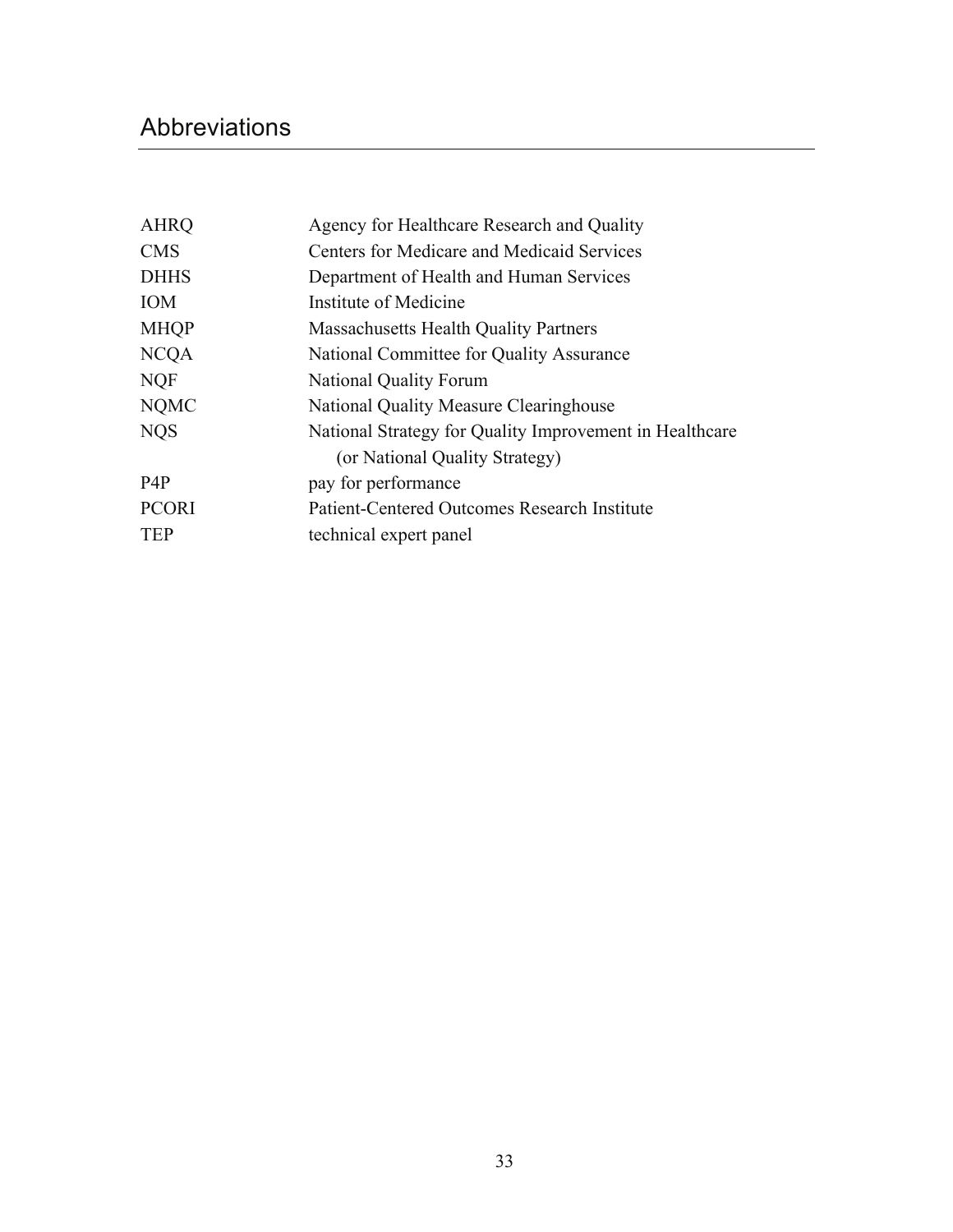Agency for Healthcare Research and Quality, "National Quality Measures Clearinghouse," web page, U.S. Department of Health and Human Services, undated-a. As of July 29, 2016:

<https://www.qualitymeasures.ahrq.gov/>

———, "National Quality Strategy," web page, U.S. Department of Health and Human Services, undated-b. As of July 29, 2016: <http://www.ahrq.gov/workingforquality/index.html>

Berwick, D., and D. M. Fox, "'Evaluating the Quality of Medical Care': Donabedian's Classic Article 50 Years Later," *Milbank Quarterly*, Vol. 94, No. 2, 2016, pp. 237–241.

Centers for Medicare and Medicaid Services, "Hospital Compare," *Medicare.gov* website, updated May 4, 2016a. As of July 29, 2016: <https://www.medicare.gov/hospitalcompare/search.html>

———, "Hospital Quality Initiative: Measure Methodology," web page, updated June 9, 2016b. As of July 29, 2016:

[https://www.cms.gov/Medicare/Quality-Initiatives-Patient-Assessment-](https://www.cms.gov/Medicare/Quality-Initiatives-Patient-Assessment-Instruments/HospitalQualityInits/Measure-Methodology.html)Instruments/HospitalQualityInits/Measure-Methodology.html

- Clinical and Translational Science Awards Consortium Community Engagement Key Function Committee Task Force on the Principles of Community Engagement, *Principles of Community Engagement,* 2nd ed., Washington, D.C.: National Institutes of Health, 2011.
- CMS—*See* Centers for Medicare and Medicaid Services.
- Concannon, T. W., P. Meissner, J. A. Grunbaum, et al., "A New Taxonomy for Stakeholder Engagement in Patient-Centered Outcomes Research," *Journal of General Internal Medicine*, Vol. 27, No. 8, 2012, pp. 985–991.
- Davis, M. M., J. H. Hibbard, and A. Milstein, *Issue Brief: Consumer Tolerance for Inaccuracy in Physician Performance Ratings: One Size Fits None,* Washington, D.C.: Center for Studying Health System Change, March 2007.
- Deverka, P. A., D. C. Lavallee, P. J. Desai, et al., "Stakeholder Participation in Comparative Effectiveness Research: Defining a Framework for Effective Engagement," *Journal of Comparative Effectiveness Research*, Vol. 1, No. 2, 2012, pp. 181–194.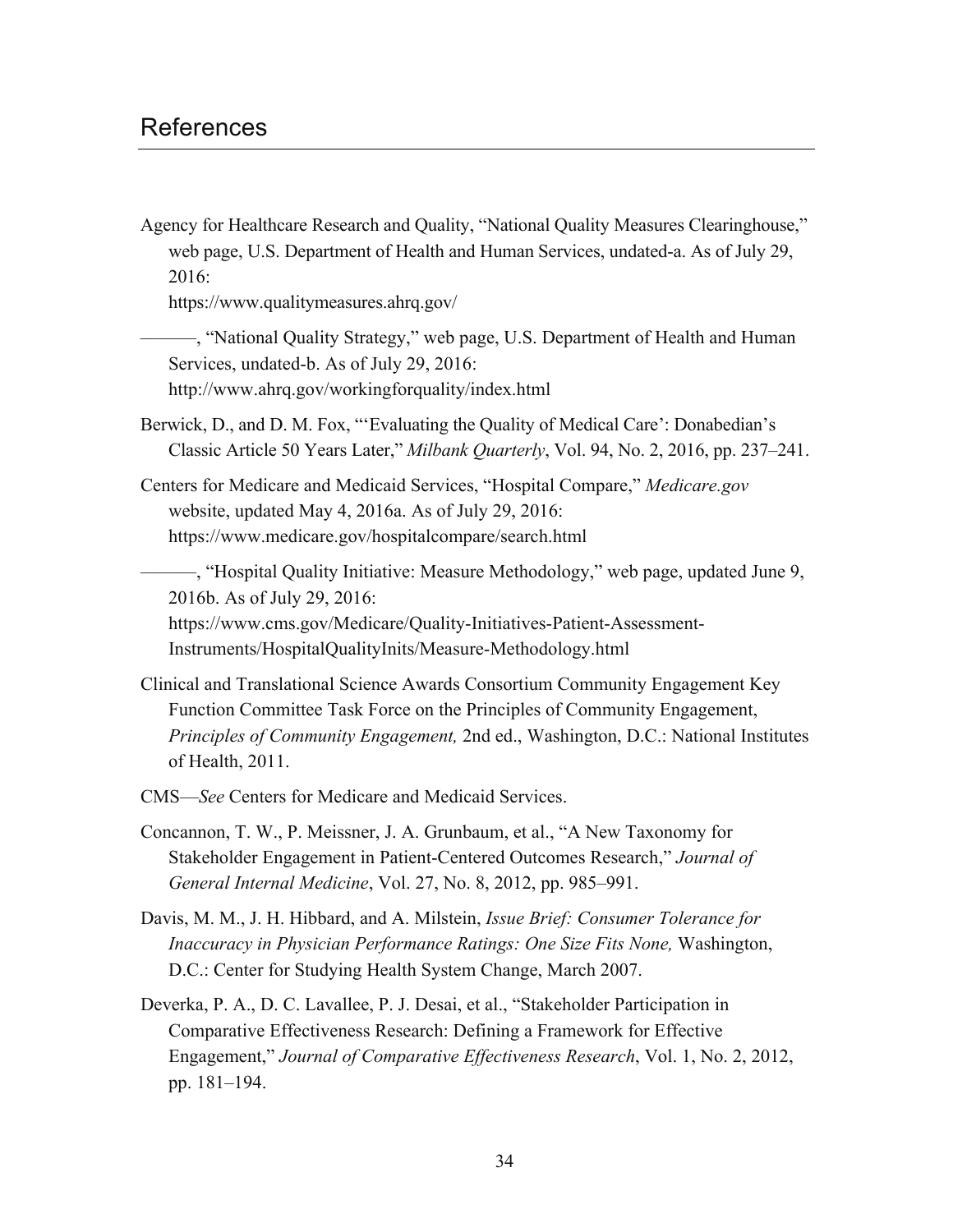DHHS—*See* U.S. Department of Health and Human Services.

- Friedberg, M. W., and C. L. Damberg, *Methodological Considerations in Generating Provider Performance Scores for Use in Public Reporting: A Guide for Community Quality Collaboratives,* Rockville, Md.: Agency for Healthcare Research and Quality, September 2011.
- Health Care Payment Learning and Action Network, *Accelerating and Aligning Population-Based Payment Models: Performance Measurement*, El Segundo, Calif.: MITRE Corporation, 2016.
- Institute of Medicine, *Crossing the Quality Chasm: A New Health System for the 21st Century,* Washington, D.C.: National Academies Press, 2001.

———, *Best Care at Lower Cost: The Path to Continuously Learning Health Care in America,* Washington, D.C.: National Academies Press, 2013.

IOM—*See* Institute of Medicine.

Massachusetts Health Quality Partners, "Healthcare Compass: Your Guide to Quality Care in Massachusetts," web page, undated. As of July 29, 2016: <http://healthcarecompassma.org/>

———, "MHQP Consumer Health Council 2016," web page, 2016. As of July 29, 2016: http://www.mhqp.org/who\_we\_are/?content\_item\_id=155

- Mende S., and D. Roseman, "The Aligning Forces for Quality Experience: Lessons on Getting Consumers Involved in Health Care Improvements," *Health Affairs (Millwood)*, Vol. 32, No. 6, 2013, pp. 1092–1100.
- Methodology Committee of the Patient-Centered Outcomes Research Institute, "Methodological Standards and Patient-Centeredness in Comparative Effectiveness Research: The PCORI Perspective," *Journal of the American Medical Association,*  Vol. 307, No. 15, 2012, pp. 1636–1640.
- MHQP—*See* Massachusetts Health Quality Partners.
- National Committee for Quality Assurance, "HEDIS<sub>®</sub> Measure Development Process," web page, undated-a. As of July 29, 2016: [http://www.ncqa.org/Portals/0/HEDISQM/Measure\\_Development.pdf](http://www.ncqa.org/Portals/0/HEDISQM/Measure_Development.pdf)

———, *HEDIS Measures—NCQA's 20 Years of Experience with Measurement*, undated-b. As of October 2016: <https://www.ncqa.org/Portals/0/Public%20Policy/HEDIS%20Measures.pdf>